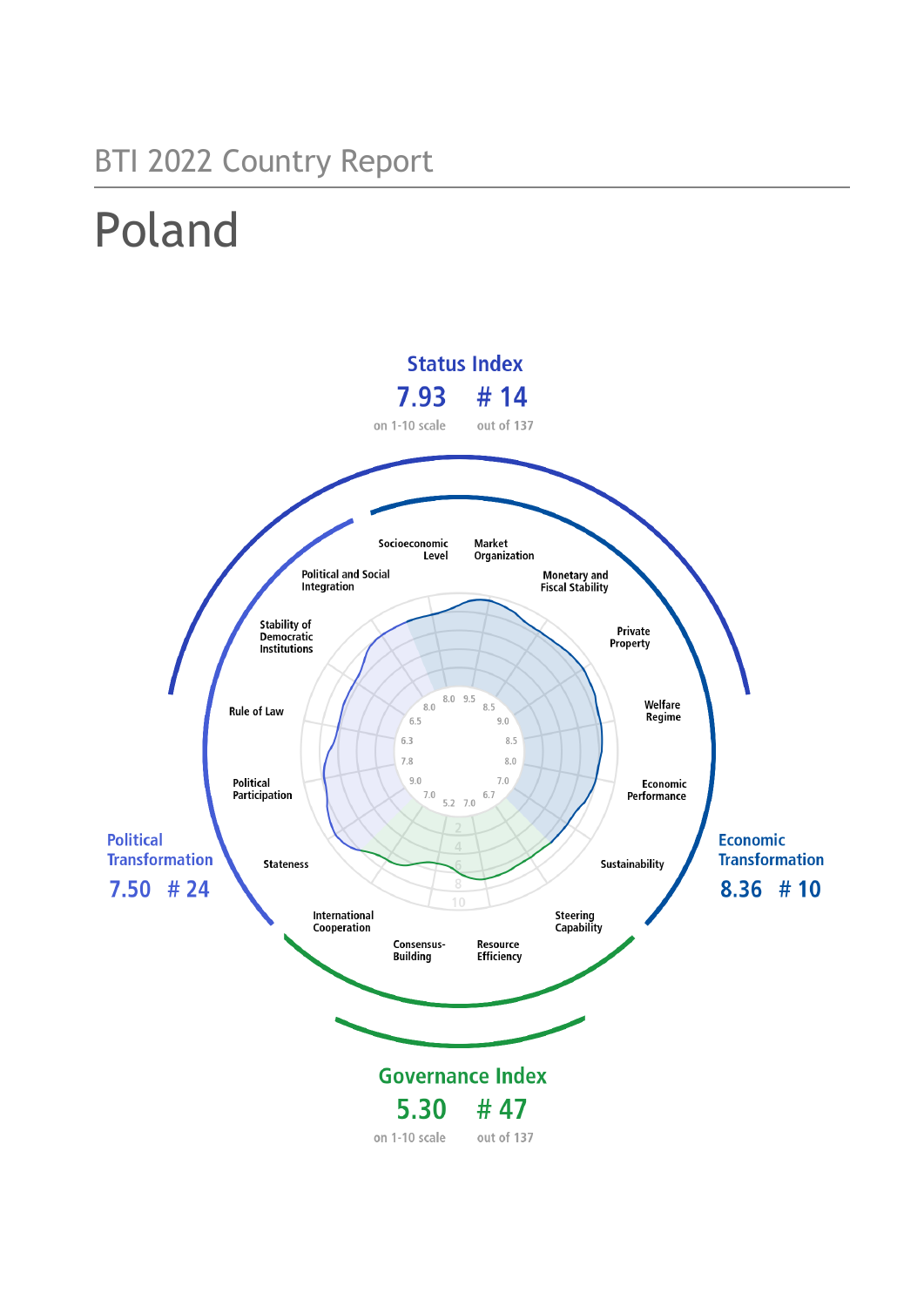This report is part of the **Bertelsmann Stiftung's Transformation Index (BTI) 2022**. It covers the period from February 1, 2019 to January 31, 2021. The BTI assesses the transformation toward democracy and a market economy as well as the quality of governance in 137 countries. More on the BTI at [https://www.bti-project.org.](http://www.bti-project.org/)

Please cite as follows: Bertelsmann Stiftung, BTI 2022 Country Report — Poland. Gütersloh: Bertelsmann Stiftung, 2022.

This work is licensed under a **Creative Commons Attribution 4.0 International License**.

#### **Contact**

Bertelsmann Stiftung Carl-Bertelsmann-Strasse 256 33111 Gütersloh Germany

**Sabine Donner** Phone +49 5241 81 81501 sabine.donner@bertelsmann-stiftung.de

**Hauke Hartmann** Phone +49 5241 81 81389 hauke.hartmann@bertelsmann-stiftung.de

**Claudia Härterich** Phone +49 5241 81 81263 claudia.haerterich@bertelsmann-stiftung.de

#### **Sabine Steinkamp** Phone +49 5241 81 81507 sabine.steinkamp@bertelsmann-stiftung.de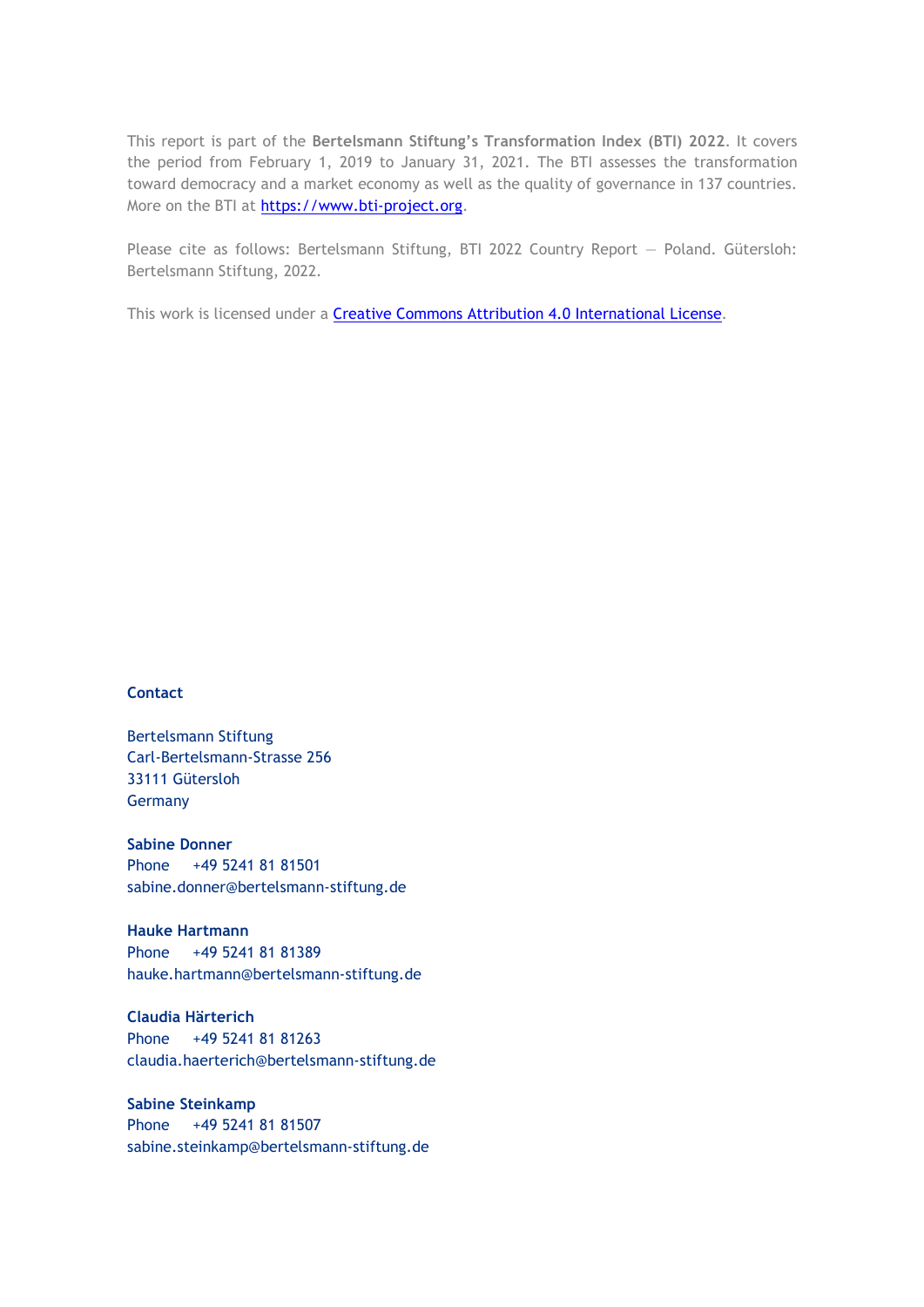#### **Key Indicators**

| Population                         | M     | 38.0 | HDI                            | 0.880 | GDP p.c., PPP $\ S$          | 34265 |
|------------------------------------|-------|------|--------------------------------|-------|------------------------------|-------|
| Pop. growth <sup>1</sup><br>% p.a. |       | 0.0  | HDI rank of 189                | 35    | Gini Index                   | 30.2  |
| Life expectancy                    | vears | 77.9 | UN Education Index             | 0.869 | $\%$<br>Poverty <sup>3</sup> | 0.4   |
| Urban population %                 |       | 60.0 | Gender inequality <sup>2</sup> | 0.115 | Aid per capita $\sqrt{5}$    |       |
|                                    |       |      |                                |       |                              |       |

Sources (as of December 2021): The World Bank, World Development Indicators 2021 | UNDP, Human Development Report 2020. Footnotes: (1) Average annual growth rate. (2) Gender Inequality Index (GII). (3) Percentage of population living on less than \$3.20 a day at 2011 international prices.

## Executive Summary

The status of Poland's democracy further declined from 2019 to 2021. The Law and Justice (PiS) government did not implement the changes demanded by the Court of Justice of the European Union regarding the disciplinary measures imposed on the judiciary and individual judges. Instead, the government introduced further restrictions on the media and civil society. Local self-administrations run by representatives of the opposition are not treated equally in terms of funding and the distribution of taxes. Nevertheless, the public expresses strong beliefs in democracy and EU membership.

The economic policy of PiS can be assessed more positively with regard to economic growth, employment and budget stability, although some family and pension policy measures have been placed outside the regular budget. In addition, the government acts instrumentally and provides favors to segments of society that provide important voter support (i.e., traditional families and pensioners). To a large extent, Poland's economic stability is owed to significant EU funding, which is responsible for as much as one-quarter of economic growth.

Governance practices have not changed over the last two years. They were mostly characterized by a concentration of decision-making in the center of government, less deliberation and consultation with social actors, and therefore low levels of policy adaptation based on external feedback.

Three issues overshadowed the review period, which were also connected to or amplified by the coronavirus pandemic: the presidential elections in June and July 2020, which were postponed from May and accompanied by debates on their legality; the massive public protests that took place after the Constitutional Court ruling on abortion in October; and the conflict with the European Union on the Rule of Law Mechanism and the EU budget. On top of this, a severe government crisis in September led to a ministerial reshuffle and a reduction in the number of ministries from 20 to 14. Jarosław Kaczyński returned to the government as a vice-prime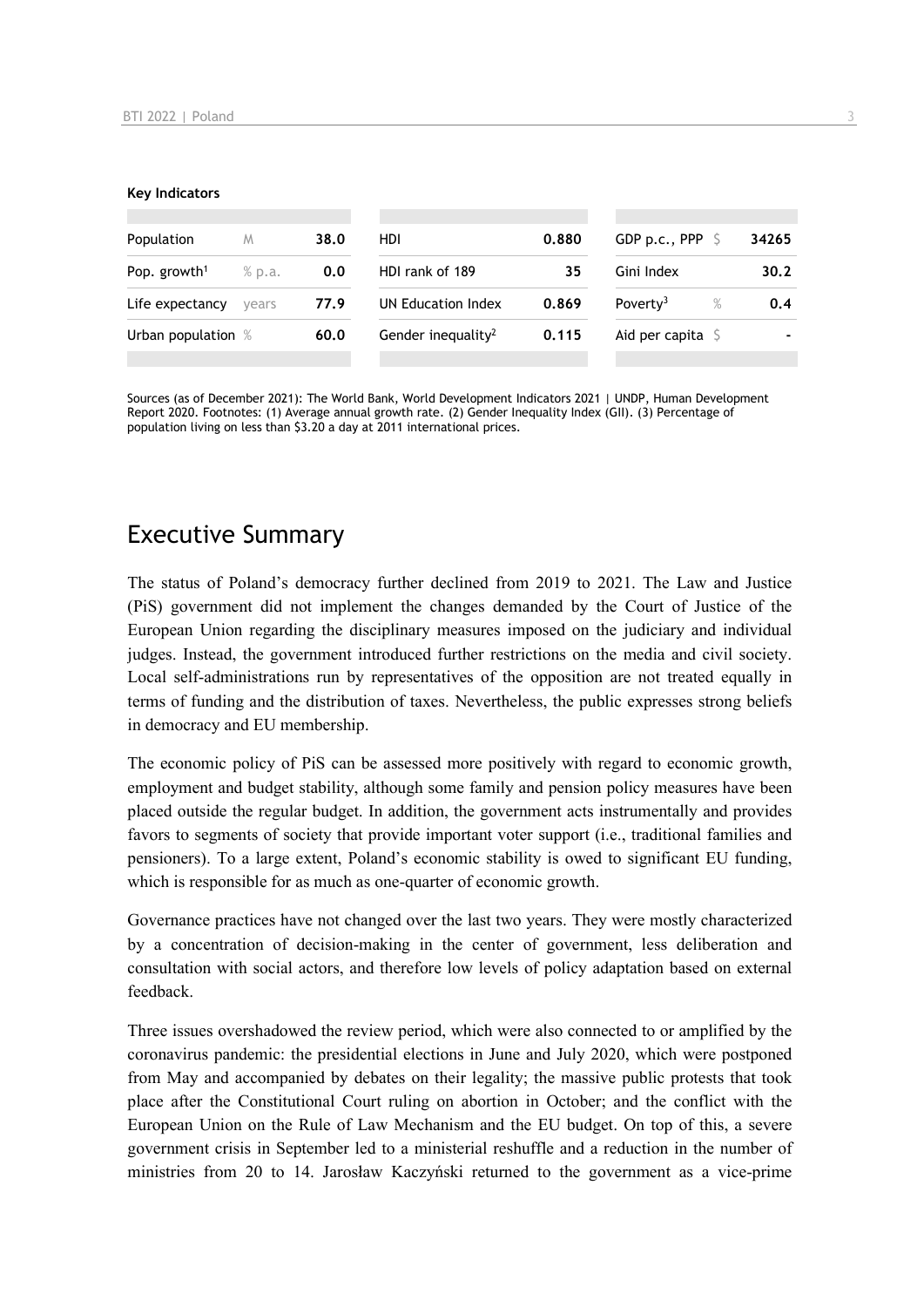minister, responsible for overseeing the Ministry of National Defense, Ministry of Interior and Administration, and Ministry of Justice (previously held by his competitor Zbigniew Ziobro). Hence, this move was interpreted as an attempt to introduce more control over the government following PiS's quarrels with its two smaller coalition partners, which could no longer be managed from the backseat.

These events hampered the government's response to the coronavirus pandemic. As with many other countries, Poland faced two waves of COVID-19 in 2020 and a third wave in early 2021. After the first confirmed case was reported on March 4 and the first death on March 12, 2020, the government announced a "state of epidemic threat" on March 14. It closed the borders to neighboring countries the following day, and passed several anti-crisis shields to support various economic sectors, employees, schools and universities. Representatives of all parliamentary parties declared their willingness to cooperate but criticized the government's lack of collaborative spirit. Over the summer, many restrictions were lifted as infection rates declined and the borders opened again on June 15. In early August, a traffic light system based on the numbers of infections was introduced and restrictions were reimposed on a more differentiated level. In the autumn, the situation deteriorated again, and between December 28, 2020, and January 31, 2021, Poland entered another lockdown.

Policy responses to the pandemic included measures such as tax relief for companies, short-term labor, and additional subsidies for families suffering from a loss in employment or to balance childcare duties during the lockdown. The cost of the interventions added up to about 13% of GDP and around 60 legal acts were created or changed. Despite several shortcomings, the measures were mostly effective. Since Poland started with favorable economic conditions due to its diversified industrial structure, a relative economic recovery is expected. Nevertheless, support for schools and universities to provide online learning was not so strong, and local municipalities continue to be underfunded. Moreover, the government did not use the break during the summer to improve the health care system substantially, adapt its crisis management or further professionalize health care departments.

## History and Characteristics of Transformation

The year 1989 was the turning point in Poland's transition from communism to democracy. The communist leadership and the Solidarity-led opposition met at a roundtable conference to initiate political and economic reforms. In June 1989, a semi-free parliamentary election took place in which 35% of seats were freely contested and won by Solidarity. One of its activists, Tadeusz Mazowiecki, was able to draw on this momentum to form a coalition government committed to further democratic change. Constitutional amendments were subsequently introduced, including a new electoral law and the removal of the communist party's leading role. The Polish People's Republic was renamed the Republic of Poland. The breakup of both political camps gave rise to a multiplicity of political parties in the early 1990s. The first direct presidential elections, in December 1990, saw the victory of Solidarity leader, Lech Wałęsa.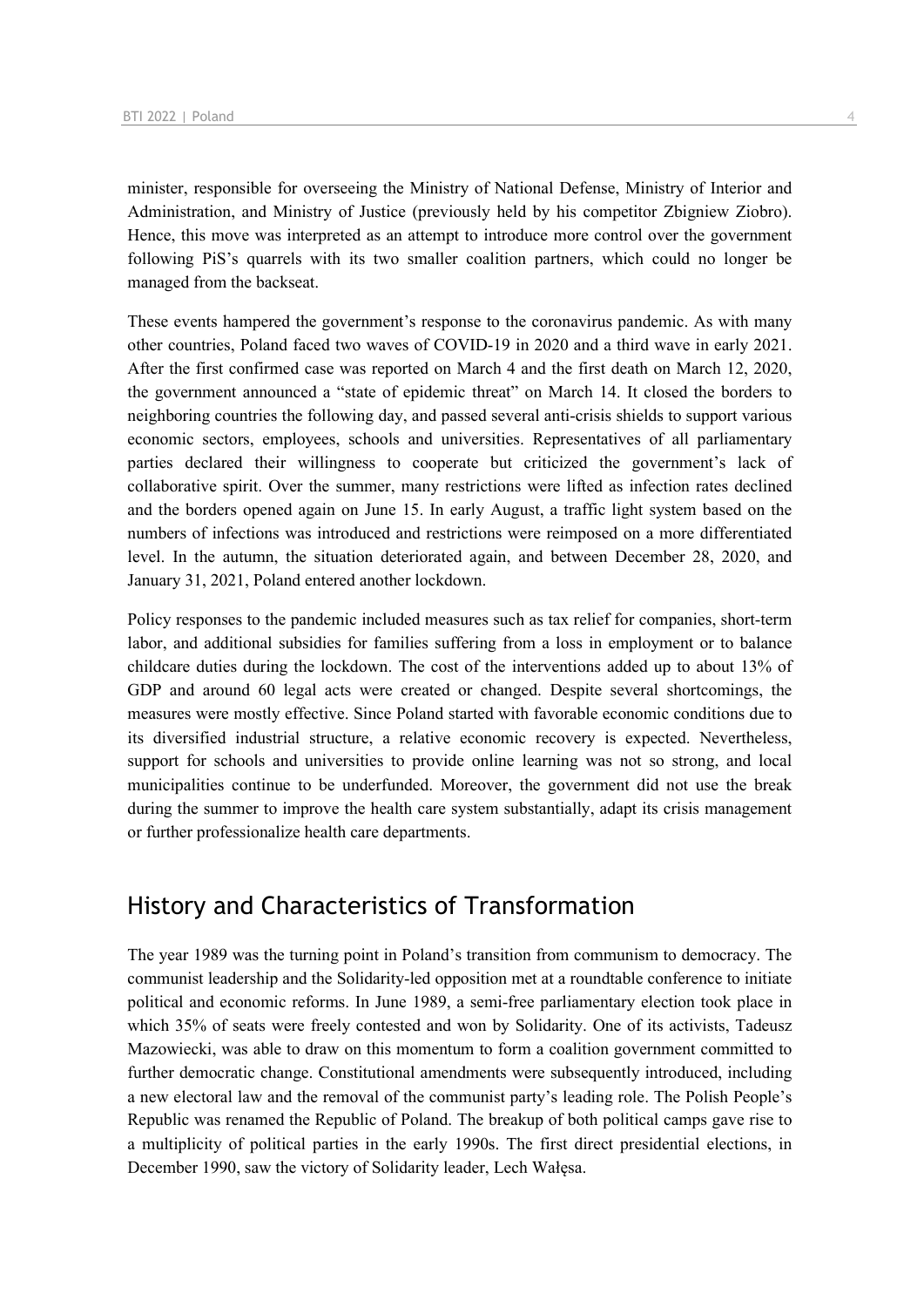Democratization was accompanied by an economic transformation from a centralized command to market economy. This transformation was initiated by then Finance Minister Leszek Balcerowicz, and was based on stabilization, privatization and price liberalization. His form of "shock therapy" led to a decrease in the country's high foreign debt, budget deficit and inflation, and fostered economic growth.

Democratic consolidation finally began to take hold after 1997. In other words, after the party landscape had reorganized itself, conflicts over the new democratic constitution were finally resolved and the socioeconomic situation had begun to improve. Poland started accession negotiations to the European Union in 1998 and the following years were marked by intense efforts to implement the acquis communautaire into Polish law. Despite general support for EU accession, some critical voices demanded greater consideration of Poland's national interests and small farms. The accession treaty was signed in April 2003 and in the following referendum 77.45% of participants voted in favor of EU membership. Poland joined the European Union on May 1, 2004. Over the years, support for EU membership has remained stable at 70–80%. Poland profits from EU structural funds and several Polish politicians have been very engaged in EU politics. In 2009, Jerzy Buzek was elected president of the European Parliament and Donald Tusk president of the European Council from 2014 to 2019.

Since the early 2000s, Poland's party system has begun to institutionalize after several transformations and realignments. Cleavages are no longer found between the former communists and the heirs of the Solidarity movement. Instead, the latter camp has split into two movements that dominate political debates today. The nationalist-conservative Law and Justice (PiS) continues to compete with the liberal-conservative Citizens' Platform (PO), and both parties have led governments since 2005, forming coalitions with smaller leftist or rightist parties and the conservative Polish Peasant Party (PSL). The PO-PSL government between 2007 and 2015 was characterized by its pro-European stance and liberal-conservative politics. In 2015, quite unexpectedly, PiS and its candidate Andrzej Duda won the presidential elections in May and then the parliamentary elections in October. Following the Hungarian example, PiS started to support a redistributive economic policy, but most notably it contested liberalism and pluralism, and curtailed mechanisms for checks and balances, especially in the judiciary, the media and the cultural sphere. The PiS-led government is now confronted by strong opposition inside and outside the parliament, and criticism from the European Union. Because the government has continued to violate the rule of law, the country is undergoing a procedure according to Article 7 of the Treaty of the European Union. Despite these conflicts, PiS and its two allied parties forming the United Right again won the parliamentary elections in 2019 and Duda was very narrowly re-elected in July 2020.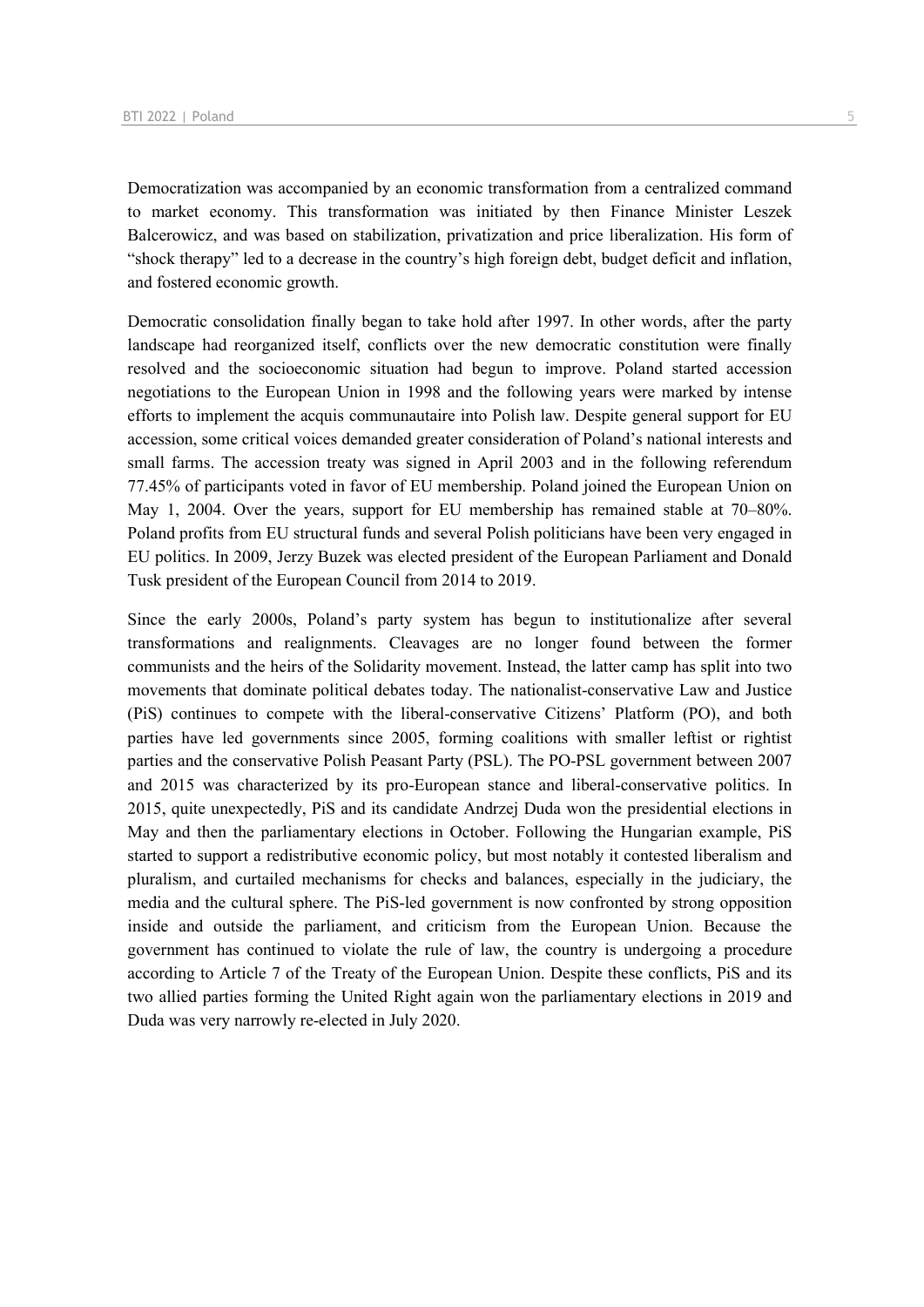The BTI combines text analysis and numerical assessments. The score for each question is provided below its respective title. The scale ranges from 1 (worst) to 10 (best).

## Transformation Status

## I. Political Transformation

#### **1 | Stateness**

There is no competition to the state's monopoly on the use of force. Public order and security are fully guaranteed throughout the whole country.

The nation-state is fully accepted by all citizens as legitimate. However, there are cleavages between political parties and citizens about the extent to which Poland should consider itself a member of a multilevel and supranational political order. The current members of government, led by Prime Minister Mateusz Morawiecki (Law and Justice, PiS), and most PiS voters prefer a Europe of fatherlands to a Europeanized Poland.

No political actors argue that certain groups of people or individuals should not be allowed to acquire Polish citizenship. The naturalization of non-citizens is not a contested political issue because Poland does not face intensive immigration. The reforms to the citizenship law, which were implemented in 2012 and facilitated naturalization, are still in place.

According to Article 25.2 of the 1997 constitution, the Polish state is secular. Nevertheless, Poland remains a religious country with around 91.9% of the population in 2020 declaring themselves to be Catholic. The Catholic Church has a long history of seeing itself as a supporter in the fight for independence over the late 18th to early 20th centuries, and from Nazi and communist rule. Nowadays, sociologists observe a creeping secularization with a decline in religious commitment. Following the pedophilia-related scandals that shock the Polish Catholic Church (the film "Don't tell Anyone" led to widespread debates in 2019) and the changing lifestyles of young Poles, the number of churchgoers has

## **Question**

Score

Monopoly on the use of force 10  $\frac{22}{2}$  10





No interference of religious dogmas 7

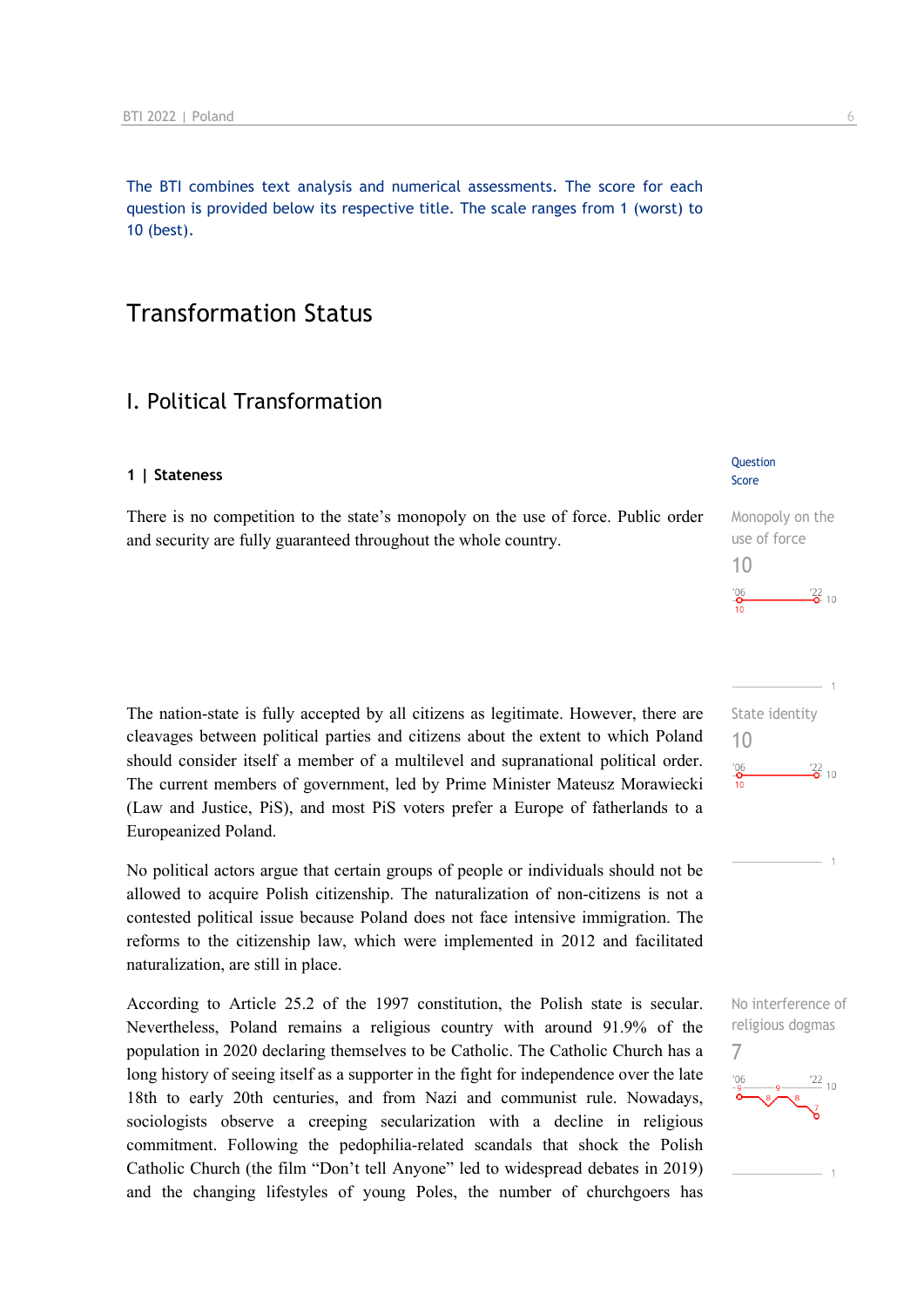decreased: only 47% in 2020 attended services regularly, while 38% go from time to time and 15% do not practice at all. The latter two percentages have risen slightly over the years. In general, the southeast of the country is more religious than the northwest.

Due to its history, the Catholic Church was always actively involved in the mobilization of the electorate and mostly in favor of conservative parties, such as Law and Justice. In response, the PiS government frequently seeks to legitimize political decisions by using religious values or by referring directly to the Catholic Church. Appeals to conservative voters are made by connecting Polish national and Catholic values. One example that caused public outrage among proponents of liberal values was the attempt, with the help of the Catholic Church and the pro-life initiative Ordo Iuris, to introduce stricter abortion laws. After failed attempts in 2016 and 2018, the Constitutional Tribunal issued a ruling on October 22, 2020, that abortion should no longer be possible when fetal abnormalities are detected (which amounts to 95% of all abortions). The ruling set off a wave of large street protests coordinated by the All-Poland Women's Strike movement. The Constitutional Tribunal only published the justification on January 27, 2021, and the government announced that it would come into effect on the same day.

Poland's administration has a differentiated structure and local self-government is well-developed. While the distribution of tasks and money between the national, regional and local levels of administration has always been an issue of political debate, this has become even more pronounced during the pandemic.

The government announced that it would divide the money for projects (e.g., infrastructure, education or digitalization) that had become even more urgent during the COVID-19 pandemic also with the regional level, but this process was not public and transparent. Cities governed by the opposition received less money and mayors have complained about their limited ability to perform their public tasks. Since communes' direct income through taxes also declined, it has become increasingly difficult for communes to continue to provide necessary education and health care services.

Therefore, many mayors urged the national government to withdraw the veto on the European Union's multiannual financial framework (MFF) and wrote a letter to the European Commission President Ursula von der Leyen in December 2020 that means should be made directly available for subnational administrations.

Basic administration 9 $-\frac{9^{22}}{2}$  10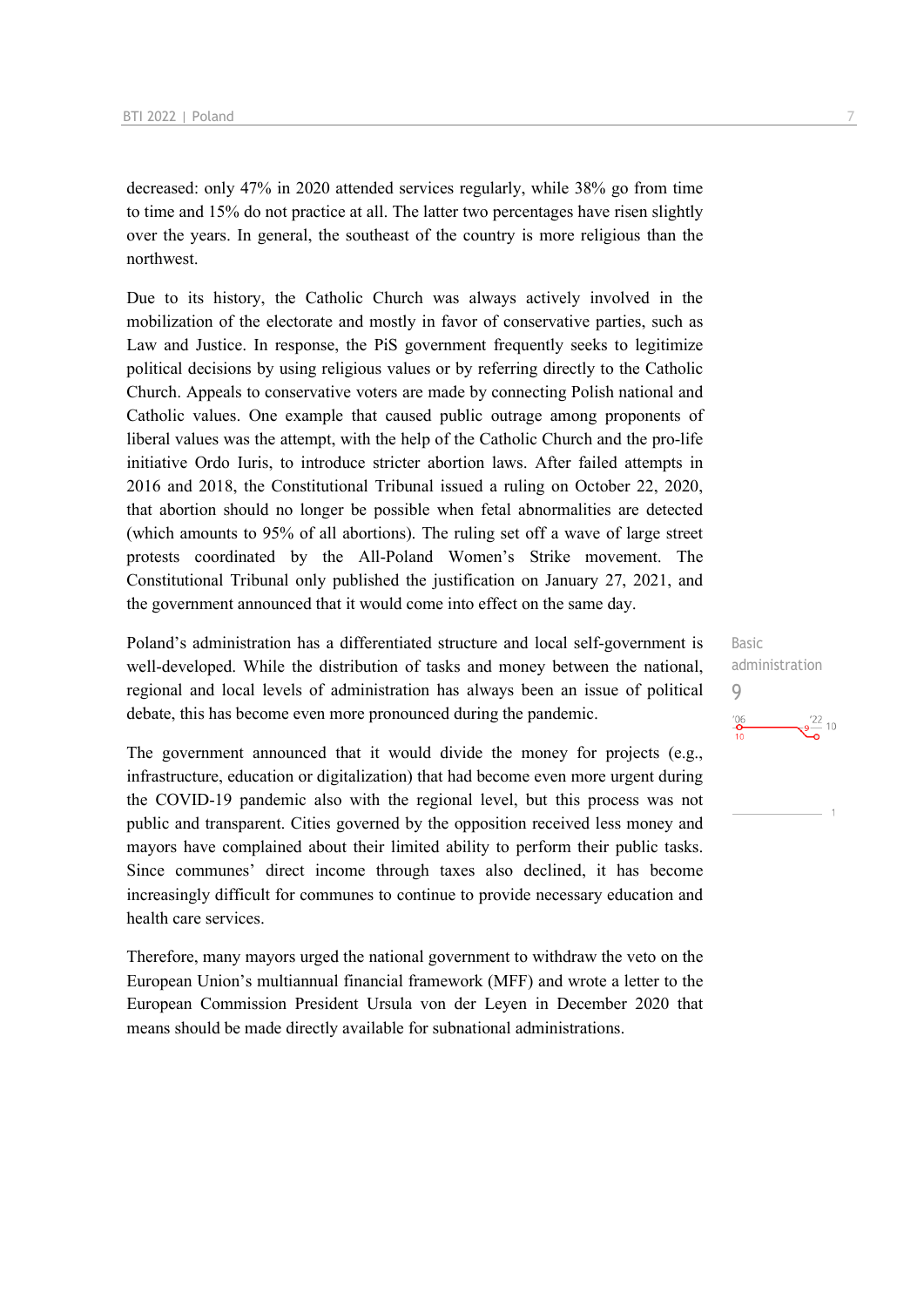#### **2 | Political Participation**

Elections have been free and fair since 1990. However, the 2019 elections to the national and the European parliaments, and the 2020 presidential elections fell short of the expected standards. Because of the government's grip on the media and abuse of the COVID-19 pandemic, the Organization for Security and Cooperation in Europe (OSCE) Election Assessment Mission noted that the elections were technically competitive and pluralistic, but the campaign and treatment of candidates were not always fair. PiS candidates and supporters frequently resorted to hate speech and defamation.

The legality of the presidential election initially scheduled for May 10, 2020, was questioned. The ruling PiS party wanted to stick to that date despite the pandemic, because of the favorable polling of its candidate, the incumbent Andrzej Duda. The government delayed declaring a state of emergency (a "state of epidemic threat" was declared instead), which would have postponed the election, allegedly for political reasons. The government introduced a bill on remote voting, a tool it had abolished just a few years earlier. However, according to the constitution, it was not possible to change the format of an election at such short notice. After a lot of squabbling between several institutions, the election was postponed to June. The unsuccessful attempt to hold the election in May cost about PLN 70 million ( $615.5$ ) million). People could vote by mail or in person, which generally worked quite well, but voters abroad reported lost postal ballots. Moreover, the campaign was unfair and unequal for opposition politicians. Despite complaints, the Supreme Court declared the election legitimate and Duda returned to office with a margin of less than 500,000 votes over his liberal challenger Rafal Trzaskowski.

Democratically elected political representatives have the effective power to govern. The military, business elites and other groups do not hold any veto power. The Catholic Church has no formal political power, but priests do make political recommendations and have quite a close relationship with the PiS party in power.

Since 2015, for the first time since the regime change in 1989, the government has been formed by a single party or rather an electoral alliance between PiS and two small parties. This formation was re-elected in October 2019.

Since then, due to several legislative and institutional changes, the problem is not the effective power to govern but the reduced power to control the government. PiS has become too dominant over the executive, legislative and judicial branches, and democratic accountability is limited since the government has tightened its grip on the court system. One could also argue that PiS leader Jarosław Kaczyński has a veto power over key decisions and policies in Poland. This was the case even before he officially entered the government as vice-prime minister in October 2020.

Effective power to govern 10 $\frac{106}{2}$  $\frac{22}{2}$  10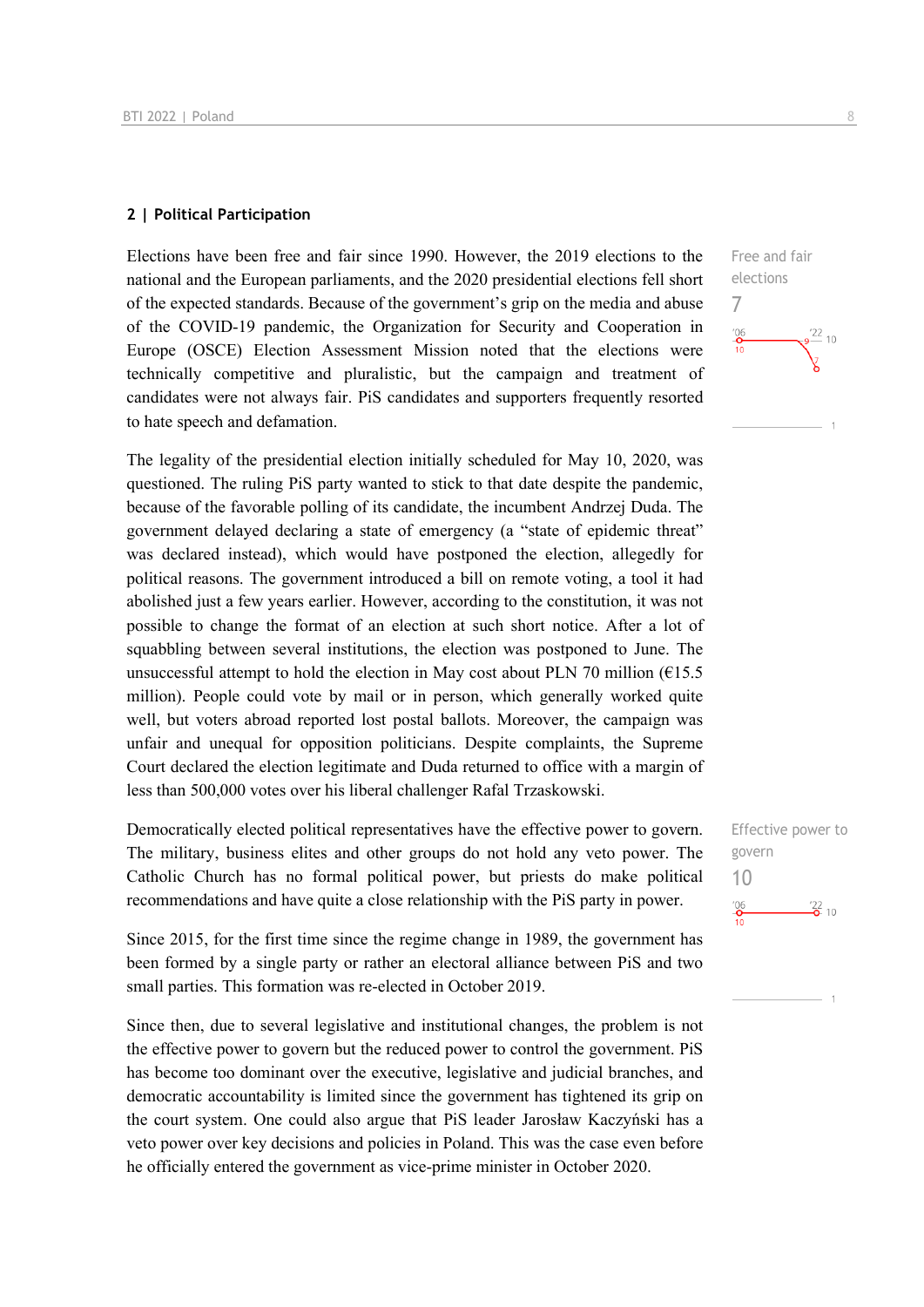The freedom of association and assembly is unrestricted and constitutionally guaranteed, and the government generally respects the right to form and join associations. Politically motivated limitations on gay pride parades were lifted in the past, but discrimination against the LGBTQ+ community increased again, especially during the recent election campaigns.

The measures to combat the COVID-19 pandemic also included a ban on demonstrations. Several groups did not obey the ban on demonstrations and subsequently faced disproportionately serve responses from the police, which included violence, and the arrest of journalists and politicians. Among these groups were entrepreneurs who every Saturday met since May in Warsaw to protest against restrictions on civil liberties and demand more freedom for the economy and less social programs. Demonstrations against the emergency measures were held by farright organizations at which some members of parliament, such as Grzegorz Braun of the nationalist Confederation party, stated that the "hygiene regime" was unlawfully introduced. The restrictions placed on such demonstrations were less severe than those enforced by the police on demonstrations held by entrepreneurs, and leftist and feminist protesters.

In October 2020, country-wide protests started following the Constitutional Tribunal's ruling in favor of a near total-ban on abortion. The protests were met with disproportionate police responses. With protests peaking on December 13, the anniversary of the 1981 imposition of martial law, several politicians and previous senior law enforcement functionaries called on the prime minister not to publish the controversial ruling but it was published in late January 2021.

The Independence Day demonstrations on November 11 resulted in widespread rioting, with around 300 people arrested and 35 police officers injured. The march is organized annually by the right-wing extremist Association March of Independence (Stowarzyszenie Marsz Niepodległości). Here, the government did not officially condemn the violence or nationalistic slogans.

The ban on public gatherings of more than five people and on demonstrations due to the COVID-19 pandemic were still in place at the end of January 2021.

Freedom of expression is constitutionally guaranteed in Poland (Article 54 of the 1997 constitution), and it is mostly realized in practice. However, public TV and radio are under almost complete government control. While all Polish governments have aimed to influence public media, since 2015 the split between public (progovernment) and private (pluralistic orientations) media has become more distinct. The National Broadcasting Council (KRRiTV), which supervises public media and is supposed to guarantee freedom of speech, has been particularly exploited for political purposes and has imposed fines on journalists for alleged partisan reporting. The latest ranking of the World Press Freedom Index shows that Poland fell three places to rank 62 in 2020, having dropped from rank 18 in 2015.

Association / assembly rights 8  $\frac{22}{10}$  $-6$ 

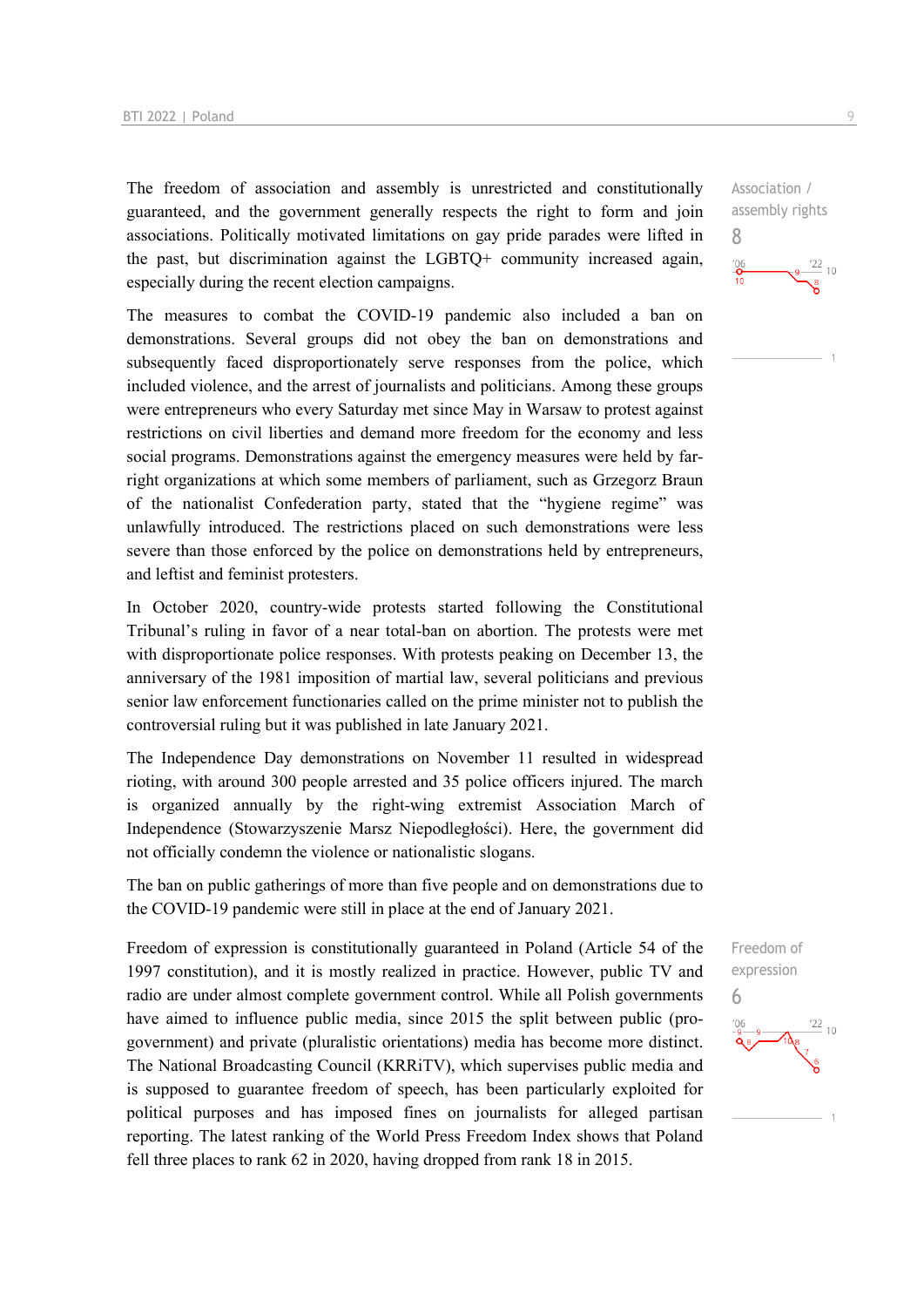Whereas private media receive no financial support from the government, the government agreed on an increase of PLN 1.95 billion for the public Polish Television (TVP) and Polish Radio (Polskie Radio) in March 2020.

In addition to promotion of partisan, pro-government discourse and hate speech in public media, the government's grip on the judiciary and increasing tendency to criminalize defamation has started to have an effect on private media as well. During its election campaign in 2019, the PiS announced further changes to the public media.

In December 2020, the government repeated its intention to "repolonize" the media. The state-owned oil company Orlen, led by Daniel Obajtek, a close ally of Jarosław Kaczyński, bought Polska Press for €27 million from the German Verlagsgruppe Passau. The deal included 140 local and regional newspapers, and 500 internet portals with 17.4 million users. In November, the month before, Orlen had bought the newsagent firm Ruch, which controlled one-fifth of the market with a nationwide network of kiosks.

In terms of its international coverage, the government was more worried. Following the presidential elections, Deputy Foreign Minister Szynkowski vel Sęk summoned Germany's Chargé d'Affaires to the ministry to protest against a series of articles in German media. These, he said, were manipulative and gave the impression that they wanted to influence the elections in Poland. The German diplomat referred to the freedom of the press and replied that the German government had no influence on the media.

Hence, the increase in hate speech in the media and the purchase of Polska Press by the state-owned oil company Orlen has further reduced freedom of expression.

#### **3 | Rule of Law**

Formally a clear separation of powers, with mutual checks and balances guaranteed by the 1997 constitution. Governments are accountable to the Sejm and members of parliament have the rights and resources to monitor and supervise the executive. Recently, checks and balances have become largely ineffective, and institutional accountability increasingly limited.

Law and Justice (PiS) won a majority in the 2019 parliamentary election, though there was a slight discrepancy between vote share and seats won, as PiS together with its allies Porozumienie (Agreement) and Solidarna Polska (United Poland) won 43.6% of votes but 51.1% of seats. As in the last legislative term, the opposition's rights in parliament are often ignored and parliamentary procedures are used to circumvent them in practice.

The separation of powers has been severely limited because the judicial system has come under almost complete political control. For example, the new president of the Supreme Court, who was appointed in 2020, is a close ally of the ruling party.

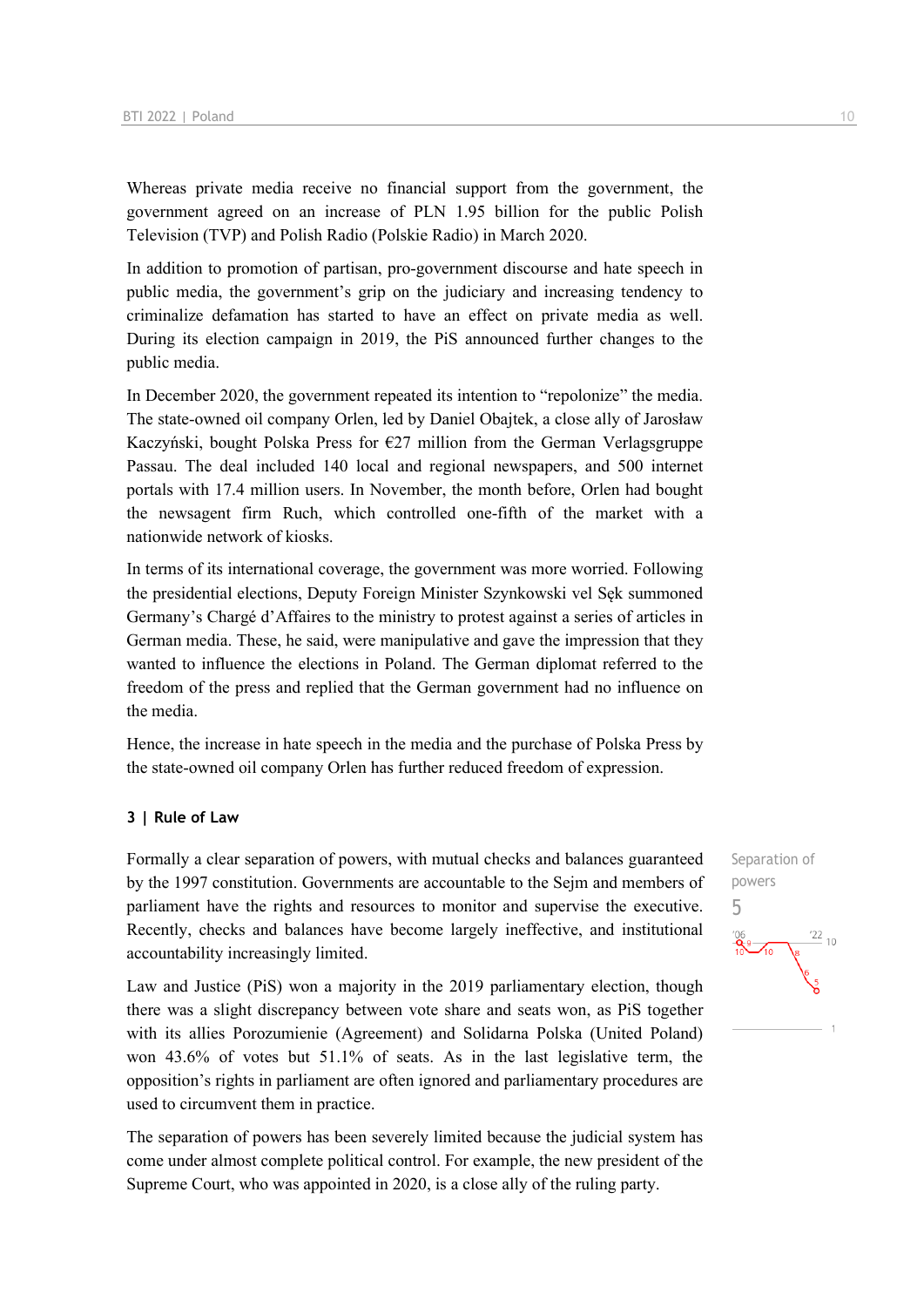Civil society organizes numerous demonstrations and protests against the dismantling of the democratic state by PiS, and independent private media reports on it as well. Due to severe political interference, the European Commission's Article 7 procedure against Poland is still open, with the commission having initiated several infringement procedures against Poland regarding the changes in the judiciary.

At the beginning of the pandemic, the government did not declare a state of emergency but a "state of epidemic threat," which grants the executive more leeway. The parliament passed a law in late March 2020 that allows members of parliament to use electronic communication in the event of the introduction of a state of emergency, war, disaster or epidemic. The amount of speaking time afforded to members of parliament may be limited, as members may speak only once on a given issue. Initially, the rules were supposed to remain in place only until June 2020, but the "state of epidemic threat" has yet to be lifted. There has been no judicial review of emergency measures to date.

The independence of the judiciary is impaired by the political authorities. The Constitutional Court lost its autonomy in 2016. Meanwhile, ordinary courts and the Supreme Court were further politicized by legislation passed since 2016, and by the appointment of PiS-ally Małgorzata Manowska as president of the Supreme Court in 2020.

As the whole judiciary is now under near-complete political control, judicial oversight of the government during the pandemic was very limited. The anti-crisis shield that was introduced to support the economy also included measures that affected the courts. It allowed for procedural reactions to the pandemic, such as online meetings, but this also limited the operational capacity of the judiciary.

At the end of January 2021, two of the four infringement procedures launched by the European Commission were still pending. The commission was especially critical of the Disciplinary Chamber of the Supreme Court, which was established in 2018, and the so-called muzzle-law, which was introduced in January 2020. This law was passed in response to a previous judgment by the Court of Justice of the European Union (CJEU), which ignored its interim measures and implemented further sanctions on judges instead. It aims to punish judges who question the judicial changes made by the government.

In response, the commission opened a fourth infringement procedure in April 2020.

In protest against this curtailment of the judiciary, on January 11, 2020, 30,000 people participated in the March of 1,000 Robes from the Supreme Court building to the Sejm building. The march was organized by the Polish judiciary through their associations, Iustitia and Themis. At this time, the former president of the Supreme Court, Małgorzata Gersdorf, was still in office, although her term ended in April 5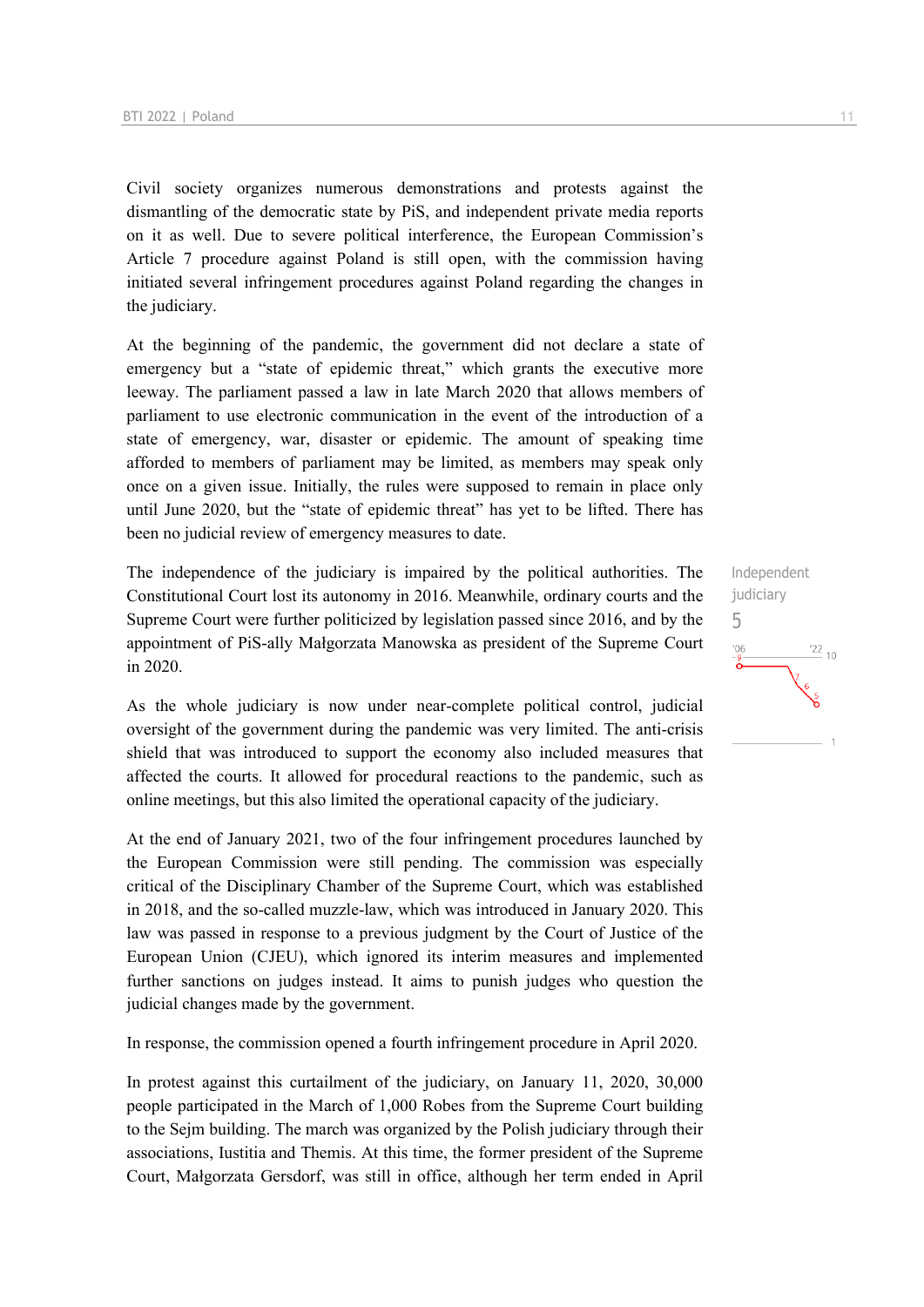2020. After the presidential elections, the Supreme Court quickly declared the elections valid, despite the submission of around 6,000 complaints regarding difficulties in voter registration, on-time ballot deliveries and voting abroad.

The last remaining independent institution is the Office of the Ombudsman, which was headed by Adam Bodnar. However, Bodnar's term in office ran out in September 2020, with the Sejm having repeatedly denied a confirmatory vote on his proposed successor, Zuzanna Rudzińska-Bluszcz. Instead, the Sejm attempted to make a political appointment.

Corrupt officeholders are supposed to be prosecuted according to Polish laws. Politicians who misuse their public mandate or office can be accused at the State Tribunal. Members of parliament are obliged to publish their income on the website of the parliament since November 2001. They are also required to disclose any benefits that they or their spouses receive in a public register of interests kept by the speakers of Sejm and Senate.

In practice, the Central Anti-Corruption Bureau (CBA) is closely linked to the government and lacks independence. But the Supreme Audit Office and the Ombudsman are more independent institutions that are relevant in the fight against corruption.

During the review period, no government members were reported to have been held accountable for misconduct. However, accusing politicians of corruption is often used as a political tool by government members (see Anti-corruption policy). The general tendency of the PiS government toward political clientelism, and the curtailment of checks and balances does impede the impartial functioning of the rule of law.

Civil rights are codified in the constitution and used to be respected by all state institutions. Currently, the government does not engage in fighting certain violations of civil rights and even engages in actions that demonstrate that it does not consider all segments of the population to be citizens with equal rights.

LGBTQ+ people face discrimination from the Catholic Church, and politicians belonging to the government parties and some local authorities. In 2019, several voivodships, such as Podkarpacie, with the help of Ordo Iuris, a group of ultraconservative lawyers, declared themselves LGBTQ+ free zones and stopped funding for NGOs working on related issues. After a Europe-wide debate, the European Commission decided in July 2020 not to support town-twinning applications from such cities. Defamatory language against LGBTQ+ people was also common in PiS's presidential election campaign, including President Duda himself. The NGO Never Again (Nigdy Więcej) documented several incidents of xenophobia, violence, harassment and discrimination due to people's origin or nationality.

Prosecution of office abuse 7  $\frac{22}{10}$  $-06$ 

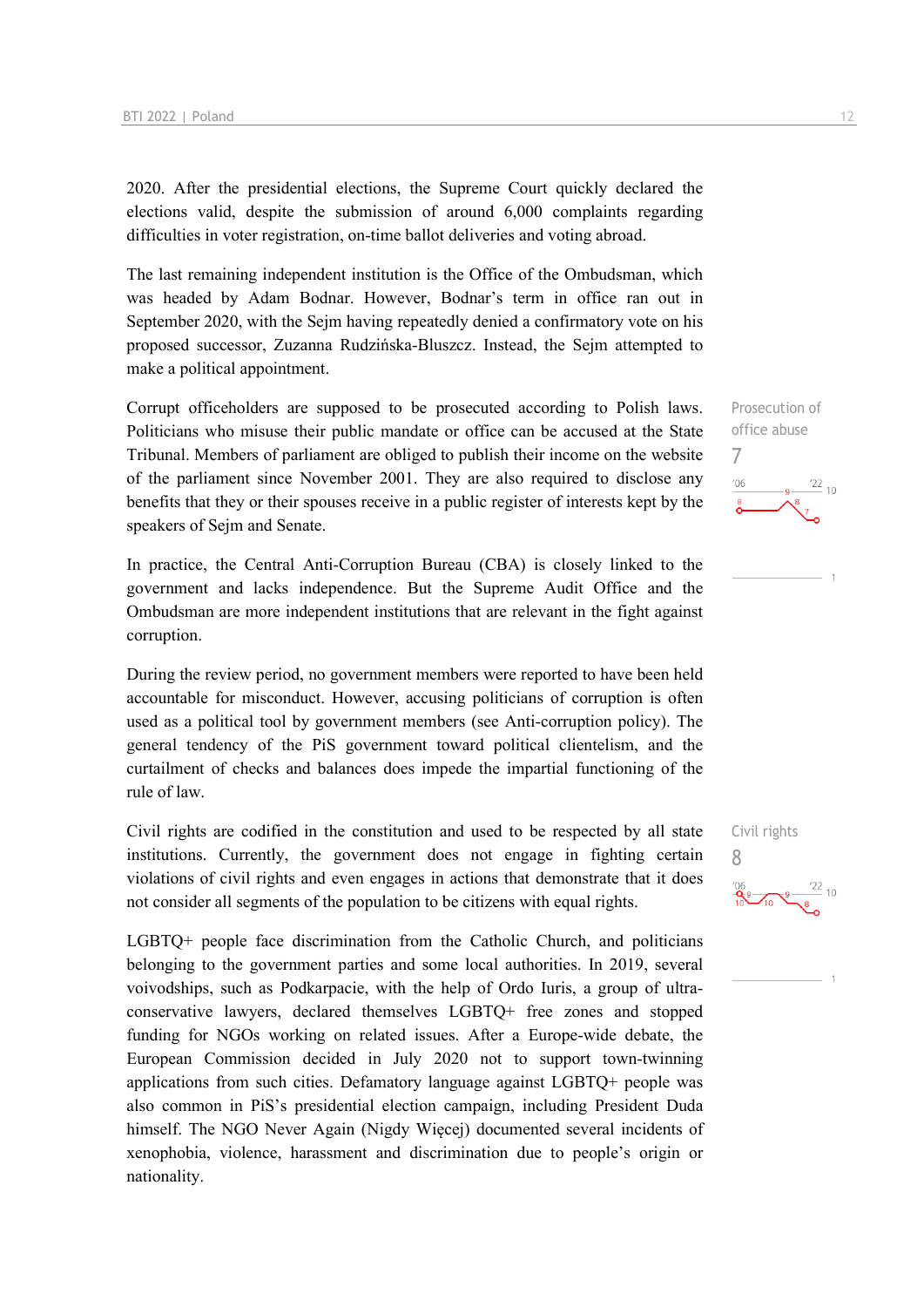In 2020, the government often used the COVID-19 pandemic as a pretense to justify harsh measures to protect society's health or, on the contrary, downplayed health risks if it fitted its purposes. Demonstrations were forbidden, and fines for breaking COVID-19 rules were strict and high (PLN 5,000–30,000), although some sources report that they were imposed only in 20% of the cases. As judicial independence has been curtailed, legal recourse in cases of enforcement authorities acting unjustly has been restricted. People rather address the Ombudsman Adam Bodnar. Bodnar, among others, defended the right of doctors to speak out in public about the effects of the pandemic – something that the Health Ministry tried to suppress. The strict quarantine measures, which at least by law required people to respond to an app several times a day and upload photos to prove that they are at home, were also questionable from the perspective of data privacy and protection.

#### **4 | Stability of Democratic Institutions**

In general, democratic institutions can perform their functions, and political decisions are made according to legitimate procedures by the relevant authorities. However, since the PiS took power in 2015, there have been deficiencies in democratic practices. The Constitutional Court's decisions were only implemented after the institution had been fully taken under the government's control and the executive's accountability has been limited. Furthermore, over the past few years, the Supreme Court has been brought under government control and in the parliament the rights of the opposition have been curtailed. In addition, although public administration and the civil service have been professionalized, PiS has replaced senior administrative staff on an unprecedented scale. As a result, the politicization of the bureaucracy has increased. Regional and local governments, and often those that are governed by the opposition, receive less funding from the national government, while at the same time local government tax revenue has decreased due to reduced economic activity during the pandemic. This has severely impacted the effectiveness of democratic institutions.

All relevant political players used to be committed to democratic institutions, even if they held different views on how democracy should be organized and managed. Nowadays, there are serious doubts that this holds true for all political actors, especially those within the PiS government, considering the legal changes that have impeded the independence of the court system, the media (e.g., the government's attempts to restrict journalists' access to parliament, and the biased reporting about judges and opposition politicians in the public media) and the rights of the political opposition. Most interest groups and associations do respect democratic institutions, but the governing PiS seems to favor illiberalism over a pluralistic democracy. PiS actions related to the 2020 presidential election were problematic from a democratic perspective. Executive dominance over the state of emergency during the pandemic has been questioned by some. In addition, the curtailing of parliamentary rights,



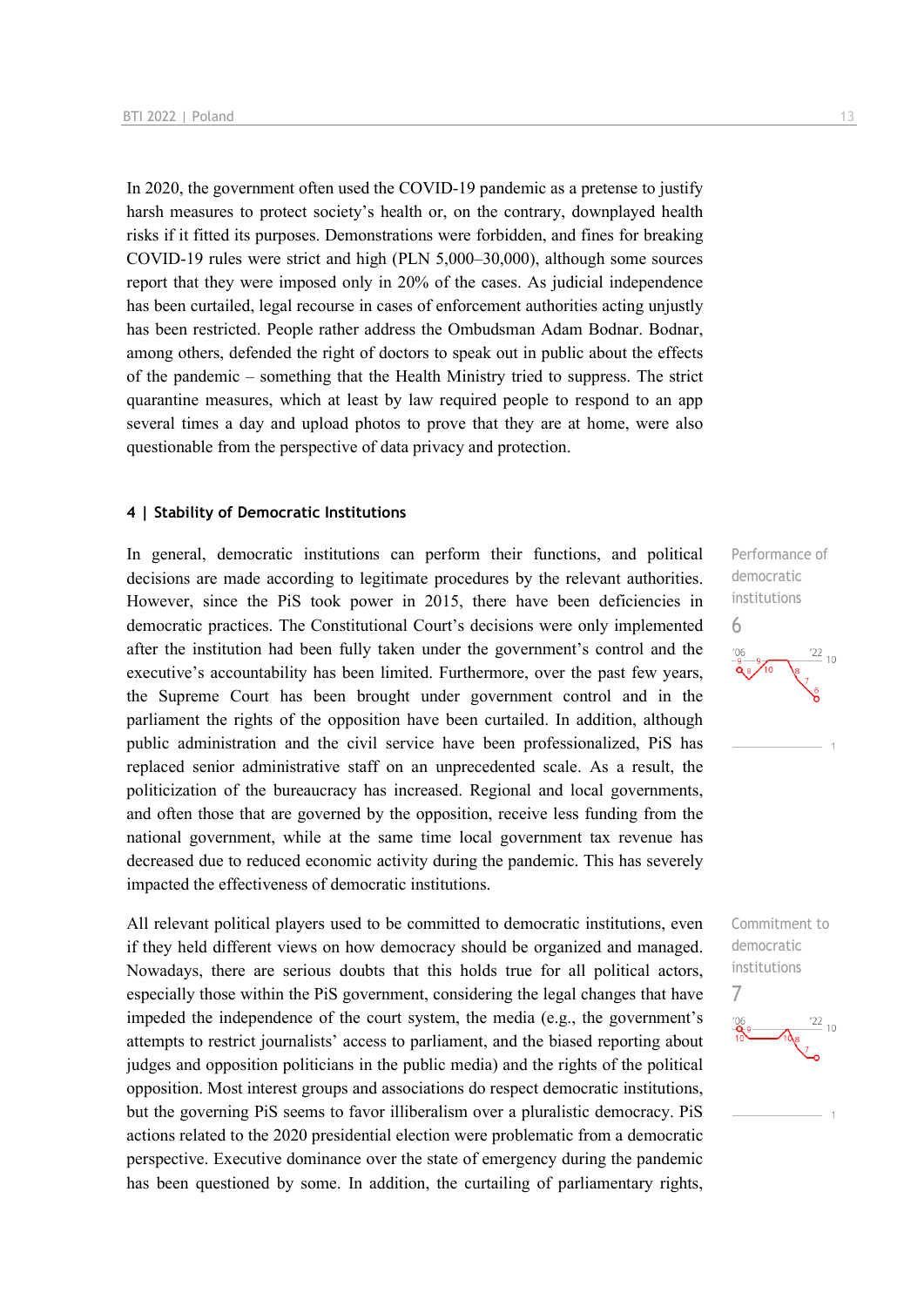such as the reduced time allowed for parliamentary discussions and granted to members of parliament to speak, during the pandemic also demonstrates the government's lack of commitment to democratic norms.

#### **5 | Political and Social Integration**

The party system is highly polarized with the main cleavage running between PiS and PO (or KO, Civic Coalition as its electoral alliance is called), which has manifested in the sociodemographic features of their respective electorates. Following the 2019 parliamentary elections, five parties are represented in the Sejm: PiS, PO, a leftist coalition, the Left (Lewica), the Polish Peasant Party and the far-right Confederation (Konfederacja). For the Senate election, an agreement between the opposition parties was successful and a narrow majority of one seat was won in the upper chamber of parliament.

Polarization further increased during the presidential elections due to the unfair treatment of the political opposition by the government and public media. Moreover, to discredit PO and stir divisions, PiS used cultural issues (gender, religion) and false allegations that PO would abolish the childcare benefit 500+. President Duda's margin of victory over his challenger, Trzaskowski, was very narrow (51% to 49%), and a gap between younger, urban, well-educated segments of the electorate and more rural, older, less well-educated segments deepened. This divide was also visible during several votes on anti-crisis measures, which passed without much support from the opposition because of the non-cooperative working environment in parliament.

Party membership remains low (around 1%), which indicates that parties serve mainly to bring people into political office and less as networks to interact with society. Voter turnout used to be traditionally low (50.9% in 2015) but increased due to polarization in the 2018 local elections. In the May 2019 European Parliament elections, voter turnout nearly doubled compared to the 2014 European Parliament. Meanwhile, national parliamentary elections of October 2019, as well as both the first and second round of 2020 presidential elections saw high levels of turnout (61.7%, 64.5% and 68.2%, respectively).

All in all, the party system is variable, with other, smaller parties than PiS and PO appearing and vanishing from time to time on the left and right, and in the center of the political spectrum. For PiS and its allies in power, clientelism has become a means of capturing voter support via the party's generous social policies and the support of individual politicians by offering access to relevant political positions.

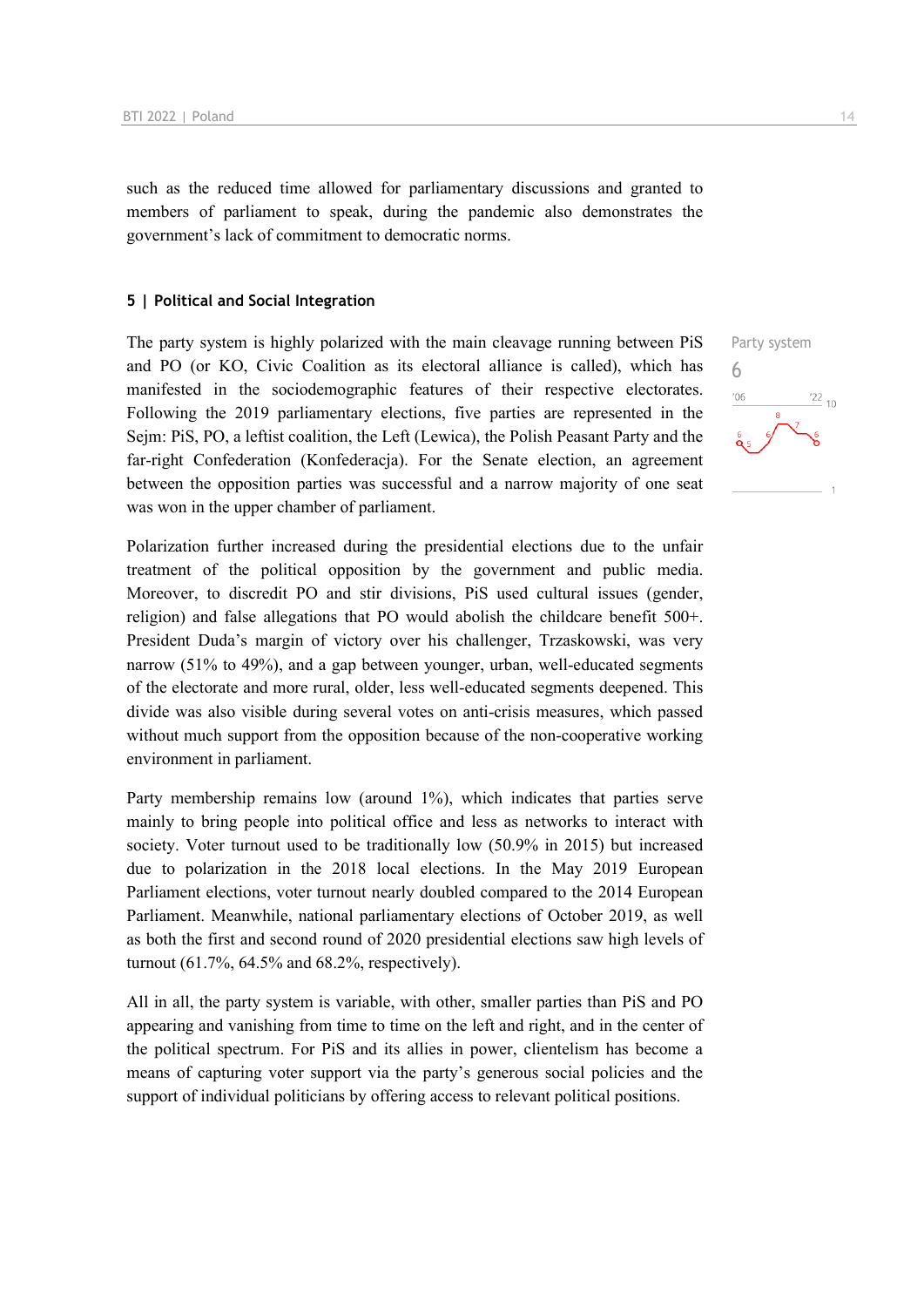Poland has a large number of interest groups, including business associations and trade unions. Environmental groups are less prominent but are growing and the Polish branch of Fridays for Future also organized several protests prior to the outbreak of the pandemic. Most non-governmental organizations are relatively small, and there are only a few interest groups that focus on and are capable of developing policy proposals. The Catholic Church, which is still the most influential interest group in Poland, pursues relatively narrow interests, and is largely preoccupied with stabilizing its decreasing influence in a society that is becoming increasingly more secular and critical of the church.

The All-Polish Women's Strike (Ogólnopolski Strajk Kobiet) is concerned with women's rights (including reproductive rights), LGBT+ and minority rights, and is a vocal critic of PiS illiberalism.

The legal associations Iustitia and Themis have become active and prominent critics of PiS actions. Farmers' associations began to protest against the government too because of its lack of support during the pandemic. Members of the AGROunia association dropped vegetables, eggs and meat in front of the residence of PiSleader Jarosław Kaczyński.

The government does not tend to consult interest groups and largely ignored the Council for Social Dialog. The trade union NSZZ Solidarność even resigned in October 2020 in protest. In addition, the employers' associations criticized the lack of real dialog, especially during the pandemic. The government not only disregards civil society but also proposed a new register of foreign-funded NGOs, while more loyal NGOs received public funding.

Approval of democratic norms and procedures is consistently high among the Polish population, usually oscillating between 60% and 70%. In July 2020, about 73% agreed that democracy is the best of all political systems. In the same survey conducted by the Polish Center for Public Opinion (CBOS), 64% of respondents said it would make a difference if the political system were not democratic, which is one of the highest percentages since 1992.

This general support is to an extent dependent on party affiliation. Asked whether it would be acceptable if a government would turn more autocratic, 70% of PO and 69% of Lewica voters opposed the idea, but only 47% of PSL,47% of Kukiz'15 voters, 40% of KON and 50% of PiS voters.

However, specific support for democracy is lower. According to the survey, the number of Poles who are satisfied with the way democracy works in their country is about 49%, while 44% are dissatisfied. Unsurprisingly, PiS supporters are most satisfied (85%), while KO and Lewica supporters are least satisfied (with 12% and 13%, respectively).

Specific institutions are viewed less positively. In September 2020, only 36% of respondents trusted the Sejm and Senate (50% and 44%, respectively, did not), with an even stronger difference between PiS and KO (70% vs 11% and 30% vs 60%)



 $\frac{22}{10}$ 

Interest groups

9

 $'06$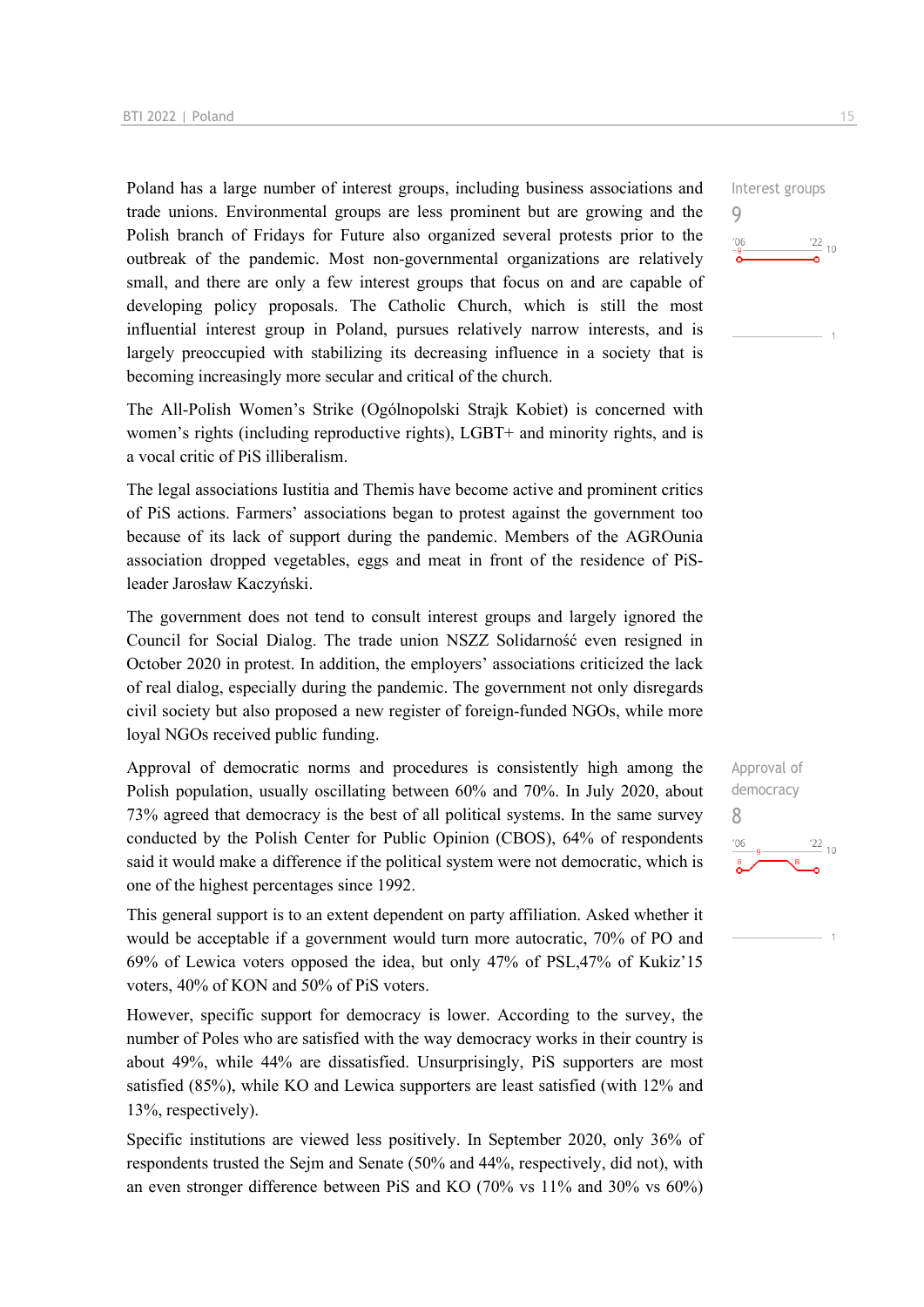regarding the Sejm and the Senate, which reflects the political majorities in both chambers. Trust in the president was also shaped by party affiliation: 97% of PiS supporters said they trusted him but only 13% of KO supporters.

The government's COVID-19 measures did not change this relation but the general satisfaction with the government's measures and its handling of the situation decreased between the spring and autumn, from 70% to 38%. Furthermore, 54% of respondents considered the government's support for employees and enterprises insufficient, compared to 43% in the spring.

There are many autonomous groups, associations and organizations, among which charitable institutions (e.g., the Great Orchestra of Christmas Charity, the Polish Red Cross and Caritas) are generally well-trusted. The level of civic participation in Poland is constantly increasing. Some 80% of Poles devote free time to voluntary social activities, mainly with family and friends, but 43% (an increasing figure) also engage in civil society organizations (CBOS March 2020).

While the level of trust varies, it also shows some positive trends. In 2020, 98% of Poles said they trust mainly family members, with high percentages also recorded for friends (95%) and colleagues (88%), as well as for neighbors and volunteers in their place of residence. Overall, people remain cautious of persons unknown to them, although this is changing, as trust in strangers has risen from 29% in 2018 to 40% in 2020. Meanwhile, social ties have become stronger: 88% of respondents to a 2017 survey indicating that had someone to rely on in a difficult situation, an increase of 10 percentage points over 1999.

This trend was especially beneficial during the pandemic, as neighborhood solidarity and community support groups organized to compensate for the weak health care system and lack of childcare.

## II. Economic Transformation

#### **6 | Level of Socioeconomic Development**

Absolute poverty has decreased in Poland but not exclusively because of the government's welfare policies. The positive developments in the labor market and access to education, and the measures taken by the previous government prior to 2015 that reduced the high number of temporary contracts and included contractworkers into the social security system mitigated social disparities. Poland now ranks among the better performing 50% of EU member states for social exclusion.

The Gini coefficient of 28.5 (2019) indicates a relatively high level of equality. With 14.8% of population at risk of poverty or social exclusion (Eurostat 2018), which is a reduction of 2.5 percentage points compared to 2016. In addition, the





Socioeconomic barriers 8 $\frac{22}{10}$  $'06$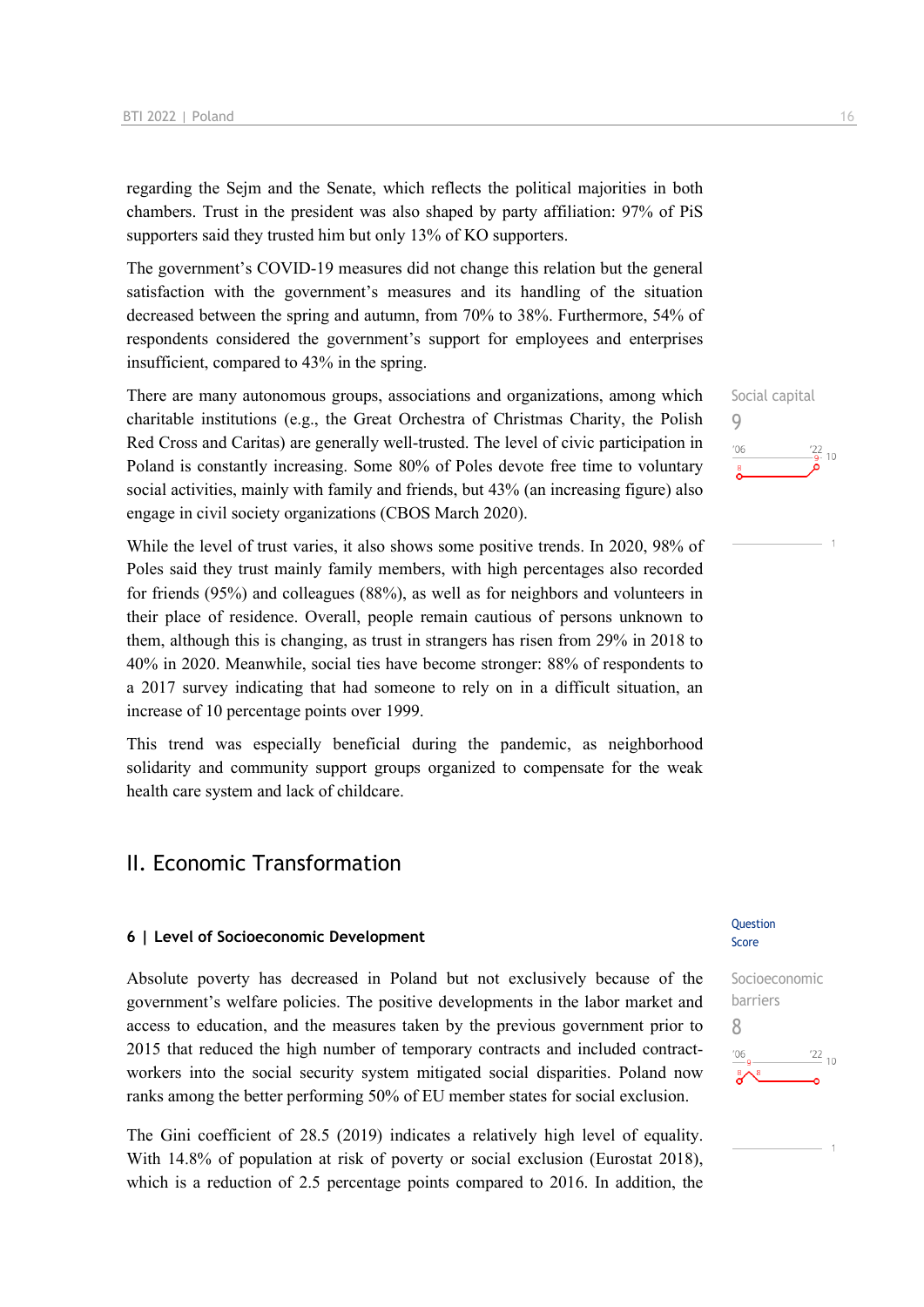HDI index (0.880 in 2019) has again slightly improved in comparison with previous years, while for children below the age of 17 the risk of poverty has declined from 24.2% in 2016 to 17.2% in 2018. Poland's Gender Inequality Index (GII) score of 0.115 (2019) demonstrates further improvements for women in society, especially the maternal mortality ratio and representation in parliament.

Yet, unemployed young people, single mothers and people with special needs are still disproportionately threatened by poverty. Financial transfers to families cushioned social inequality, as the transfers lifted family incomes, although relative poverty (people living on less 50% of the average household expenditure) remains a problem. The relative poverty rate even increased from 13.4% in 2017 to 14.2% in 2018. This was due to underdeveloped social assistance measures and increasing inflation.

The government's anti-pandemic response included measures to prevent poverty, such as short-term work, postponement schemes for housing credits and assistance to the elderly. However, the government was slow to respond to the many cases of domestic violence reported during the pandemic, although the "isolation law" came into force in November 2020, which allows the police to order the perpetrator of domestic violence to immediately leave the property.

| <b>Economic indicators</b> |          | 2017                     | 2018                     | 2019                     | 2020     |
|----------------------------|----------|--------------------------|--------------------------|--------------------------|----------|
|                            |          |                          |                          |                          |          |
| <b>GDP</b>                 | \$ M     | 526508.9                 | 587409.0                 | 595862.1                 | 594164.7 |
| GDP growth                 | $\%$     | 4.8                      | 5.4                      | 4.5                      | $-2.7$   |
| Inflation (CPI)            | $\%$     | 2.1                      | 1.8                      | 2.2                      | 3.4      |
| Unemployment               | $\%$     | 4.9                      | 3.9                      | 3.3                      | 3.6      |
|                            |          |                          |                          |                          |          |
| Foreign direct investment  | % of GDP | 2.2                      | 3.0                      | 2.4                      |          |
| Export growth              | $\%$     | 9.6                      | 6.9                      | 5.1                      | $-0.5$   |
| Import growth              | $\%$     | 10.2                     | 7.4                      | 3.3                      | $-2.6$   |
| Current account balance    | \$ M     | $-1960.0$                | $-7530.0$                | 2931.0                   | 21067.0  |
|                            |          |                          |                          |                          |          |
| Public debt                | % of GDP | 50.6                     | 48.8                     | 45.6                     | 57.5     |
| External debt              | \$ M     | $\overline{\phantom{a}}$ | $\overline{\phantom{a}}$ | $\overline{\phantom{a}}$ |          |
| Total debt service         | \$ M     | $\overline{\phantom{a}}$ | $\overline{\phantom{a}}$ |                          |          |
|                            |          |                          |                          |                          |          |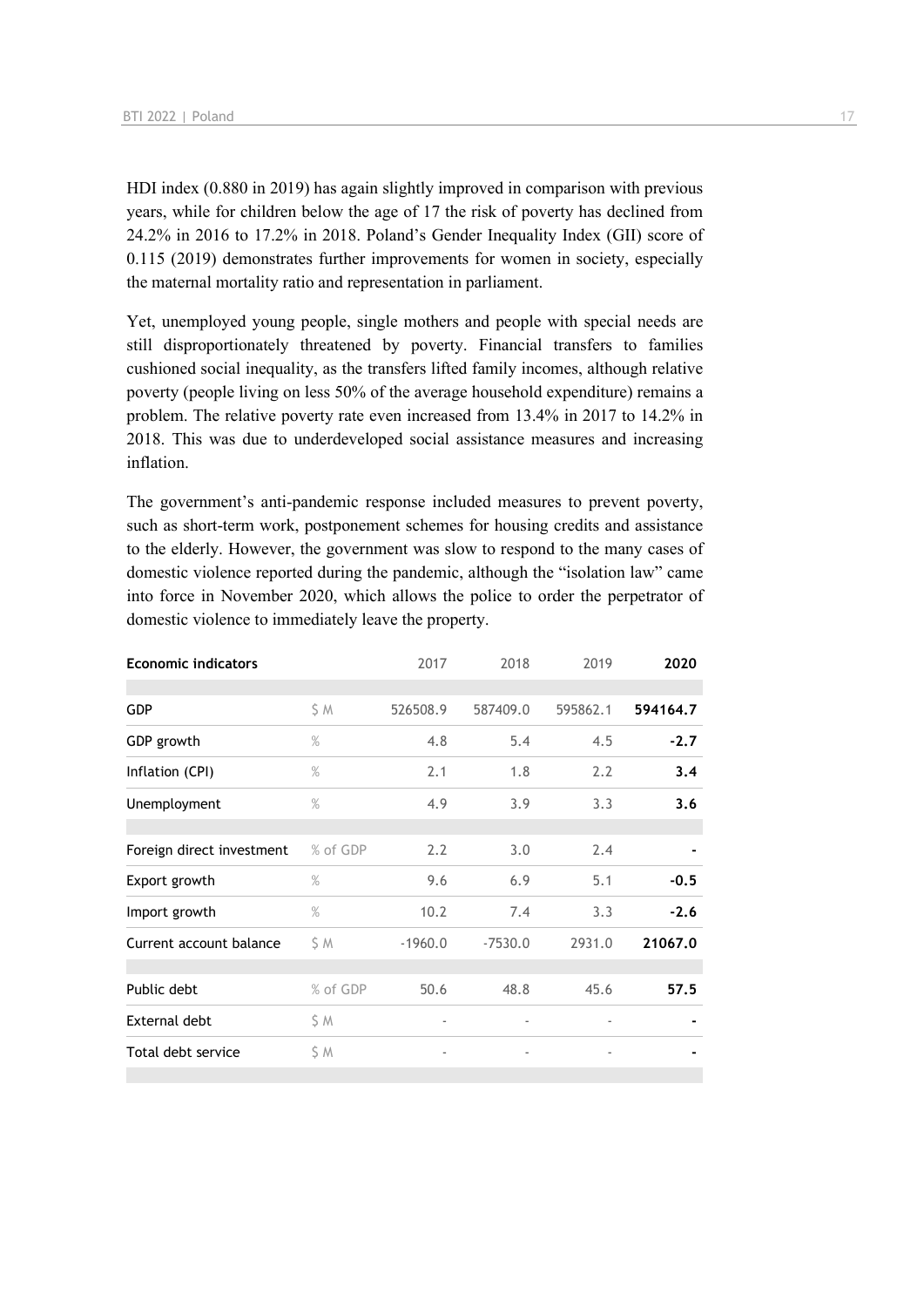| 19.0           |
|----------------|
|                |
| $\blacksquare$ |
|                |
| 2.2            |
|                |

Sources (as of December 2021): The World Bank, World Development Indicators | International Monetary Fund (IMF), World Economic Outlook | Stockholm International Peace Research Institute (SIPRI), Military Expenditure Database.

#### **7 | Organization of the Market and Competition**

Market competition is clearly defined and implemented at both the macroeconomic and microeconomic levels. Prices are fully liberalized, and the currency is fully convertible. The state fully guarantees the rules of the game for market competition. All market participants, whether domestic or foreign, have equal opportunities.

Yet, the informal sector is quite large, accounting for 20.1% of all forms of employment, according to the International Labour Organisation (ILO). In the agricultural sector alone, about 50% of all workers are engaged in informal arrangements. The Polish Institute of Economic Forecasts and Analyses estimated that, in 2019, about 17.2% of GDP was generated in the shadow economy.

Measures have been introduced to facilitate the process of setting up a business, reduce bureaucracy and costs, ease tax-related issues and resolve insolvency. However, the World Bank's 2020 Doing Business report indicates that establishing a business is relatively complicated, Poland is ranked 25 out of 34 OECD countries (128 out of 190 countries in the report's "starting a business" subindex). While it only takes five procedures and costs 11.8% of the average income per capita to start a business, the time required to establish a business is lengthy (37 days).

Regarding foreign investments, two problems have arisen in the last two years: uncertainty regarding legal enforcement due to the changes in the judiciary, and the complicated and frequently changing tax system. An amendment in January 2019 made it more complicated for foreign actors to invest.

Market intervention was made easier during the coronavirus pandemic, with the Office of Competition and Consumer Protection (UOKiK) empowered by a change in legislation to object to investments in companies that have key importance for Market organization 9 $\frac{22}{10}$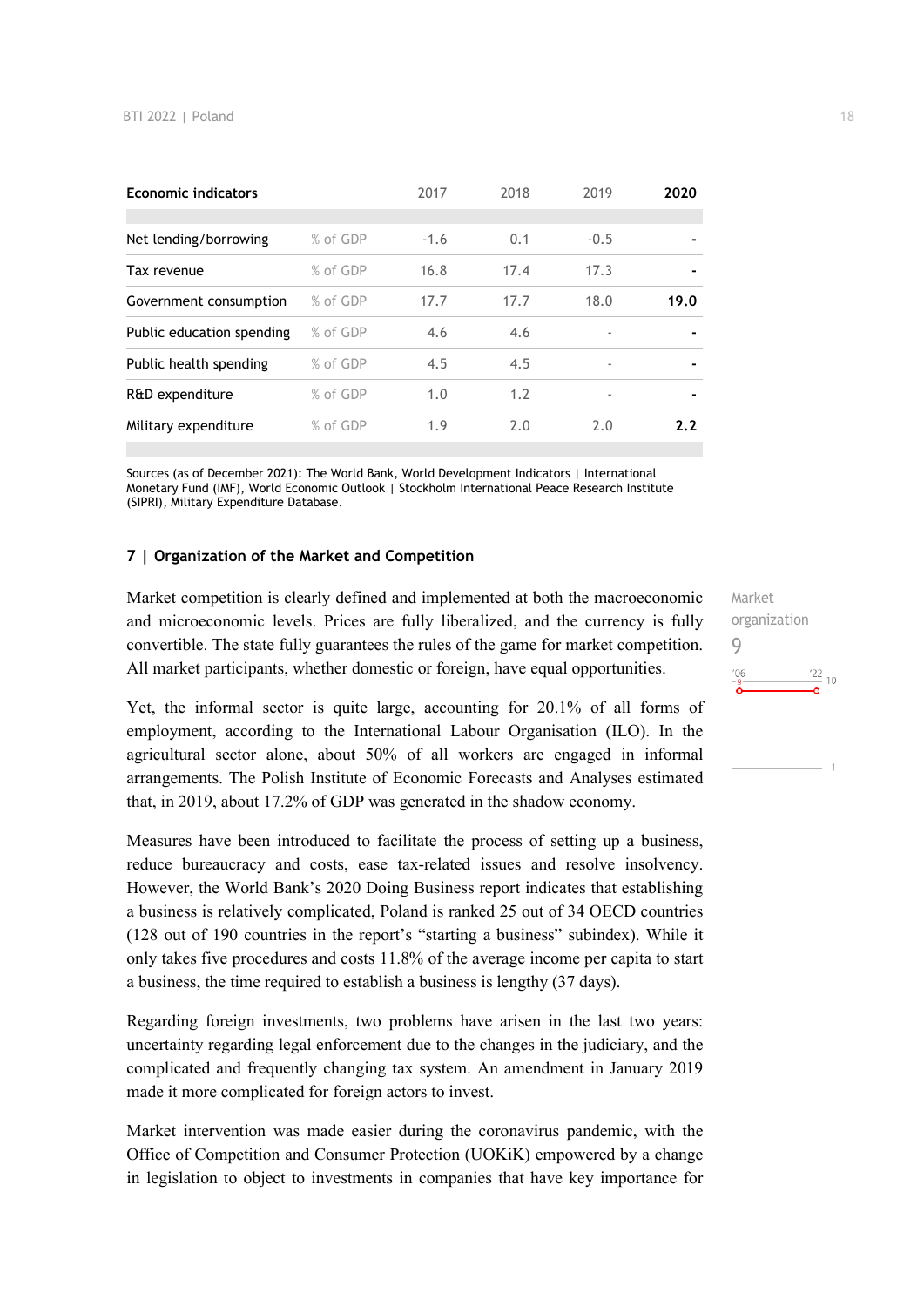public order, safety and health since July 2020.

Comprehensive competition laws to prevent monopolistic practices are enforced. The Office of Competition and Consumer Protection (UOKiK) – the main antimonopoly office – has been working well. It intervenes in cases of concentration or market dominance. In addition to enforcement of competition laws it is also consulted during lawmaking processes. There is full compliance with EU requirements and further adaptation took place by amending an act on private enforcement of competition law in June 2017. With this act, a new private law route of enforcement became available, allowing aggrieved parties to enforce their claims in an effective manner. Anyone who suffered a loss as a result of unlawful practices is able to file a complaint, including both consumers and the counterparties or competitors of enterprises that have infringed the provisions of competition law. The claims are examined by regional courts, regardless of the value of the claim.

Tomasz Chróstny, the new director of UOKiK appointed in January 2020 was actively involved in establishing the anti-crisis shield to protect the economy during the COVID-19 pandemic. This included new deadlines and decisions on approvals of concentrations by the UOKiK and other measures to help households and businesses. The new president also wanted to focus more strictly on violations of competition law and use fines more actively.

In August 2020, UOKiK fined Gazprom PLN 29 billion ( $66.5$  billion), and fined the French Engie Energy, German Uniper, Austrian OMV, Dutch-British Shell and German Wintershall PLN 294 million ( $665.4$  million) because they were found to have continued financing the Nord Stream 2 gas pipeline without the required UOKiK approval, which would have had a negative impact on competition in the gas market in Poland. But, as the Polish government strongly opposes the pipeline project and this huge fine (possibly the highest ever imposed by a national competition authority) was not discussed in advance with the respective European commissioner, the UOKiK decision has a political dimension.

Foreign trade is liberalized, with uniform low tariffs. Poland joined the WTO in 1995 and the European Union in 2004. Most trade is with EU member states (80% of exports and 69% of imports), among which Germany is the most important trading partner (27.5% of exports and 21.4% of imports in 2019). Recently, Poland has diversified its exports toward new, more dynamic markets and has reduced its current account deficit as a result. Trade relations with the countries to the east have deteriorated due to the conflict between Russia (imports down to 6%) and Ukraine, which started in 2014. China is now Poland's second most important import partner (12.2%) after Germany. Since Poland's export structure is highly diversified and no sector accounts for more than 12%, Poland's economy is relatively less dependent on economic changes elsewhere. The impact of Brexit on Poland's economy is still uncertain.

Competition policy 9  $\frac{106}{10}$  $\frac{22}{9}$  10

Liberalization of foreign trade 10 $-6 \frac{22}{2}$  10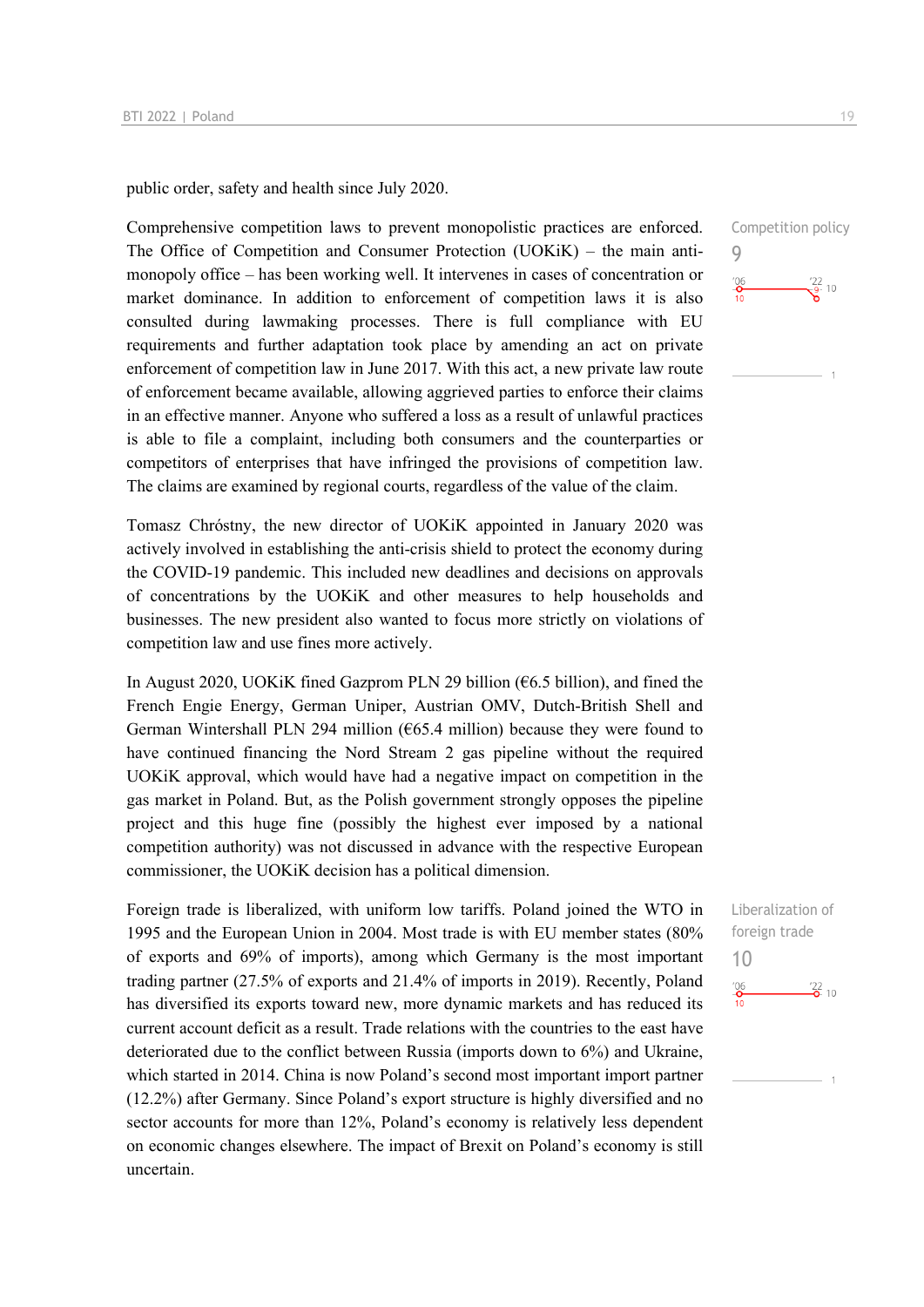The overall trade balance (goods and services) is slightly positive (exports constituted 55.5% of GDP compared to imports 52.0% in 2018). The European Union predicted little change for 2019 and 2020 due to a stronger decline in imports (-10.6%) than in exports (-9.8%).

The banking system contributed positively to Poland's good economic development due to the central bank's conservative, risk-averse investment policies. The banking sector has remained profitable, well capitalized and liquid, and has become one of Europe's top performers. According to World Bank data, the share of nonperforming loans has been decreasing, reaching 3.8% in 2019 which was slightly above the EU average of 3.7% (in 2017) but EU data indicate 6.1% for 2019. The bank capital-to-assets ratio has been increasing in recent years, reaching 9.6% in 2019, above the euro zone average of 8.1% (in 2017).

The system is organized according to international standards, with functional supervision, minimum capital requirements and market discipline. Poland is the single-largest banking market in Central and Eastern Europe, and its  $\epsilon$ 427.17 billion of assets constitute about a third of the region's assets (European Commission 2017). At the end of 2019, it was divided into 30 commercial banks, 538 cooperative banks and 32 branches of credit institutions.

Yet, some politically motivated changes have taken place with regard to commercial banks in the past few years. Despite a general openness to foreign capital, the Polish government has launched a campaign dubbed "repolonization" to decrease the proportion of foreign-owned banks in the country. The state now accounts for about 40% of total assets including the two major important banks, PKO BP and Bank Pekao, and the top insurance company, PZU.

During the coronavirus crisis, the Polish National Bank injected PLN 158 billion (approx. €35 billion, 7% of GDP) between March and September 2020 into the Polish banking system through a quantitative easing program. This helped to secure commercial banks' liquidity. It also lowered interest rates three times, with the already low rate of 0.5% further decreased to 0.1% in May, and bought government bonds on the secondary market. Due to other elements of the anti-crisis shield focusing on the financial sector (worth PLN 100 billion), enterprises seem to have performed relatively well through the lockdown, and repayments do not seem to have become a general and fundamental problem.

Banking system 10 $\frac{106}{10}$   $\frac{102}{10}$   $\frac{102}{10}$   $\frac{102}{10}$   $\frac{102}{10}$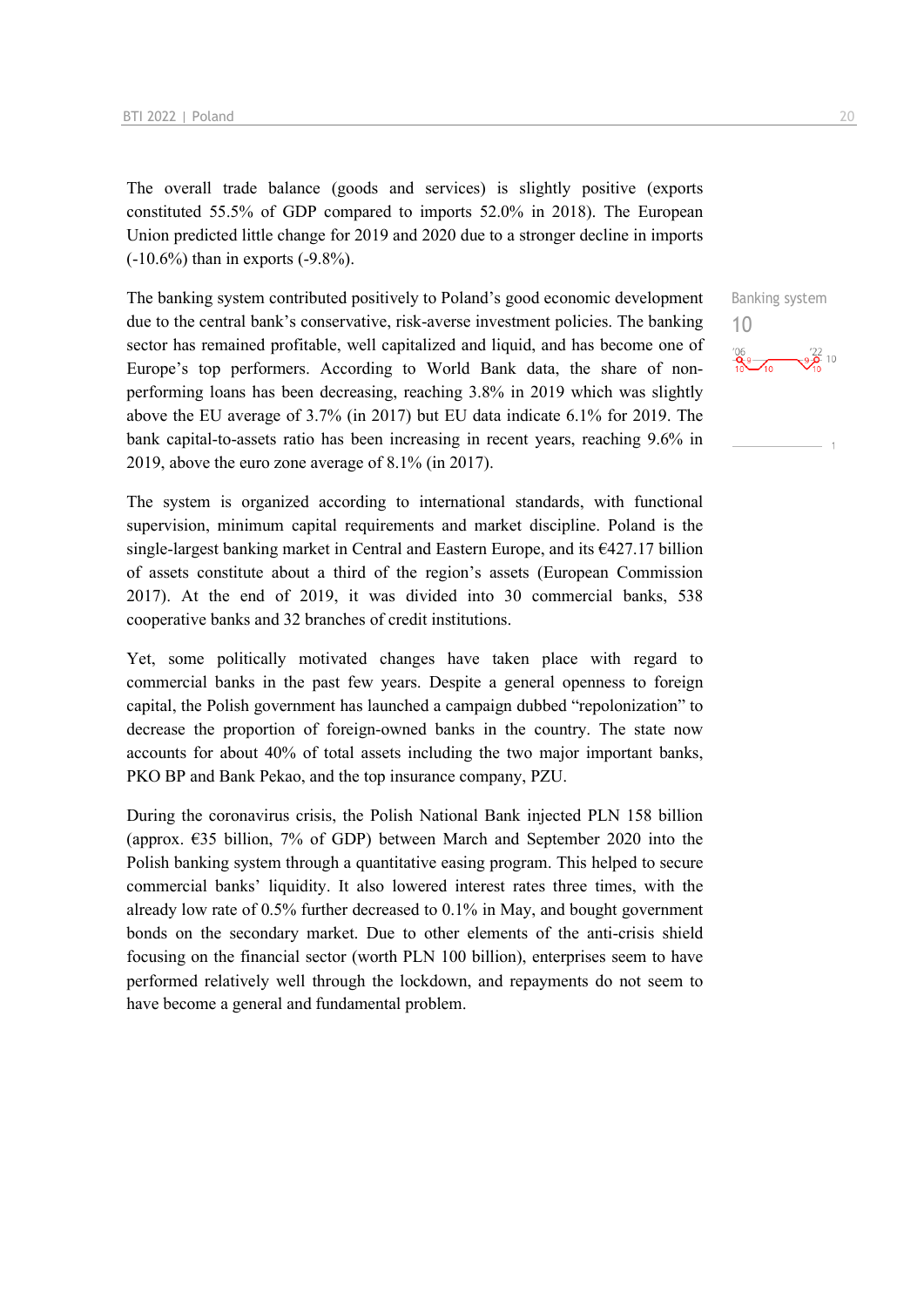#### **8 | Monetary and fiscal stability**

The National Bank of Poland (NBP) is an independent body, guaranteed by Article 227 of the 1997 constitution. Its current president, Adam Glapiński, who was appointed in June 2016, was an economic adviser to the deceased president, Lech Kaczyński. He is, therefore, quite close to the incumbent government. However, his management during the coronavirus pandemic, and the fiscal and monetary measures imposed seem to have worked well.

Poland's monetary policy seeks to maintain stability by using a floating exchange rate. Poland does not participate in ERM II and, hence, does not meet the Maastricht criterion on exchange rate stability. Controlling inflation is a recognized goal of economic and monetary policy, but – as inflation increased from 1.8% in 2018 to 2.2% 2019, driven by increasing prices on processed food and services – the country does not the Maastricht criterion on inflation either. For 2021, the European Union forecasts inflation to rise to 2.5%. Hence, in 2020 Poland fulfilled two of the remaining criteria for adopting the euro: long-term convergence of interest rates and public finances.

Another issue is that legislation in Poland is not fully compatible with the Maastricht treaty and regulations on the NBP have to be amended. But since the current Polish government is still not interested in introducing the euro, it has not pursued further efforts to meet all criteria. Its main concerns are price rises and that changing the currency will not be profitable for the economy since Poland survived the financial crisis outside the euro zone quite well. Moreover, the government has no interest in delegating further competencies to the European level. This reluctance, despite the obligations of the Lisbon treaty, will make it difficult to obtain the two-thirds majority necessary to amend the constitution.

During the pandemic, this meant that Poland cannot participate in EU agreements on the so-called coronavirus bonds. Therefore, in response to COVID-19, the NBP intervened in the foreign exchange market in December 2020 when it bought foreign exchange, with the purpose of strengthening the transmission of accommodative monetary policy. The bank stated that it wanted to keep the exchange rate for the zloty at around PLN 4.40–4.50 to  $\epsilon$ 1 and that an excessively strong zloty would not be in Poland's interest. Experts estimated that the NBP used about \$7 billion when it intervened in the foreign exchange market and criticized this as a tool of "cold currency war" to boost its own economy since monetary policy could no longer be used.

Monetary stability 9 $\frac{22}{9}$  10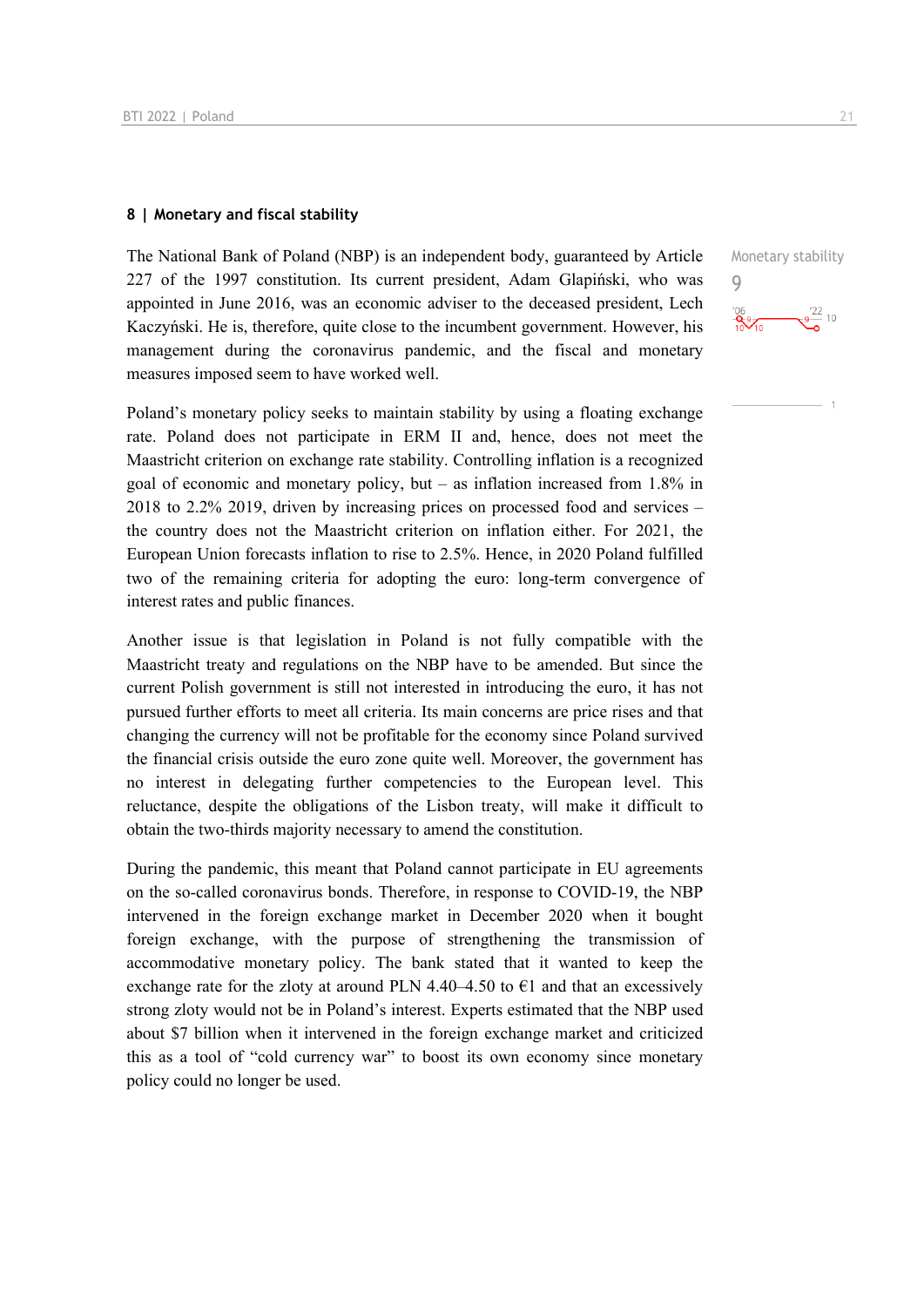The government's fiscal and debt policies generally promote macroeconomic stability, but social spending has increased, and populist promises are repeatedly made. The general government deficit declined from -0.2% of GDP in 2018 to - 0.7% in 2019 (EBRD data). According to the IMF's October 2020 estimates, it is expected to rise to 10.5% of GDP in 2020, before falling to a deficit of 4.3% in 2021 as the economy rebounds. Prior to and during the pandemic, the government spent more money on generous family allowances and pensions, which were allocated via separate budgets that are not affected by the spending brake. The government debt-to-GDP ratio fell from 49% to 47% of GDP from 2018 to 2019, mainly because of improved tax collection. Despite its fiscal prudence, Poland is still the only EU member state that has not yet established an independent fiscal council.

During the pandemic, government expenses increased significantly. Government measures included financial support for companies and an injection of PLN 70.3 billion in April 2020 to strengthen the financial system, supported by a transfer of €650 million by the European Investment Bank (EIB) to the Polish Ministry of Finance to address the COVID-19 consequences in health care and civil protection. The EIB and the Ministry of Finance agreed that the bank would fully finance eligible expenditure above the usual 50% ceiling.

In November, the prime minister announced the Financial Protection Shield 2.0 and made PLN 3 billion available for micro-enterprises (one to nine employees), PLN 7 billion for small and medium-sized enterprises (up to 249 employees), and about PLN 25 billion for large enterprises (250 employees or more). The Protection Shield 1.0 had amounted to about PLN 60 billion.

Hence, the general government debt-to-GDP ratio is expected to rise by around 10 percentage points to 56.5% from 2020 onward (continuing in 2021 and 2022) from 45.7% in 2019.

The budgetary process was not sufficiently transparent, and the implication of the budgetary measures and tax cuts as part of the anti-crisis shield for the future is not an important issue of political debate.

Fiscal stability 8 $\frac{22}{10}$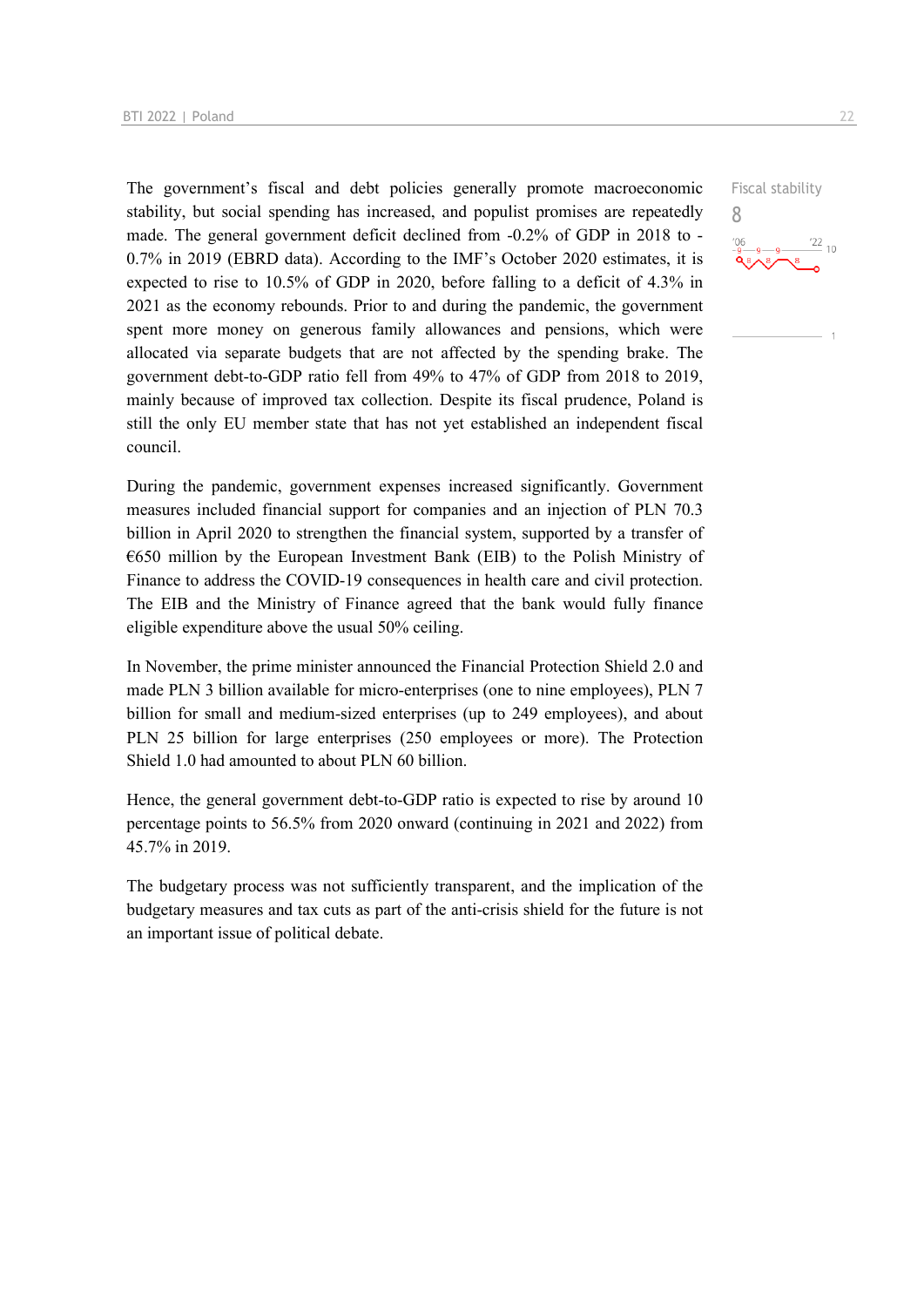#### **9 | Private Property**

Property rights and the regulation of the acquisition of property are well defined in terms of acquisition, benefits, use and sale. Since Poland's accession to the European Union, foreigners from EU member states and European Economic Area (EEA) countries have also been allowed to purchase land and real estate. Further amendments to the land law that eased restrictions for investors from non-EU member states were introduced in 2011. Obstacles today include the slow and increasingly unpredictable functioning of the judicial system, and the continuing piracy of intellectual property, despite the government efforts to improve protections. The actions taken to "repolonize" Polish banks and media enterprises do not constrain the property rights of nationals from other EU member states but creates a climate that is less open to them.

Private companies are viewed institutionally as the primary engines of economic production, and they enjoy appropriate legal safeguards in principle. The private sector has increased to around 75% of employment and 70% of GDP, and faces only moderate bureaucratic obstacles. However, it still takes a considerable amount of time to set up a company – on average 37 days, which is the longest time in the OECD. The tax system has also become more complicated. Moreover, the current government's actions to "repolonize" the banking and media sectors, and the supervision of state-owned companies raises concerns about the safeguards for private companies. In particular, the purchase of the media company Polska Press by the state-owned oil company Orlen has increased state influence in the sector enormously.

The government set up an anti-crisis shield to prevent Polish firms from collapsing. This included direct assistance to enterprises and their employees. For enterprises, this included, among other things, credit and wage subsidies, the postponement or cancelation of social-security contributions, short-term work, and protection against hostile takeovers by non-European investors for two years. This package was worth PLN 74 billion, with these measures directed only at micro-firms initially but later expanded after protests by entrepreneurs. Of the PLN 100 billion program that provided help to companies that lost more than 25% of their turnover, only 40% of funds have to be repaid on condition that these firms do not lay off employees and maintain their activities. After a number of other support schemes for the private culture, tourism and agricultural sectors were set up in late summer, the next major so-called anti-crisis shield, which was passed on November 4, included another round of measures similar to those implemented in the spring. Nationalization of companies in order to prevent them from going bankrupt did not take place. Only the state-owned airline LOT withdrew from the agreement to buy the German holiday airline Condor in March 2020. Due to legal issues regarding this decision, the case ended up in court in late 2020 and in October LOT itself put in a request for PLN 4.5 billion ( $E1$  billion) in state aid to help cover its losses due to the substantial decline in flights.

Property rights 10  $\frac{106}{9}$  $\frac{22}{2}$  10

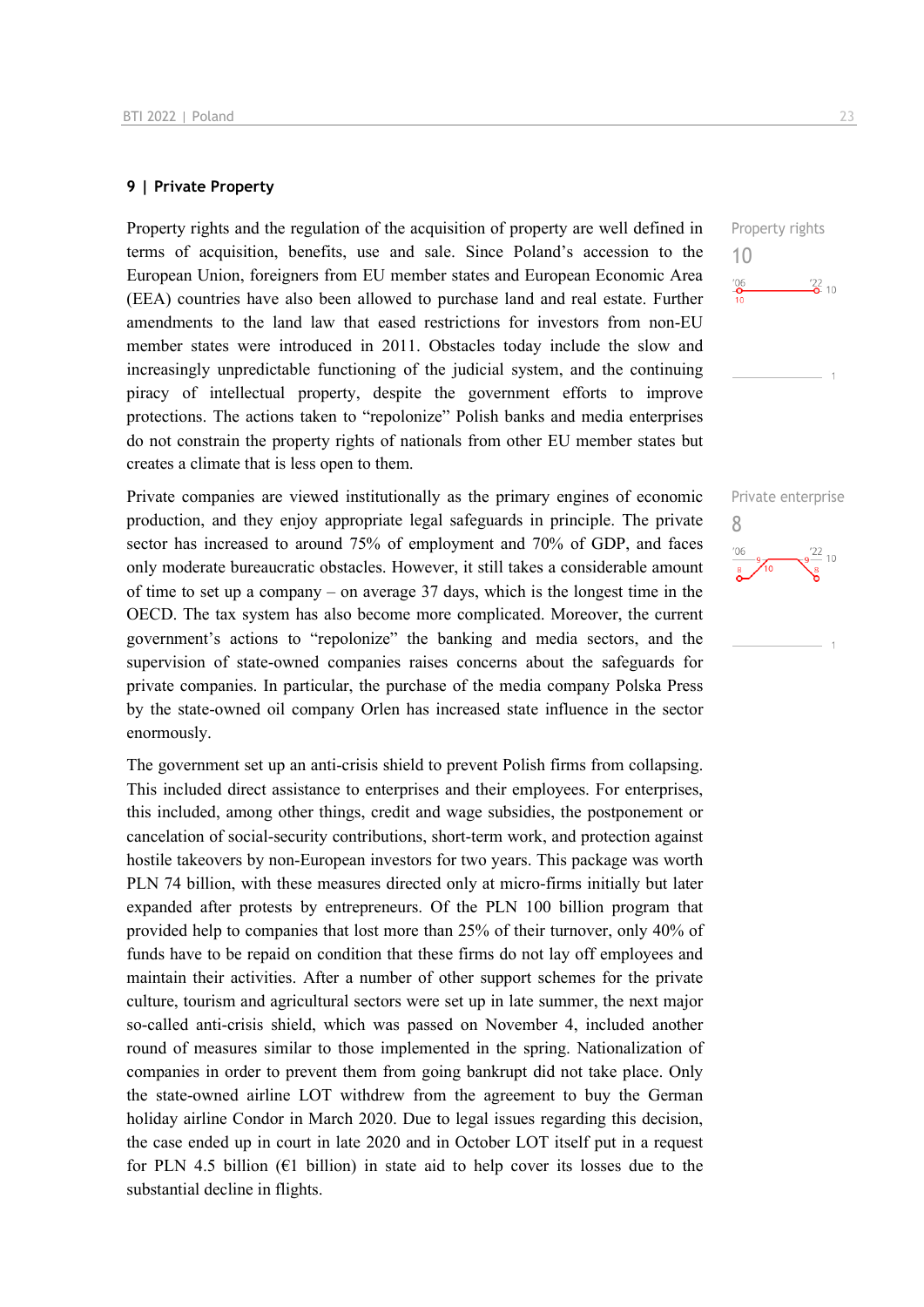#### **10 | Welfare Regime**

Poland has a public, contribution-based welfare regime and the PiS government is very eager to expand it. Since 2015, the government has increased pension benefits and family allowances, and stretched the government budget to compensate for the expenses. These new additional payments increase individual household incomes and helped to reduce absolute poverty. Social inequality has been shrinking as well. However, the increase in state benefits for certain groups of the population have not been accompanied by structural reforms or investments in better infrastructure for nurseries, schools or institutions for the elderly.

The PiS government's bestseller is the Family 500+ Program, which provides childcare benefits and has been in effect since April 2016. Although initially the benefit was paid to parents with two or more children, the program has been extended to cover the first-born child since May 2019. The program costs PLN 23 billion or 1.7% of GDP but is very popular with Poles. While similar payments exist in other EU member states, PLN 500 per month is very high compared to the Polish average net disposable income per capita in households (PLN 1, 843per month in 2019). In addition, families with low incomes (less than PLN 674 per person per month) receive a family allowance between PLN 95 and PLN per month 135 for raising children, and PLN 300 per year for school expenses.

The government also increased spending on pensions. Prior to the European Parliament elections in 2019, President Andrzej Duda signed a bill on a 13th pension payment of PLN 1,200 per month per person. Furthermore, during the campaign for the parliamentary election in autumn 2019, PiS promised to introduce a 14th pension payment from 2021 onward for everyone except for the 10% who receive the highest pensions.

In contrast to families and pensioners, unemployment benefits were not adapted but the government responded to the pandemic with several measures to maintain employment contracts, such as short labor and state support for companies.

The health care system is inefficient and fundamental reforms are constantly debated without substantial actions being taken. Health insurance covers 98% of the population, but this provides for only a limited range of services. Additional out-ofpocket payments account for 23% of health care spending (the EU average is 16%). Poland has a low patient-doctor ratio and access to health care is not evenly distributed throughout the country. The government has not increased public spending on health care, it remains 4.7% of GDP, despite promises to lift it to 6%, which is one of the lowest rates in the European Union.

In response to the pandemic, the government increased its spending. The government prioritized the elderly through special shopping hours and PLN 1 billion from May 2020 was used to staff old people's homes. Through the Support the Senior (Wspieraj Seniora) program, the Ministry of Family and Social Policy offered a helpline and volunteer assistance.

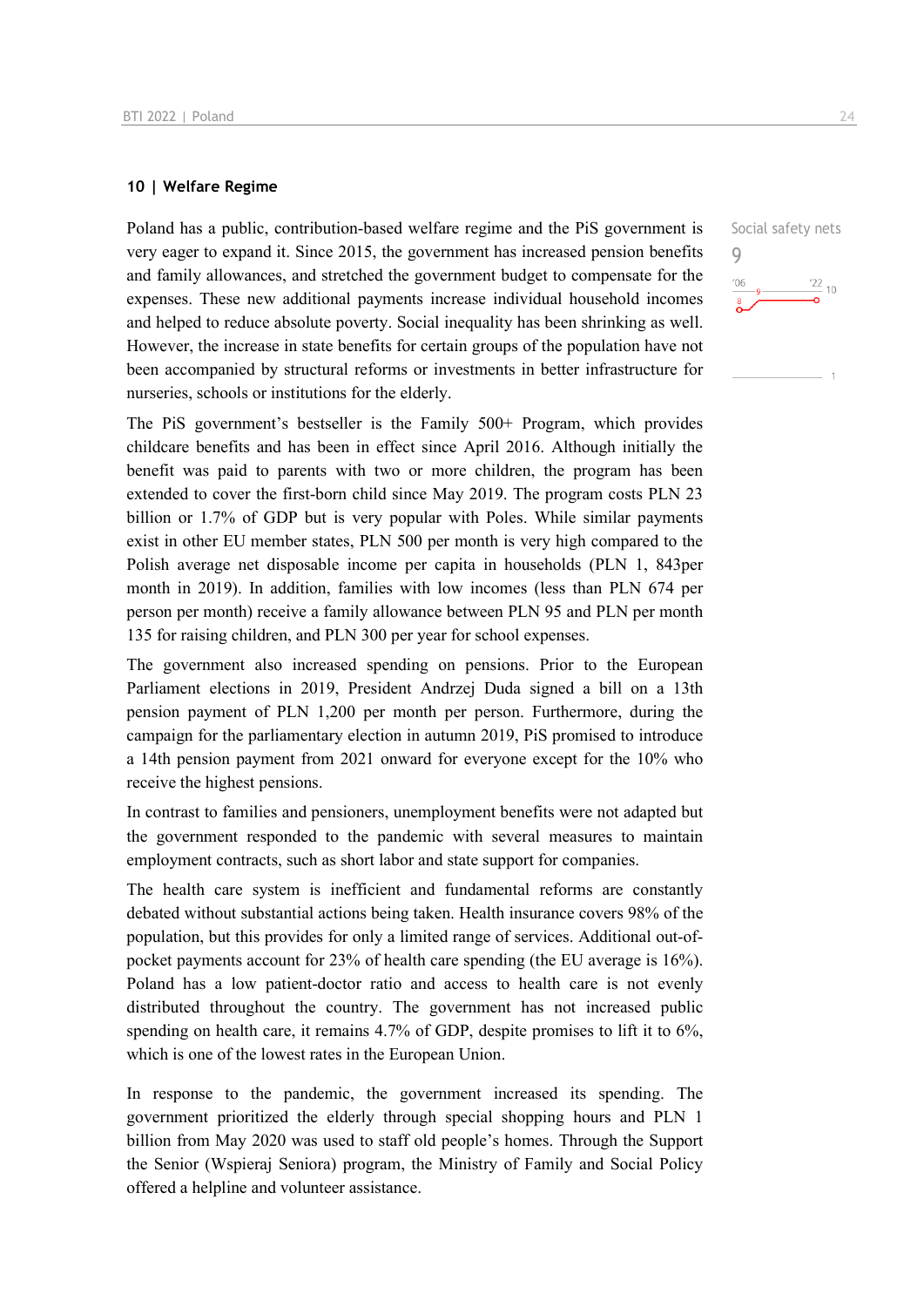Despite efforts to promote e-health and remote consulting, and PLN 1.6 billion in extra funding for hospitals to improve intensive-care units, shortages persisted, and testing and tracking was not widely practiced. In August 2020, the minister of health stepped down due to his mishandling of personal protective equipment (PPE) procurement.

Families received childcare support and a "holiday voucher" of PLN 500 per child, other vulnerable groups, such as migrants and single parents, did not. A survey from May and June 2020 in social assistance institutions showed that the unemployed, dependent elderly, victims of domestic violence and people using food aid applied for help more frequently than before the pandemic.

Coordination between social and health care services remains limited. Regional differences were not balanced and the social housing program Mieszkanie+ was a complete failure.

Due to Poland's strong economic performance, unemployment and regional disparities are decreasing. The increase in family allowances, the child support benefit and the minimum wage have helped to improve families' finances. Yet, childcare and other institutions that enable women to combine work and family life have not been improved by the government.

Discrimination against women in the labor market is still an issue, despite equal access to education. The ratio of female-to-male enrollment is 1 for primary and secondary education but women constitute the majority of university students, with an enrollment ratio of 1.3 according to World Development Indicators 2020. However, this does not secure equal levels of employment for men and women. In 2020, the female labor force was 44.6%, having not changed much over the years. The female employment rate increased to 65.4% but remains low compared to other EU member states and the gender employment gap is 15.1, mainly due to a lack of nurseries.

Nevertheless, the Gender Inequality Index indicates some improvements for women (including the maternal mortality rate and representation in parliament) with Poland's score increasing to 0.115 in 2019. Despite the slight increase in female members of parliament (29%, an increase of two percentage points from the 2015 election result), women remain under-represented in politics. Although legislative gender quotas are used for Sejm elections, some political parties do not promote gender equality in politics, and do not actively support women's enhanced political representation and participation.

Anti-discrimination policy has not featured prominently on the agenda of the PiS government. To the contrary, the government continues to promote a strong anti-LGBTQ+ discourse, although there is no systematic legal discrimination. Same-sex marriages are not legally recognized.

Equal opportunity 8 $\frac{22}{10}$  $n<sub>0</sub>$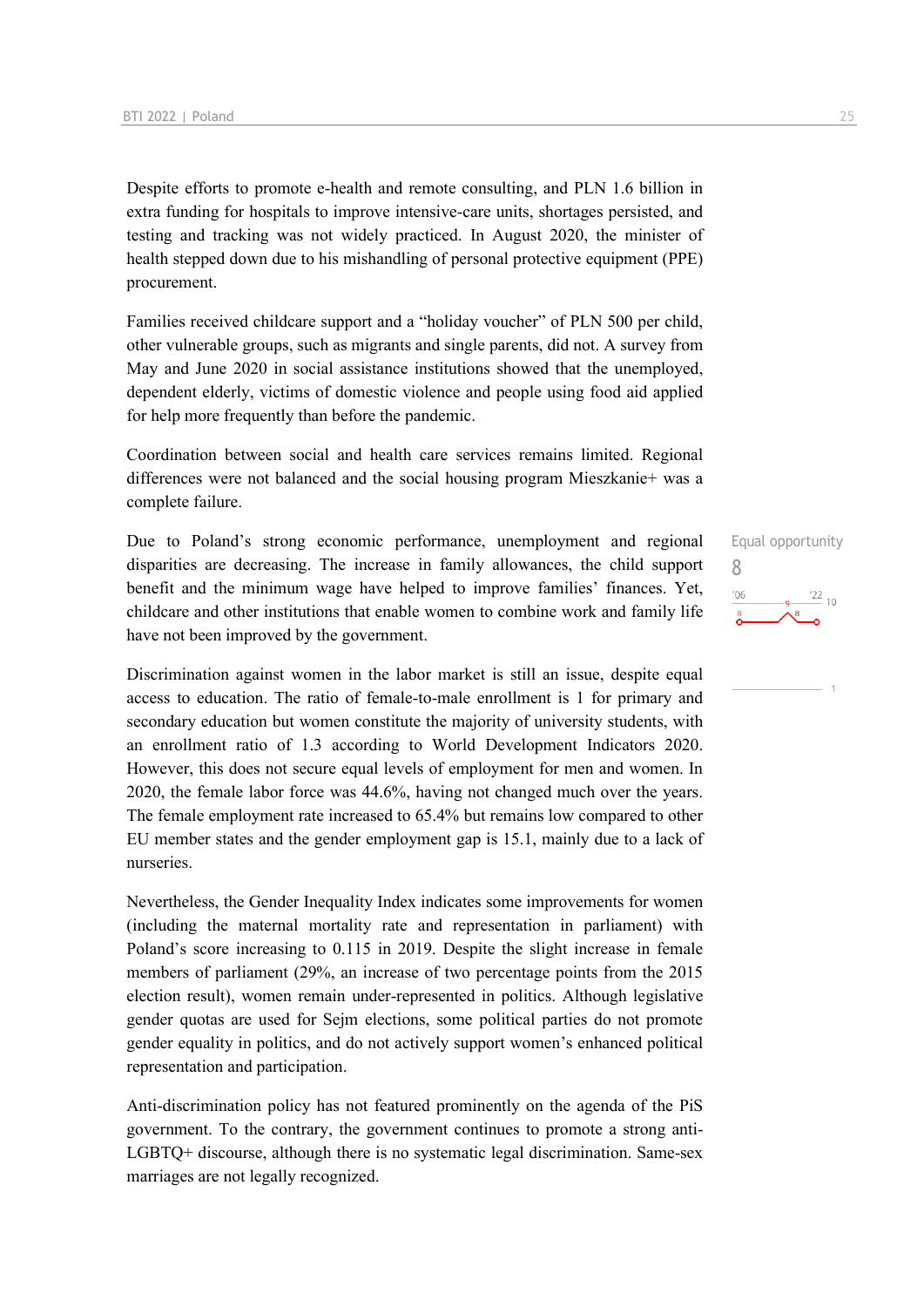#### **11 | Economic Performance**

The performance of the Polish economy has been good. Growth rates were stable over the last few years. From 2018 to 2019, there was a slight decline in the economic growth rate from 5.3% to 4.5%, but the overall trend continued to be positive and above the EU average. This development is relatively sustainable insofar as it rests on solid domestic consumption, high consumer confidence and relatively low unemployment (3.5% in 2019), as well as improved tax collection. However, the inflation rate rose from 1.2% in 2018 to 2.1% in 2019 and remains a major problem at the time of writing. Poland also caught up with other more developed EU member states regarding productivity, although it is still at 63% of the EU average. The diversified export structure of the manufacturing sector helps to balance developments in trading partner countries. While these are all favorable conditions for foreign investment (notably, Microsoft will invest PLN 1 billion in a company to expand data processing in Poland), Poland's competitive position has some shortcomings. Poland's regulatory framework is quite complicated, and the decline in legal security and the government's attempts to "repolonize" ownership of the economy or engage, at times, in erratic interventions makes the country somewhat unpredictable for investors. Nevertheless, Poland is expected to manage the economic impact of the COVID-19 lockdowns and related measures (e.g., a slowdown in trade and mobility) relatively well. According to the European Commission, GDP growth is expected to increase to 3.3% in 2021 from -3.6% in 2020, gross public debt from 56.6% to 57.3%, inflation from 3.6% to 2.0% and unemployment to rise from 4.0% to 5.3%. The current account balance for 2019 was 0.5% of GDP or \$2,931 million.

#### **12 | Sustainability**

Poland has enshrined the principle of sustainable development in Article 5 of its constitution, and it has broadly adopted EU environmental standards. Yet, the government has demonstrated on numerous occasions that it prioritizes economic growth over protection of the environment and has been especially protective of the domestic coal industry. Between 2016 and 2018, the four state-owned coal companies received around PLN 4 billion ( $E1$  billion) in subsidies. The coal sector is a large employer and reduces the country's dependence on Russia's energy, an issue that has taken on even greater prominence since the Ukrainian crisis and is followed firmly at the EU level. But the government has started to recognize the costs of the coal industry.

Air pollution is a severe problem in Poland, as shown by the European Air Quality Index. The country is home to 33 out of the 50 most polluted cities in Europe, according to the World Bank. Over half of the air pollution in Poland comes from



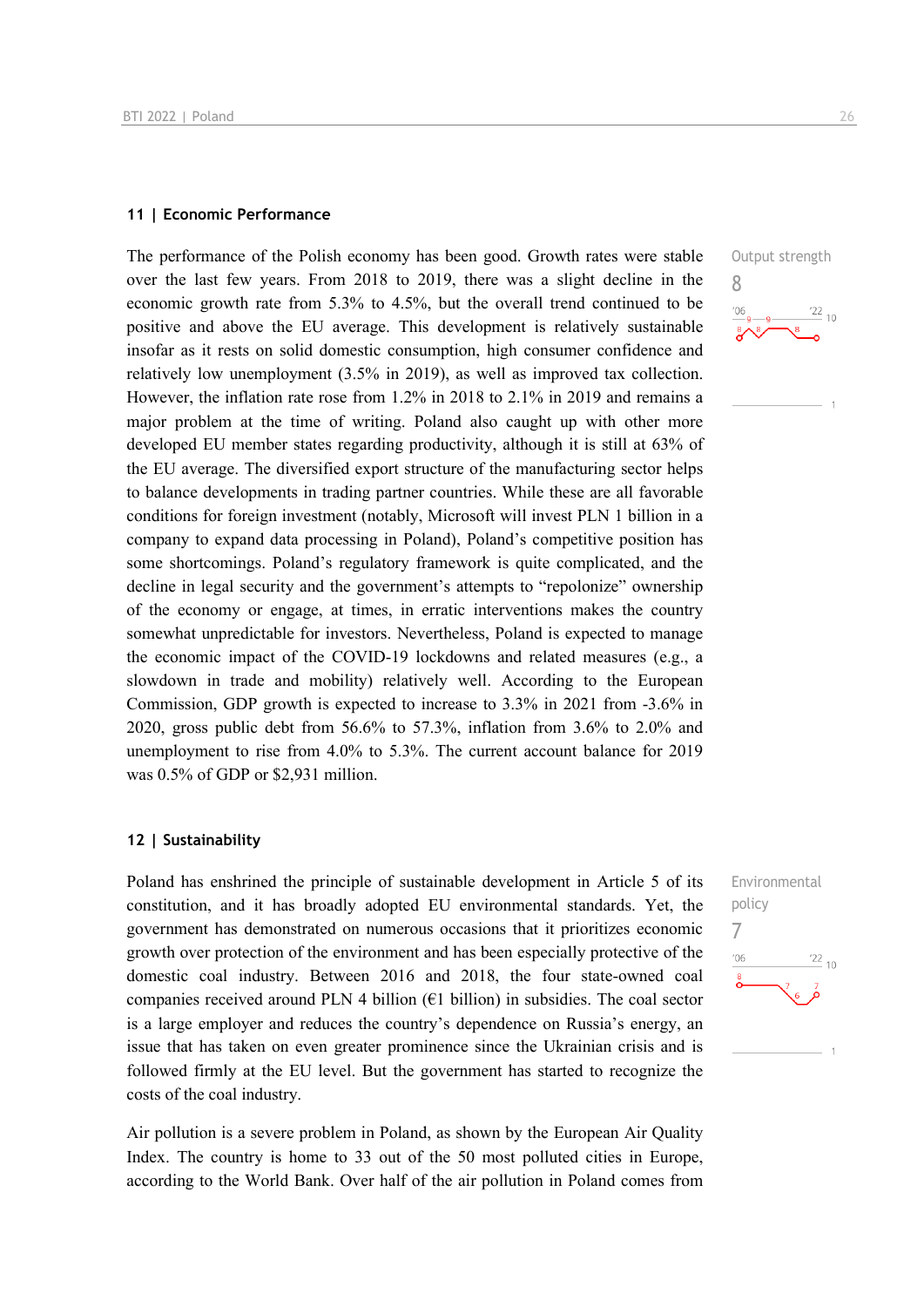domestic boilers and furnaces, and industrial exhaust gases. Of the PLN 103 billion governmental program to retrofit houses and replace heat sources, only 3% of the funds have so far been allocated.

However, the government realizes it has to engage more in order to fulfill European requirements. After its re-election in October 2019, the government created a ministry for climate and has begun to invest more in the promotion of renewable energy. With the help of an EU stimulus program, the government plans to increase its renewable power capacity by 65% between 2019 and 2024, mostly from onshore wind farms. So far, the share of renewables in Poland has already increased to 10%. In November 2020, the government reached an agreement with trade unions to phase out coal power by 2049.

Despite these commitments, there is still some resistance. The government did not combine economic and financial aid to combat the pandemic with any instruments for sustainable infrastructure, cities or energy transition. The previous minister for development, Jadwiga Emiliewicz, supported the European Commission's New Green Deal but lost her office in a government reshuffle in September 2020 and Poland rejected the goal of becoming climate neutral by 2050 at an EU summit in December 2020.

Education policy has begun to produce good results in education and training. This is especially visible in Poland's PISA results, which improved above the OECD average prior to 2018. In the U.N. Education Index, Poland ranked near the top of the region in 2019, with a score of 0.869. Nevertheless, in 2019, Poland returned to the traditional two-tier school system, which combines eight years of primary schooling and four years of upper-secondary schooling or vocational education. This reform was poorly prepared, and insufficiently discussed with teachers, teachers' unions, parents and students. Hence, it received a lot of criticism and was widely questioned. The key complaint was that the reform simply helped the government to change the content of textbooks and curricula, with national ideology becoming more visible, a project that the new education minister strongly promotes, while project-based learning ceased to be mandatory. In addition, the entry exams for secondary schools put a lot of unnecessary stress on students. There is therefore less equity in access and equality is also affected by the fact that wealthier parents can afford to pay for extra tuition or private school education.

Due to their low salaries and poor working conditions, teachers frequently go on strike. In April 2019, the last large-scale strike in which 80% of teachers participated only ended after the government promised to increase salaries. However, no further structural reforms or increased recruitment of qualified teachers took place. The government also left local communes to finance the school reform alone. The central government's expenditure on education amounts to 4.6% of GPD.

Education policy / R&D 7 $106$  $\frac{22}{10}$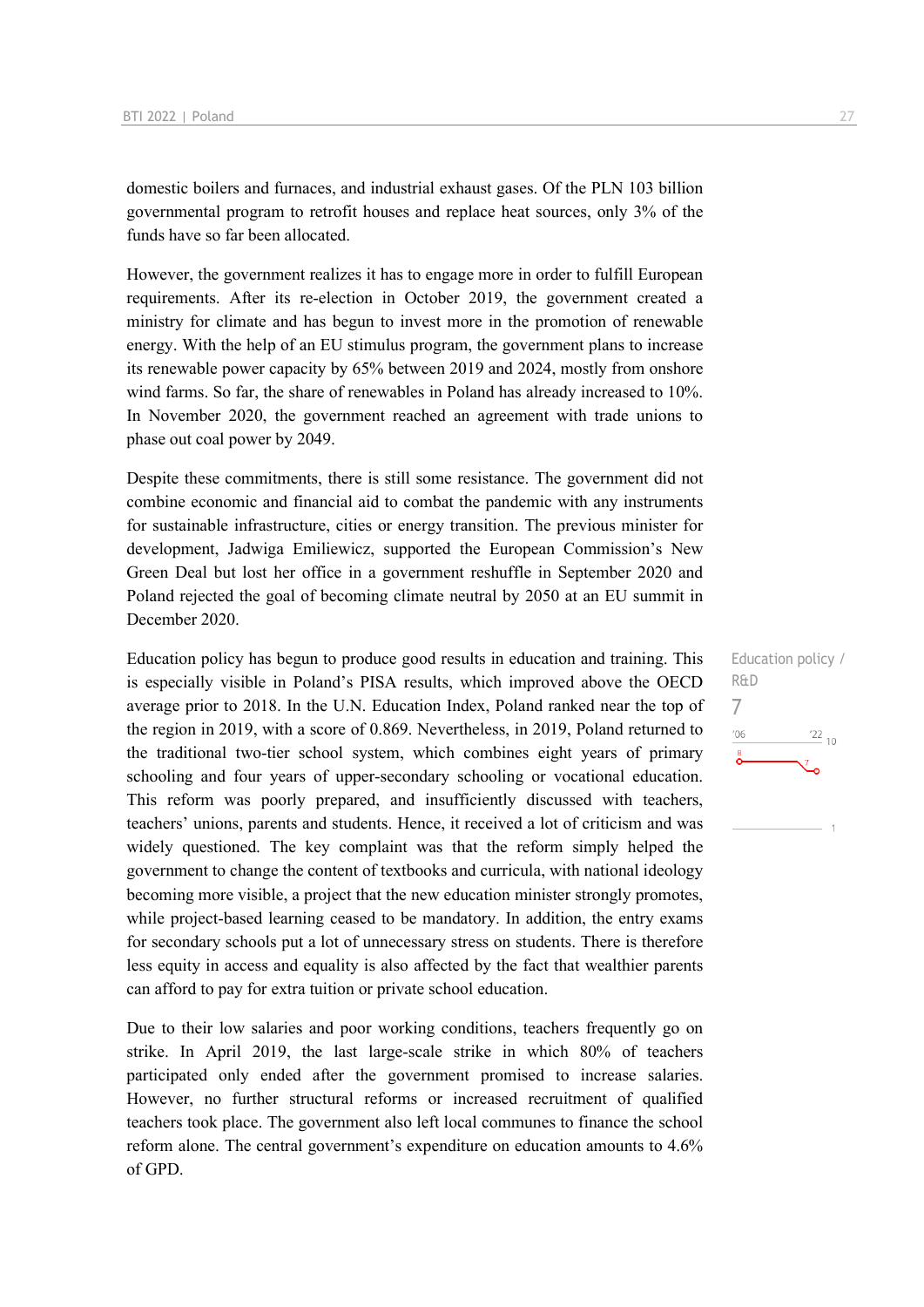A similar half-hearted approach is visible in R&D policymaking. The European Innovation Scoreboard lists Poland as a "moderate innovator" in its 2020 report. GDP growth and the rate of newly founded enterprises are higher than the EU average, but the government spends less on R&D (1.3% of GDP in 2019, only 1.21% in 2018) than the European Union's 2020 target of 3%. The proposed National Institute of Technology (NIT) has yet to be established. In 2019, then-Minister of Science and Higher Education Jarosław Gowin started an initiative to strengthen university-led research. With the Constitution for Science, 10 universities were selected in a competition to be research universities and now receive 10% more funding until 2026. In addition, the Łukasiewicz Research Network has brought together 39 existing institutes that lead research in the field of applied industrial development. Tax reliefs in the form of higher deductible amounts for investments should stimulate private activities and new simplified types of joint-stock companies were introduced.

Following the closure of schools and universities for face-to-face instruction during the pandemic, shortcomings in digitalization made the switch to home teaching difficult. The government launched programs to meet demand for hardware and broadband but did not sufficiently enable local governments to meet the challenges to education on the ground.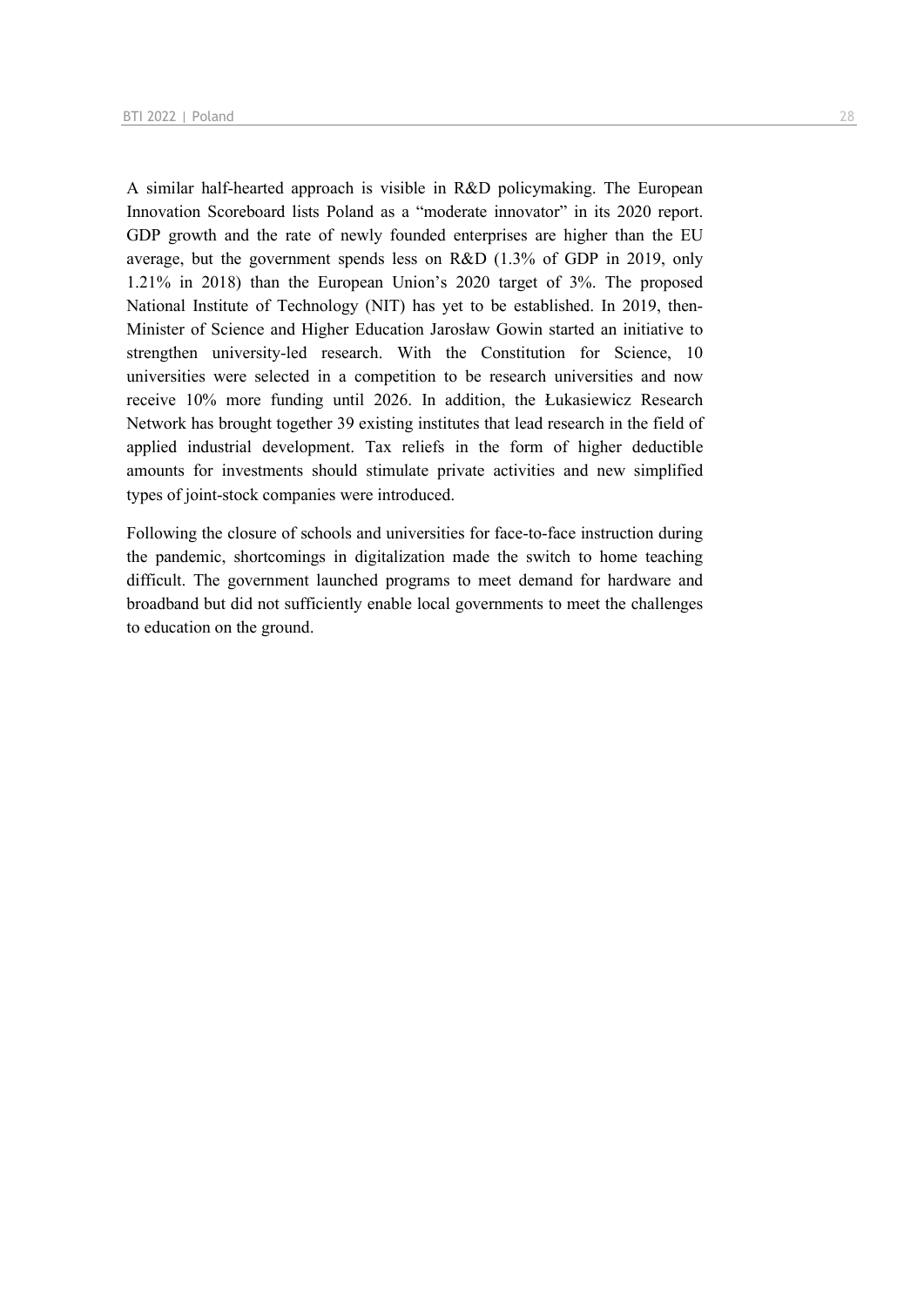## Governance

## I. Level of Difficulty

The structural constraints on governance are low, although governance has been challenged by the pandemic. The relatively high level of economic development, well-educated workforce and well-developed infrastructure produce favorable conditions for the government. Regional imbalances persist but have been mitigated by EU structural funds. Unemployment has further decreased. However, there are concerns about the effectiveness of public administration. Due to the government's changes to the judicial system, and its pressures on the media and the educational system, the previously high levels of trust in institutional stability and in the functioning of the rule of law have decreased since November 2015.

Regarding the pandemic, the weak health care system is a structural problem for the containment of infections, especially since access to health care is not evenly distributed across the country. Nevertheless, Poland coped relatively well with the first wave of infections in the spring but struggled in the second and third waves. The economic implications were not too severe thanks to the implementation of several anti-crisis shields. Infection rates were moderate until early September, although the low rate of testing may have skewed the picture. In late summer, infection numbers started to climb again with a peak in late November. The excess death rate began to rise moderately in August and September (10–20%) but was 40% above the 2016–2019 average for October and November (Eurostat). As of January 31, Poland had experienced 40,000 infections and nearly 1,000 COVID-19 related deaths per million inhabitants (both below the EU average).

Traditions of civil society are very strong in Poland. The emergence of civil society reaches back to the late 1970s, with the events surrounding the recognition of the Solidarity trade union by the communists, and its unique activities during 1980–81 and after. Groups linked to the Catholic Church also acted as forums for critical discussions that allowed the promotion of democratic values during communism. The democratic transition provided an impetus for the development and mushrooming of civil society organizations over the last 30 years in Poland. Today, there are more than 8,600 non-profit organizations in Poland, according to the portal ngo.pl, which lists an overall number of 143,000 social organizations of different kinds. The level of civil society participation has further increased compared to 2018 and 43% of Poles devote unpaid time to volunteering in civil society organizations.

**Structural** constraints 2  $'06$  $\frac{22}{10}$ 

ō

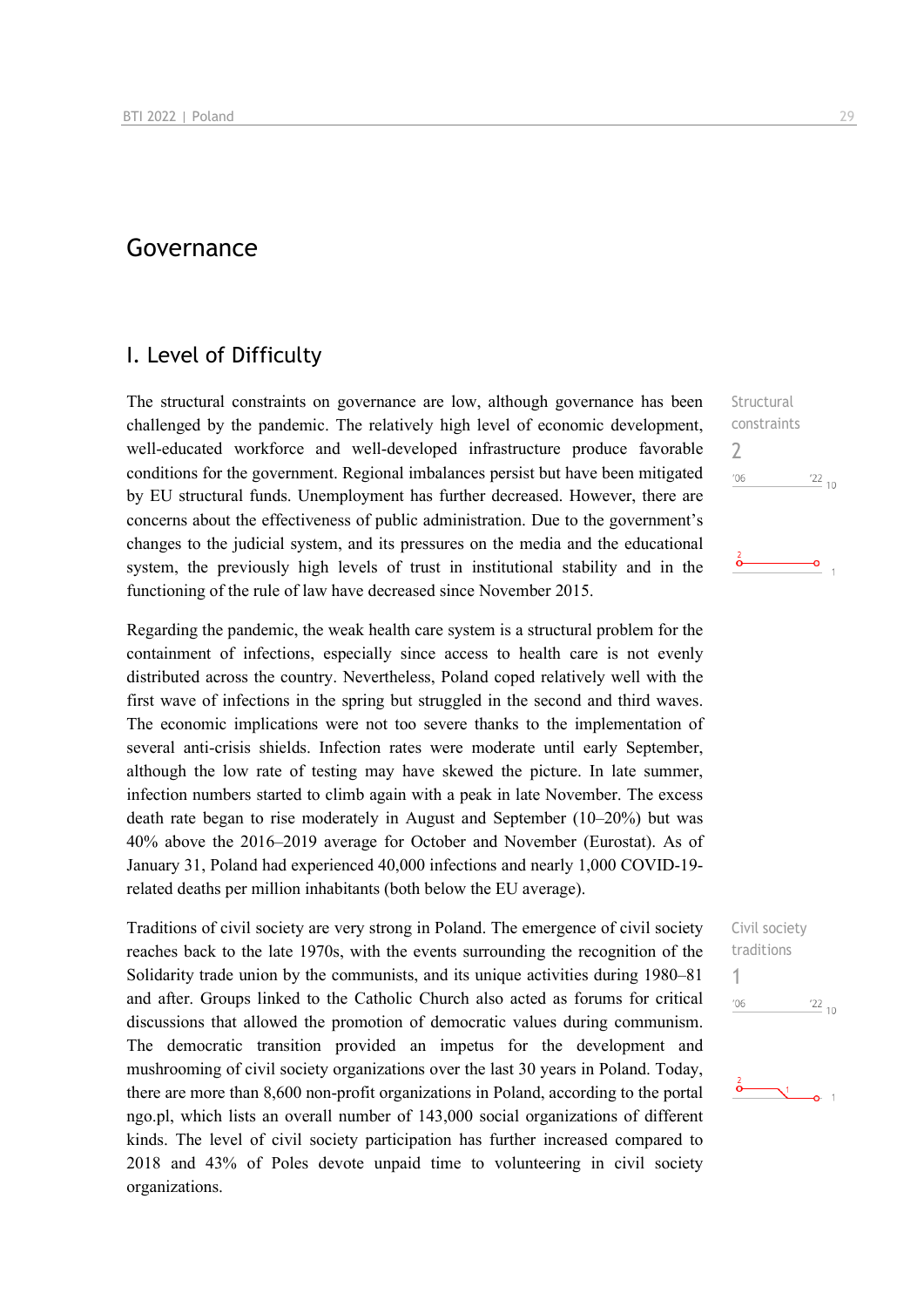Electoral participation has increased since 2018 reaching a historic high of 55% in the local and regional elections, and for the 2019 parliamentary and European elections, and in the 2020 presidential elections turnover even increased to 68.18% in the run-off. Many people of different ages and professions have participated in demonstrations against the Constitutional Court's abortion ruling and the politicization of the judiciary. The Committee in Defense of Democracy (KOD), a movement that used to unite Poles protesting against Law and Justice's actions to dismantle the liberal democratic foundations of the Polish state, has lost some momentum, although the Women's Strike movement has now called for broader political changes.

In addition to the National Freedom Institute – Center for the Development of Civil Society, which many activists regard as a means for the government to control NGOs, the government proposed a register of foreign-funded NGOs in 2020. This dual strategy of financial support for government-friendly NGOs and pressure on NGOs that are perceived as hostile has become highly visible in recent years. The most trusted social organization in Poland, the Great Orchestra of Christmas Charity, which fundraises for children's hospitals, became a victim of a government campaign. In 2017, public TV stopped broadcasting the Great Orchestra's fundraising TV show, which the NGO then took to the private TVN24. Despite continued pressure from PiS, the Great Orchestra managed to collect the highest amount of donations since 2015.

Violent incidents based on social, ethnic or religious differences are very rare because Poland is an ethnically and religiously homogeneous country, but political cleavages exist. Although around 90% of Poles are Catholics, about half of the population contests the public interference of the Church. However, the main divide is between supporters of Law and Justice (PiS), and the main opposition party, Civic Platform (PO), which is now part of Civic Coalition (KO). The parliamentary opposition is supported by several grassroots civil society organizations, which often call for demonstrations against the incumbent government.

The polarization of society is still tangible. The hostile climate created and hate speech expressed by right-wing and far-right platforms and groups has not stopped, even following the assassination of the mayor of Gdansk, Paweł Adamowicz, despite calls to overcome the polarization. Hate speech, especially against LGBTQ+ people, in the course of the recent elections was a prominent element of PiS's public discourse. In addition, demonstrations against the abortion ruling in autumn 2020 and other demonstrations directed against the government were met with excessive police responses and often police violence. This violence was not condemned by the government.

Conflict intensity 3 $\frac{22}{10}$  $06'$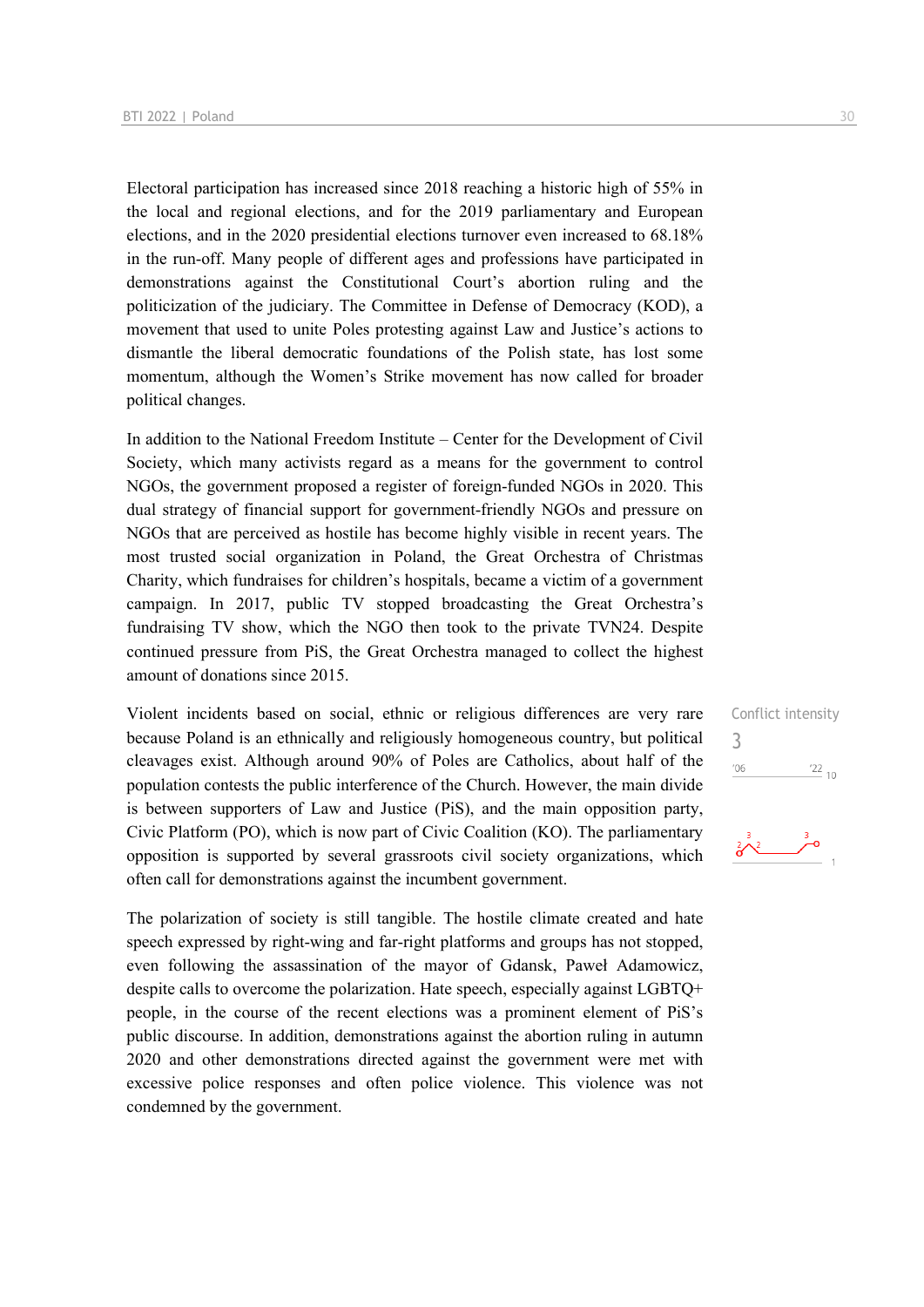## II. Governance Performance

#### **14 | Steering Capability**

The PiS government led by Mateusz Morawiecki prioritizes certain policy plans and announced several initiatives in their 2019 election campaign. However, these topics mainly focus on issues that benefit the government's target electoral groups and, therefore, protect PiS's political support: families, pensioners and rural populations. Hence, these priorities implied a continued focus on state intervention in economic and social policies, especially increases in family allowances and pensions. Measures that marginalize certain social actors, pluralistic worldviews and independent institutions remained in place. The same is true for the government's vision of national sovereignty within the European Union, which fundamentally differs from the more integration-friendly ideas of the opposition parties. While the government did not explicitly announce its intention to amend democratic institutions in the 2015 election, this intention became obvious in 2019 when the government introduced further measures against private media.

For the current term in office, the government listed several priorities on the website of the Office of the Prime Minister, including the expansion of social benefits, modernization of schools and promotion of clean air. Reduced bureaucracy and administrative reforms appear to be euphemisms for greater state control, and do not reflect a desire to improve state structures. During the pandemic, the problem of understaffed and inefficient public administration, especially in public health care departments, became increasingly visible.

Available instruments that could be used to plan and organize policy measures, such as regulatory impact assessments, strategic planning units, and stakeholder and expert consultation, are either not applied or only used to foster the ideological purposes of the government. Social dialogs and evidence-based policymaking hardly take place.

The PiS government launched several measures to combat the economic consequences of the COVID-19 pandemic, but these were not connected with structural or strategic reforms. In addition, the government was occupied with a ministerial reshuffle in the autumn and winter of 2020/21. Hence, prioritization was less policy-driven but reflected a need to calm PiS's two coalition partners.

All in all, the priority of the government continues to lie in social and educational policies, both with nationalist undertones. Support for families remained a priority during the pandemic but – considering general spending increases to help the economy – priorities will either shift or public debt will increase in the future.

#### Question Score

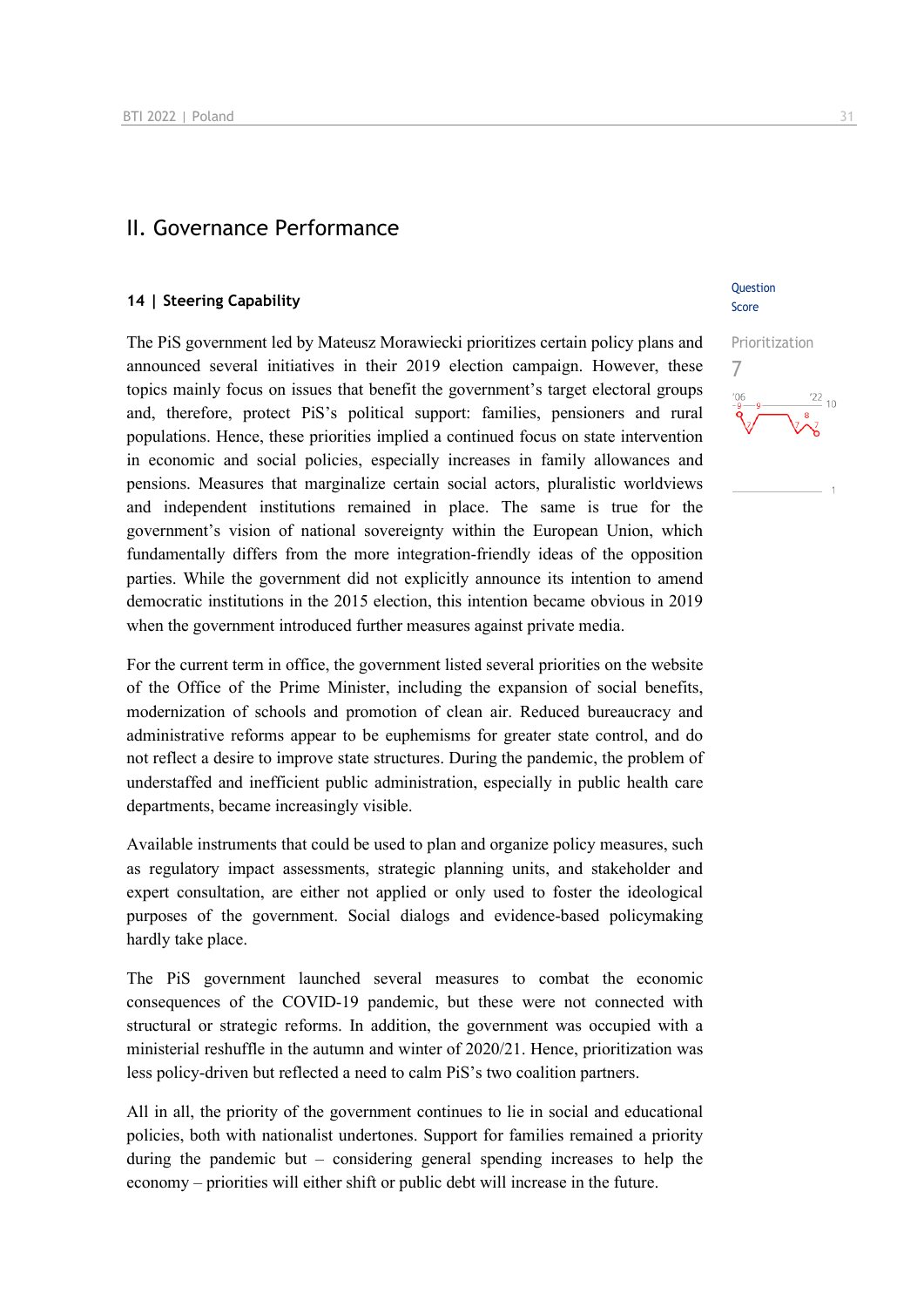The government has been able to implement many of its reform proposals because of its parliamentary majority. But since 2019, two delaying factors have emerged. First, PiS's majority depends on the consent of its two allies, Solidarna Polska and Porozumienie. That is important and became apparent when party leader Kaczyński wanted to push through a law on animal protection, which led to a severe crisis within the coalition and Kaczyński facing strong resistance within PiS. The bill only passed with opposition support – with the opposition agreeing out of strategic interest. Second, the opposition has a majority of one seat in the Senate. While the Senate's veto can be over-ruled in most cases of legislation, its veto at least serves to delay legislation.

In the Sejm, the government continues to use the strategy of getting individual members of parliament to introduce bills, which bypasses consultation steps and allows for speedy decision-making. Other attempts to achieve certain political goals, such as the attempt to introduce a near-complete ban on abortion in which the government-friendly Constitutional Court ruled in favor of the government, was met with such large protest that the ruling has yet to be published.

Additional pressure from the European Union and several infringement procedures forced the government to change its plans. However, some judgments by the CJEU were bypassed and met with new legislation, so the power conflict persists.

In the context of the pandemic, several anti-crisis shields were adopted in parliament. But a government reshuffle in September delayed the further implementation of coronavirus-related measures rather than the pandemic delaying the implementation of major policy priorities.

Institutional mechanisms for policy learning through regulatory impact assessments are hardly used in Poland. Previous governments had developed these tools, and aimed to professionalize the staff in the chancellery, ministries, the parliament and public administration. However, since 2015, the PiS government either does not use these tools anymore or uses them in a more politicized way. Policy experts provide advice to the government, but they are primarily selected based on partisan criterion. Hence, the government's ability to replace failed policies with innovative ones is limited. In addition, many bills are prepared in a hurry and the rapid speed of lawmaking often leads to poor-quality laws. Recently, the Senate has attempted to amend laws, but these attempts are mostly ignored by the Sejm majority.

The government does not engage in public hearings with independent experts and social partners. As a result, policy learning and the thorough consultations of bills is rarely possible, which further lowers the quality of laws. In addition, this approach shows that the government disrespects democratic procedures and open deliberation.



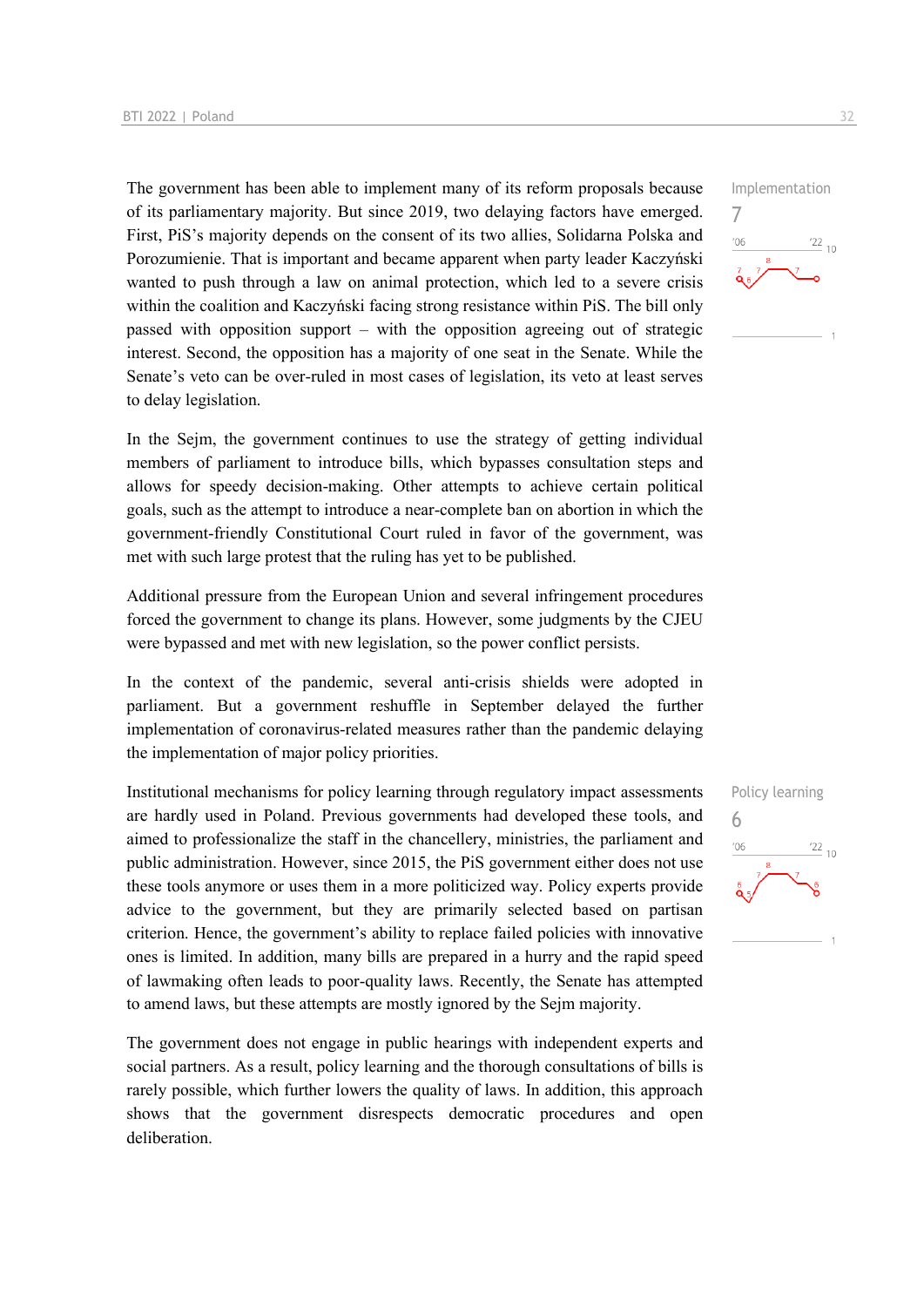During the coronavirus pandemic, policy learning was visible only to a certain extent. Following protests from entrepreneurs, the government did amend parts of its anti-crisis shield and broadened the group of recipients from initially microcompanies to middle-sized and larger firms. However, the government did not consult with experts, so there has been a lot of criticism from medical staff and local administrations. Even though the government amended its strategy for hospitals that specialized on COVID-19 patients, it did not address the lack of specialized staff, respirators or medical equipment. Only regarding the vaccination program was there a consultation with experts which fed into the preparation and implementation of the program.

#### **15 | Resource Efficiency**

The government is legally obliged to make efficient use of available human, financial and organizational resources. The constitution also requires the government to maintain a sound state budget and improve local administration. Current increases in social spending on families and pensioners combined with a shrinking workforce will result in higher expenditures from the state budget. The state budget deficit declined between 2018 and 2019, when the government debt-to-GDP ratio fell from 49% to 47% mainly due to favorable tax collection. In addition, the government financed some social benefits (e.g., the additional pension payments) through newly created funds that do not fall under the expenditure rule.

The rescue package for the economy impacted by the coronavirus pandemic amounted to about 13% of GDP by the end of the review period, which will affect public debt. The anti-crisis shields were all passed quickly and targeted specific professional groups, but the process was not very transparent. The anti-crisis shields were approved by the parliament rather than passed as government decrees. However, there was no real debate on the content of legislation and the opposition often voted against the packages.

While the PiS government is eager to foster digitalization, the professionalization of administrative structures is still hampered by its political grip on bureaucracy. Politically motivated changes of personnel beyond the usual level demonstrate the government's perception of human resources and its intention to restructure public administration according to its political interests. Hence, while the government uses some budget resources quite efficiently, administrative personnel are no longer used as efficiently or professionally.

In addition, burden-sharing between national, regional and local levels has deteriorated further. Larger cities, which are typically governed by opposition politicians, will receive less funding since the PiS government changed the subnational distribution of financial resources, compounding the fact that they will also gain less through their own tax sources due to lower economic activity during the lockdowns.

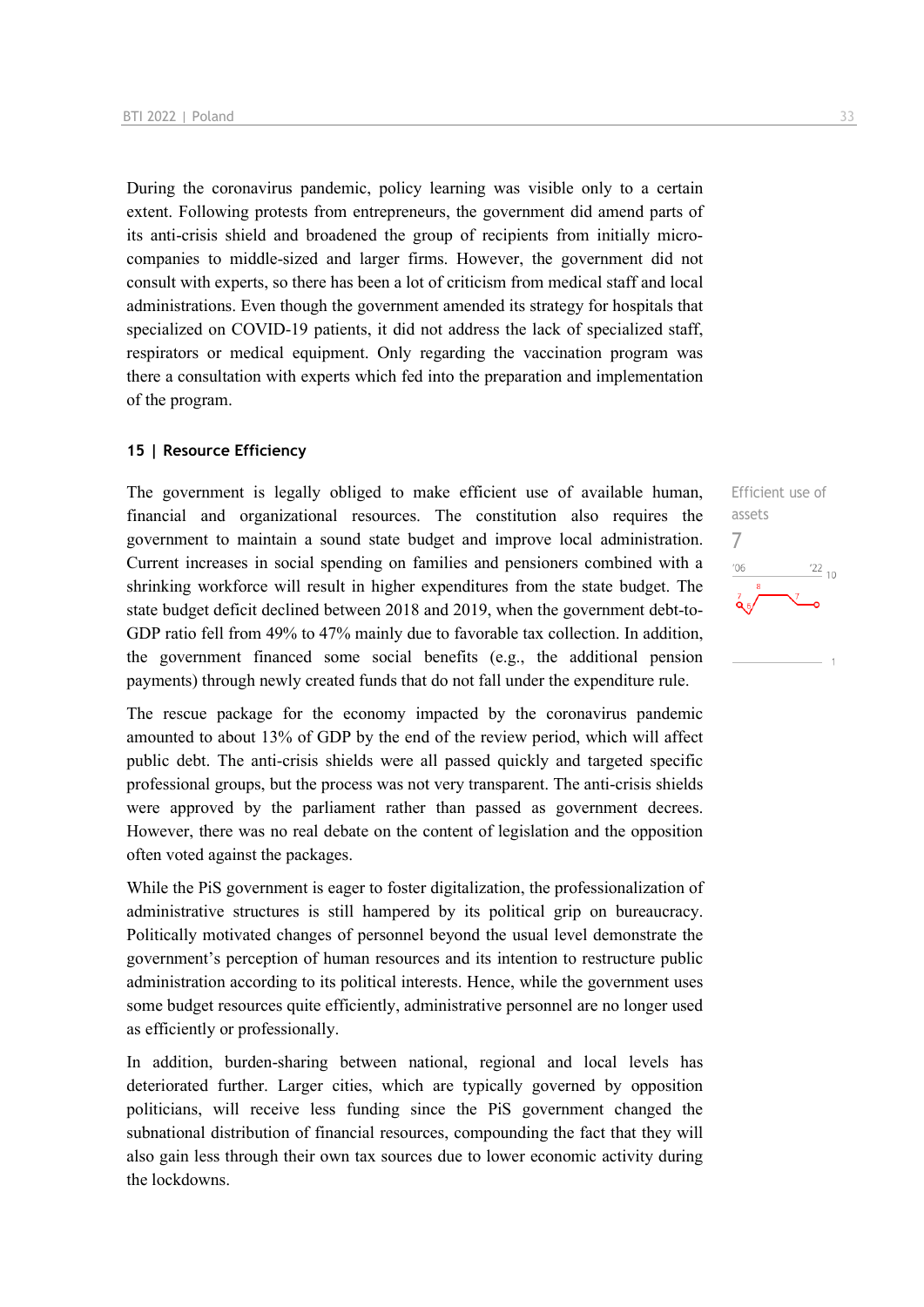Structurally, policy coordination obliges the Chancellery of the Prime Minister to monitor the government's legislative work and to issue opinions on documents that are to be submitted to the Council of Ministers. A standing committee coordinates work in the chancellery and prepares cabinet meetings. The number of cabinet committees and their role under the PiS government has been limited. Instead, informal mechanisms for coordination have played an important role, with PiS leader Jarosław Kaczyński the main decision-maker. Kaczyński has made many important decisions himself and the standing of government ministers has been strongly dependent on their relationships with him. Yet, since the 2019 elections, more conflicts about policy proposals among the members of the cabinet have been reported and there was a greater need to balance the interests of the two small parties involved in government. Another sign that policy coordination through informal and centralized means has become harder to handle for PiS is the return of Jarosław Kaczyński to the government as vice-prime minister. As chair of the Committee for National Security and Defense, Kaczyński controls the Ministry of Justice, Ministry of Foreign Affairs, Ministry of National Defense, and Ministry of Interior and Administration.

The structure of policy coordination during the pandemic did not change and it was not very transparent. Yet, then Minister for Economic Development Jadwiga Emiliewicz was quite successful with her anti-crisis shields and dominated the policy discourse on political responses to COVID-19 together with Morawiecki, although she lost her job during the government reshuffle in the autumn and was replaced by Jarosław Gowin again.

The government claims that it is eager to contain corruption and has, therefore, expanded the tasks of the Central Anti-Corruption Bureau (CBA) in the past. Integrity mechanisms are implemented. Nevertheless, the Council of Europe's Group of States against Corruption (GRECO) group reports many shortcomings and found that public officeholders are not sufficiently confronted by these measures. In essence, the government uses the CBA and the topic of corruption for political purposes.

One example was the promotion of Mariusz Kaminski. In 2015, when PiS was in opposition, he was sentenced for abuse of office while CBA director. After Andrzej Duda was elected president, Duda not only pardoned Kaminski but appointed him the coordinator of special services. In August 2019, Kaminski was further promoted to minister of the interior.

The newly composed National Election Commission, which is responsible for controlling party financing, is no longer politically independent, which may negatively affect the transparency of party funding. The containment of corruption seems to be a shallow statement by the government, considering its control of the media, the judiciary's loss of independence and opaque administrative procedures. GRECO criticized the government's 2018–2020 anti-corruption program for a lack

7

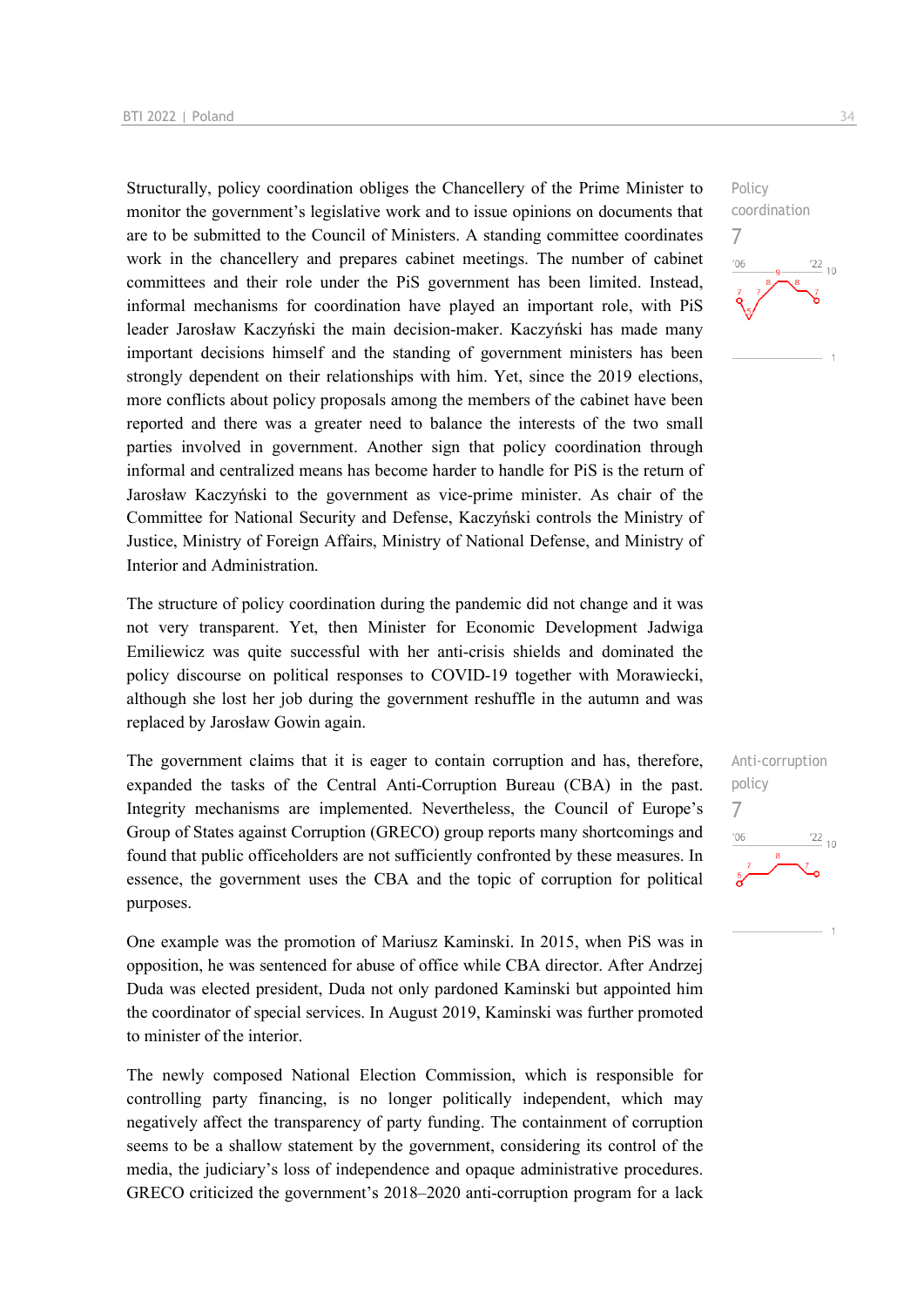of transparency in the appointment and promotion of senior managers in the police and border guards, and highlighted that Poland had only implemented eight of 22 suggested reforms. Hence, corruption is primarily a matter of clientelism, and the politically motivated one-sided distribution of money and offices, as the provision of funds to local self-administration based on political partisanship shows.

Several very recent events raised questions about the CBA's political independence. Two former ministers – Slawomir Nowak and Roman Giertych – were accused of money-laundering. Nowak (PO), the former transport minister, was arrested in July 2020. Meanwhile, Giertych, the former leader of the nationalist League of Polish Families (LPR) and education minister in the PiS-led coalition in 2006–2007, later distanced himself from PiS and worked as a lawyer. Tomasz Grodzki (PO), the speaker of the Senate, was a target of a smear campaign about alleged corrupt practices.

#### **16 | Consensus-Building**

All major political actors agree on the primacy of democracy, but political parties have different ideas about the desired form of democracy (e.g., the level of selfadministration, checks and balances, and the degree of integration with the European Union). While the Civic Coalition (KO), Lewica and to a certain extent PSL/Kukiz-15 favor a decentralized mode of governance, the governing PiS and its allies support a highly centralized mode of governance and strive to concentrate political power in the national core executive.

All major political actors agree on the primacy of the market economy, but political parties have different views on the relationship between the state and the market. The opposition parties, such as Lewica, favor less state involvement in the economy or different policies. In contrast, PiS opts for more intensive economic governance of state structures, a demand-oriented economic policy and a paternalistic welfare state.

Relevant political actors follow democratic norms and procedures in principle, but anti-democratic actors are becoming stronger. First, the incumbent government continues to act in ways that are anti-democratic, such as undermining the independence of the judiciary and the public media. In spring 2020, many observers contested the legality of the election of the state president under the conditions of the pandemic. The incumbent party, PiS, had wanted to stick to the original election date because of its lead in the polls and introduced distance only voting, but without meeting the grounds for such a change in procedure so close to these elections. At the same time, the government used the ban on demonstrations to hinder the opposition from running a proper public campaign. Individual politicians who seem to follow a less authoritarian path (e.g., Jarosław Gowin, who stepped down from his office as minister of science because he contested the idea of not postponing the



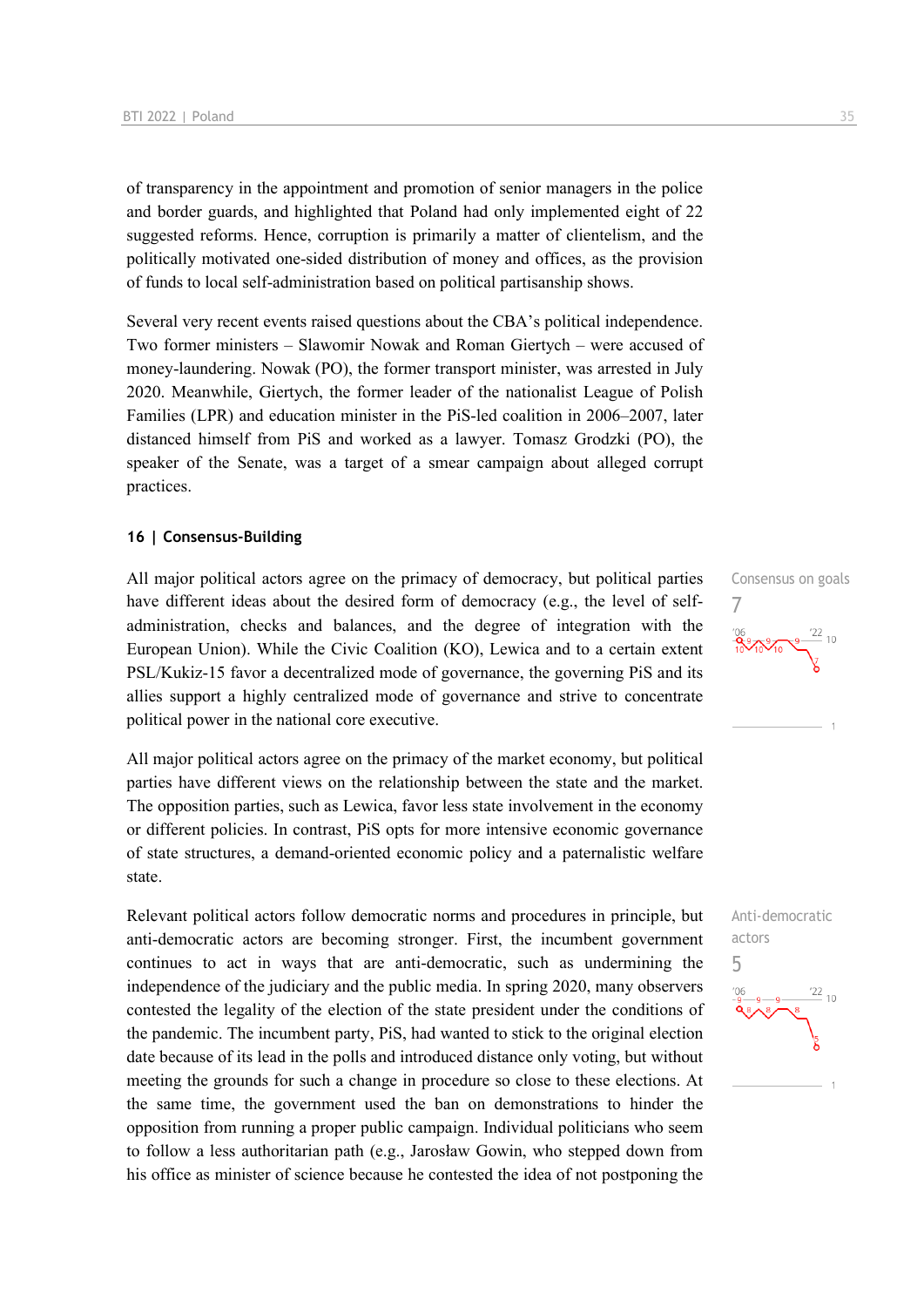presidential election during the pandemic) are rare. However, Gowin was later reappointed a minister (and maybe silenced) in the autumn in the course of a government reshuffle. The majority of the political opposition sees itself as the defenders of democratic values and principles.

Second, the extreme right, the Confederation of Liberty and Independence (Konfederacja, KON), has been represented in the parliament since 2019. The National Rebirth of Poland Party and the National Movement again organized demonstrations on Polish Independence Day (November 11), although in 2020 the demonstrations were forbidden because of the pandemic, which resulted in a lot of violence.

The current government uses cleavage-based conflicts to appeal to its voters and to demonstrate its commitment to their interests. In fact, government speeches and legal measures have contributed to polarizing public opinion even more. However, on the other hand, the government seeks to minimize social exclusion for segments of society that have not yet profited much from Poland's favorable economic conditions, such as families living in the countryside, pensioners and unemployed young people. Hence, although there is public discontent with certain measures and protests against them, as well as rising dissatisfaction with the management of the coronavirus pandemic, PiS is still leading in public opinion polls, with 32.5% of respondents supporting PiS, while KO is supported by 21.9%, according to a United Surveys poll in January 2021.

Women's rights have been limited. The ruling of the politicized Constitutional Tribunal to impose a near-total ban on abortion instigated nationwide protests and civil society opposition. Women's Strike has become a powerful NGO. However, the government nevertheless implemented the ruling.

For other societal topics of public debate (e.g., LGBTQ+ rights), the government has intensified the level of conflict rather than de-escalated it.

Overall, there is a strong cleavage between the supporters of the PiS government and those who oppose it, mostly from KO and Polska 2050 in addition to civil society organizations. This opposition is frequently discredited by the government in a very offensive way, either in public speeches, on television or through offensive public campaigns, including those against the judiciary.

The political leadership does not promote the participation of civil society in policymaking. By law, the government is obliged to consult all parties affected by proposed legislation. Online consultations with ministries have been introduced as well as the opportunity to follow a bill through the lawmaking process online. In practice, consultations with trade unions and employers' associations, or committee hearings with experts rarely take place.

Members of the Social Dialog Council (Rada Dialogu Spolecznego, RDS), an institutionalized form of consultation between trade unions and employers'



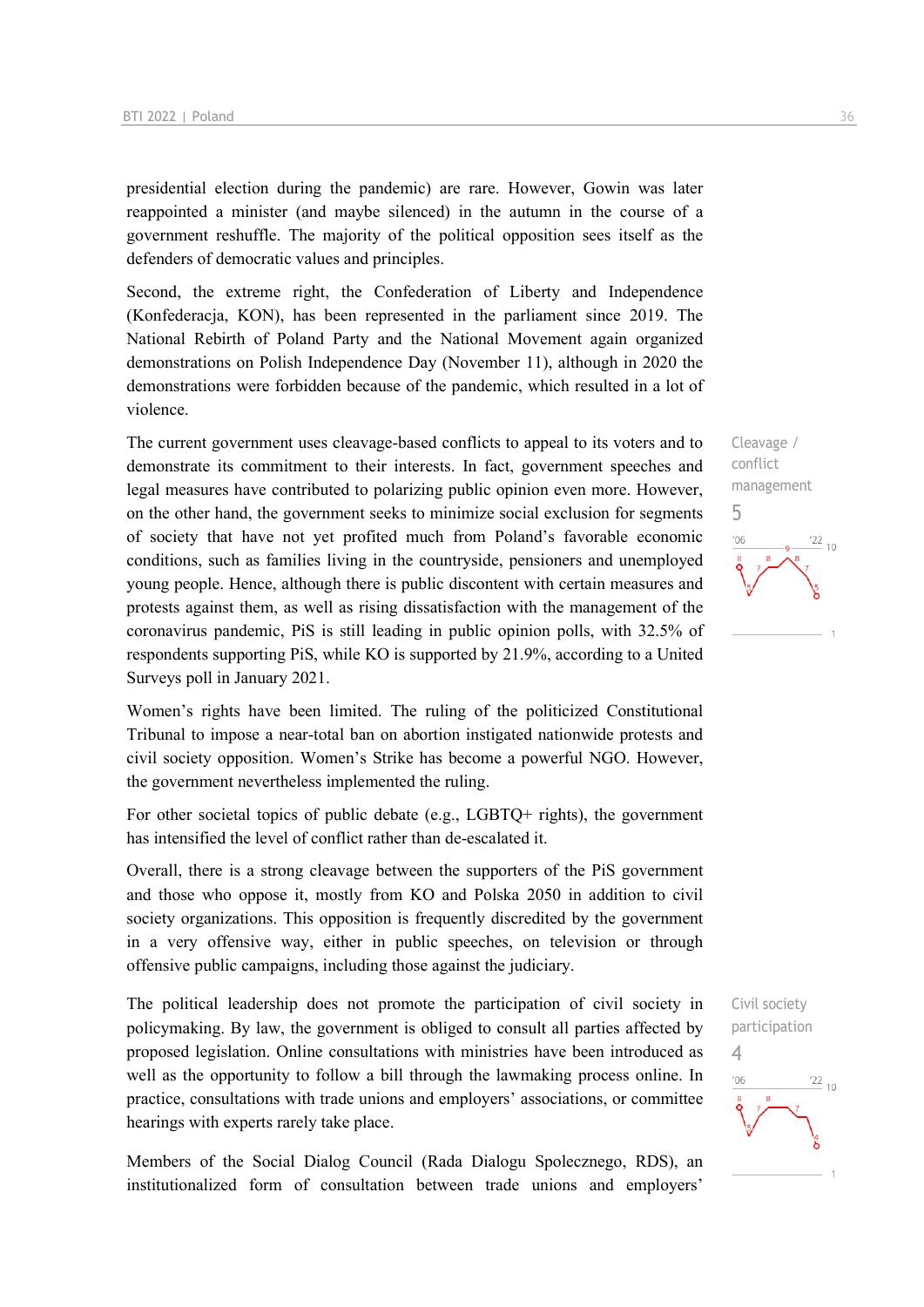associations, have not always collaborated successfully. At the end of March, during the pandemic, a law was passed that empowered the prime minister to dismiss members of the RDS. In October, President Duda appointed several new members from the government and a new employers' association. In protest, the trade union NSZZ Solidarność, which usually maintained good relations with the government, resigned and other members protested against the lack of dialog during the pandemic. Hence, many employers took their protests against the coronavirus measures, which they found to be too slow, too bureaucratic and insufficient, to the streets. They met every Saturday to peacefully demonstrate in the center of Warsaw.

This ignorance of social actors fits with other government practices that demonstrate the government's limited interest in real dialog. This includes the PiS government's practice of getting individual members of parliament to introduce bills in order for the bills to be read quickly in parliament and bypass consultation. Moreover, the government's attempts to control civil society and influence civil society funding opportunities through the new register of foreign-funded NGOs clearly demonstrate that the government has no interest in a dialog or the exchange of opinions. All this hampers consensus-building and the involvement of civil society actors in policymaking.

Rules on dealing with Poland's communist past are in force. However, the government uses these rules to fulfil its own agenda regarding national values and not for reconciliation. PiS uses the past as a means of defamation.

The Institute of National Remembrance (Instytut Pamięci Narodowej, IPN), established in 1998, obtained the archives of the communist police, and it has made the files of the secret services accessible to affected persons since 2000. Officials have to declare whether they collaborated with the communist secret police or intelligence services. If they admit such activities, they are not punished. The interest of the public in these files has always been comparatively low. However, PiS has often used the tool of lustration to discredit political opponents. This was very pronounced during PiS's first term in government (2005–2007), although PiS has continued use it to justify the elimination of the judiciary's independence since 2015. Moreover, other examples include the minister of culture's actions to promote a distinct nationalist narrative of Polish history in museums, especially the Museum of the Second World War in Gdansk and the Museum of the History of Polish Jews in Warsaw, and the education minister's revisionist stance on textbooks in schools. The IPN has engaged in the development of video games, apps and other devices to promote a nationalistic and often militaristic image of Polish history.

In June, the PiS group in the Sejm submitted a draft amendment to the Law on the IPN, which provided that so-called communist crimes are not subject to the statute of limitations. According to the law currently in force, crimes committed by the former communist regime became time-barred on August 1, 2020. At present, murders and crimes against humanity and peace are exempt from this statute.

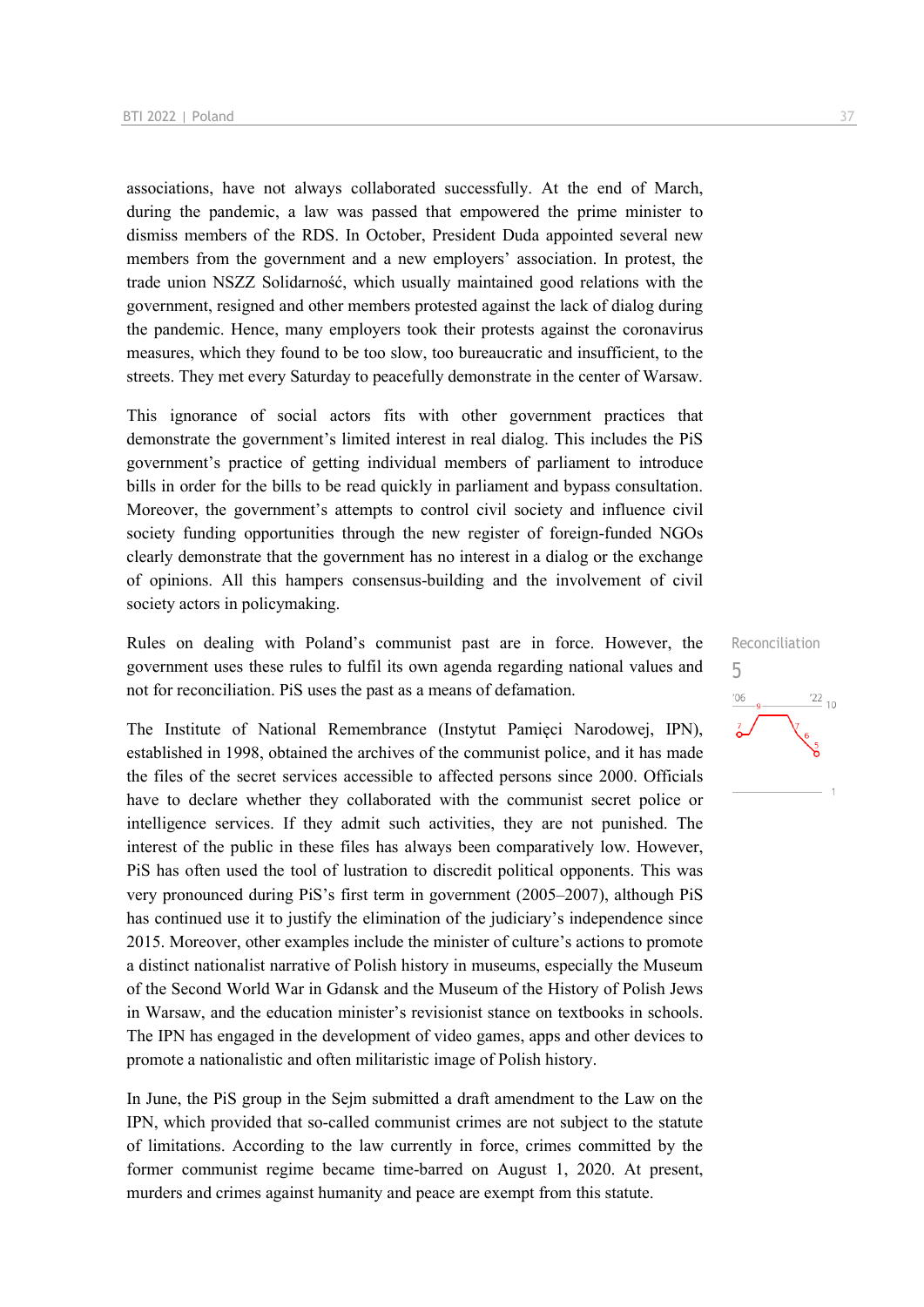#### **17 | International Cooperation**

In terms of international assistance, Poland has an in-between position. On the one hand, Poland is an OECD member and therefore a donor of development assistance. On the other hand, it receives funding for development projects. For example, the World Bank is currently engaged in several flood management improvement, regional development (including health care and other welfare issues) and financial management projects, and has lent \$688 million.

Poland was the largest beneficiary of EU structural funds between 2014 and 2020. In total, Poland received  $\epsilon$ 106 billion (PLN 441 billion) in funding, including  $\epsilon$ 73 billion (PLN 304 billion) from the cohesion policy and  $E29$  billion (PLN 119 billion) from the Common Agricultural Policy (Polish Ministry of the Treasury 2014). According to the Ministry of Finance, a quarter of Poland's growth and 600,000 jobs are attributable to EU aid. Since accession, Poland has received foreign investment totaling over  $\epsilon$ 200 billion (\$240 billion).

In late 2020, Poland and Hungary came into a conflict with the European Union regarding the new budget, the Multiannual Financial Framework (MFF). Since the European Union wanted to insert a rule of law clause, Poland and Hungary vetoed the MFF. The European Council under the German presidency reached a compromise: the European Commission would define guidelines for breaches of the rule of law, which would involve the Court of Justice, and the clause would only be valid for the new MFF. On this basis, the MFF was passed in December 2020. The Polish government is eager to gain a share of the  $E1.8$  trillion budget (which includes the  $E$ 750 billion COVID-19 recovery fund, Next Generation European Union), with Poland supposed to receive  $\epsilon$ 37.7 billion. But in the debate, the government was divided. While Justice Minister Zbigniew Ziobro (PiS) was opposed to any rule of law clause, Jarosław Gowin (of Agreement, a junior coalition partner) argued in favor of a compromise. Prime Minister Morawiecki sided with Ziobro while also acknowledging the need for funding. This conflict will continue to dominate Poland's stance on international cooperation. Despite these disagreements, corruption related to EU funds was relatively low in Poland.

Hence, the PiS government welcomes international assistance, and has clear aims about how to use it for political and economic development following plans and actions to mitigate the effects of the coronavirus pandemic since Poland's economic growth and development are highly dependent on EU funds. Yet, this does not necessarily mean that the government's policy proposals are developed in collaboration with international partners. For example, despite changes in energy policy, Poland remains skeptical of the European Union's environmental policies and the further harmonization of actions to tackle climate change. In addition, in other policy fields, domestic interests and the need to secure re-election rather than objectively improve policies drive cooperation.

Effective use of support 8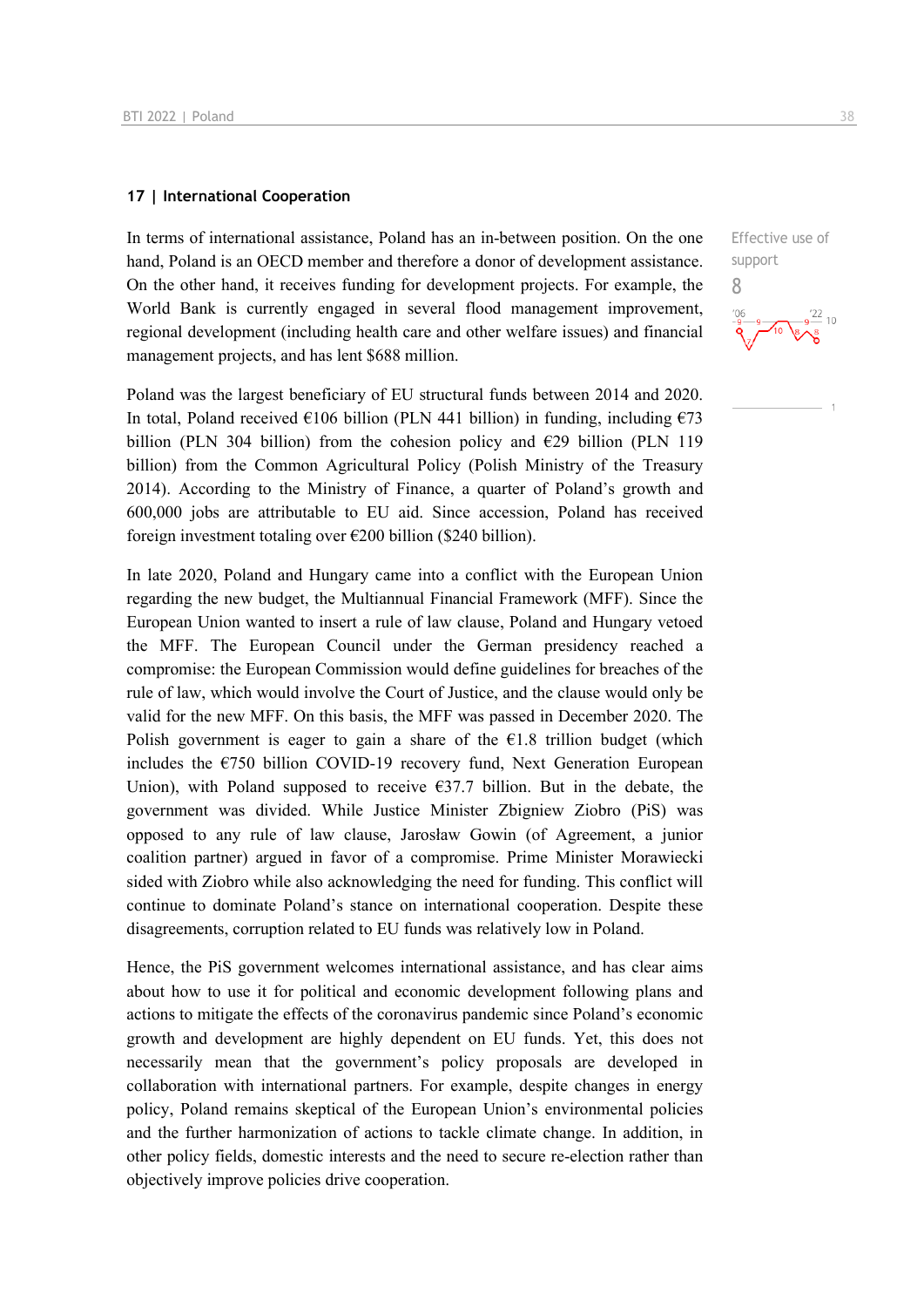The current Polish government is not considered a very reliable partner at the EU level because of its uncompromising stance regarding energy policy and the resettlement of refugees in Europe and its interpretation of national history. Its attacks on media freedom and the rule of law led to Article 7 and related infringement procedures at the European Court of Justice. Poland's veto of the EU budget – because it included a rule of law mechanism – again demonstrated that the government is only interested in financial transfers and not in further political integration. The government has also ignored several aspects of the CJEU's rulings on shortcomings in the rule of law.

Nevertheless, Poland complies with most international agreements, engages in international cooperation and contributes to development assistance. At the beginning of 2018, Poland gained a non-permanent seat at the United Nations Security Council for two years for the sixth time. During the pandemic, the Ministry of Foreign Affairs reported that the country allocated over  $\epsilon$ 90 million to fight the COVID-19 pandemic around the world, including funding for research on the SARS-CoV-2 virus, vaccines, drugs and tests. Yet, Poland does not support international organizations' policies on migration and is against the Council of Europe's Istanbul Convention to combat domestic violence, from which Zbigniew Ziobro, the minister of justice, wants to withdraw.

Poland's government has a clear cost benefit approach to regional and international cooperation. In recent years, relations with the European Union have deteriorated because of Poland's rule of law infringements. The Polish government only considers EU integration relevant for economic relations.

Following Brexit, Poland will need a new close ally within the European Union. Germany would be a natural partner because of the intensive trade between the countries but political relations between the two countries have become complicated. Furthermore, while Poland has always seen itself as a close ally of the United States and sided with Donald Trump before the 2020 elections, this relationship was complicated by Trump's pro-Russian foreign policy, which Poland opposed.

The Polish government maintains a close relationship with Hungary and the other Visegrád countries, and both Poland and Hungary wanted to show their unity in their veto of the European Union's MFF and rule of law framework. However, Hungary and Slovakia's friendly approach toward Russia impedes Poland's idea of strengthening cooperation between Visegrád countries vis-a-vis the European Union.

Polish society has always been very supportive of the European Union and the idea of a "Polexit" – which some PiS politicians have voiced – fails to land on fertile ground. Through the recent very high fines for Gazprom and other West European companies involved in building the Nord Stream 2 pipeline, the government has



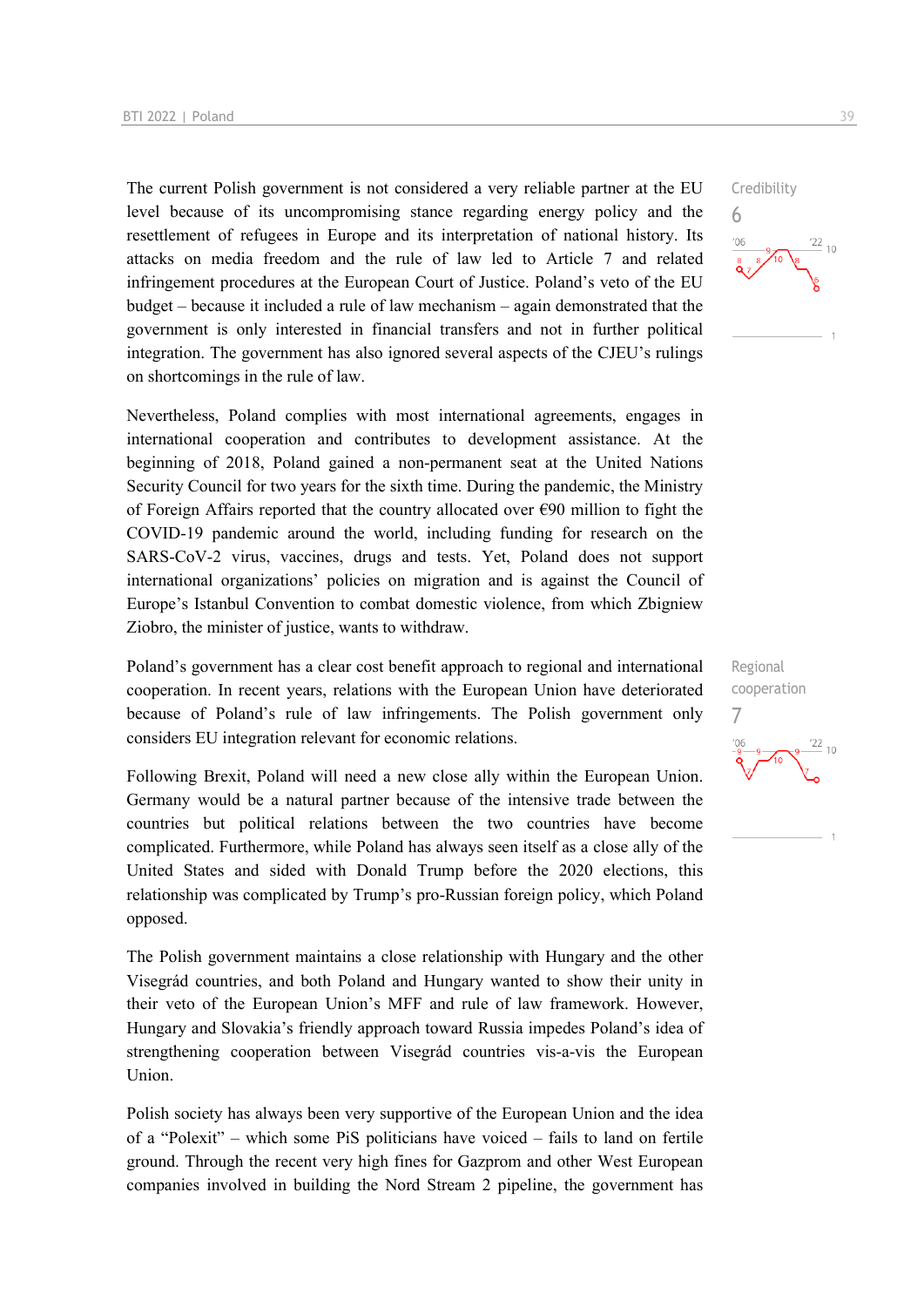demonstrated a more self-confident approach. At the same time, the European Commission has also been critical of this project and German insistence on continuing it, so Poland does not act too much on the European Union's line here.

In German-Polish relations, the sudden and unannounced closure of the border in mid-March, when the coronavirus pandemic began, came as a surprise for Germany. With about 122,000 Poles commuting for work to Germany, this caused a lot of problems until quarantine measures were amended and the border reopened in mid-June. Since then, the coordinators on both sides, Dietmar Woidke and Bartosz Grodecki, promised to seek closer cooperation in order to evade irritations in their relation.

With the ongoing demonstrations in Belarus after the elections in August 2020, Poland has become a new home for many Belarussian protesters and established a €11 million Fund for Belarus with the help of the European Commission in order to support the democracy movement.